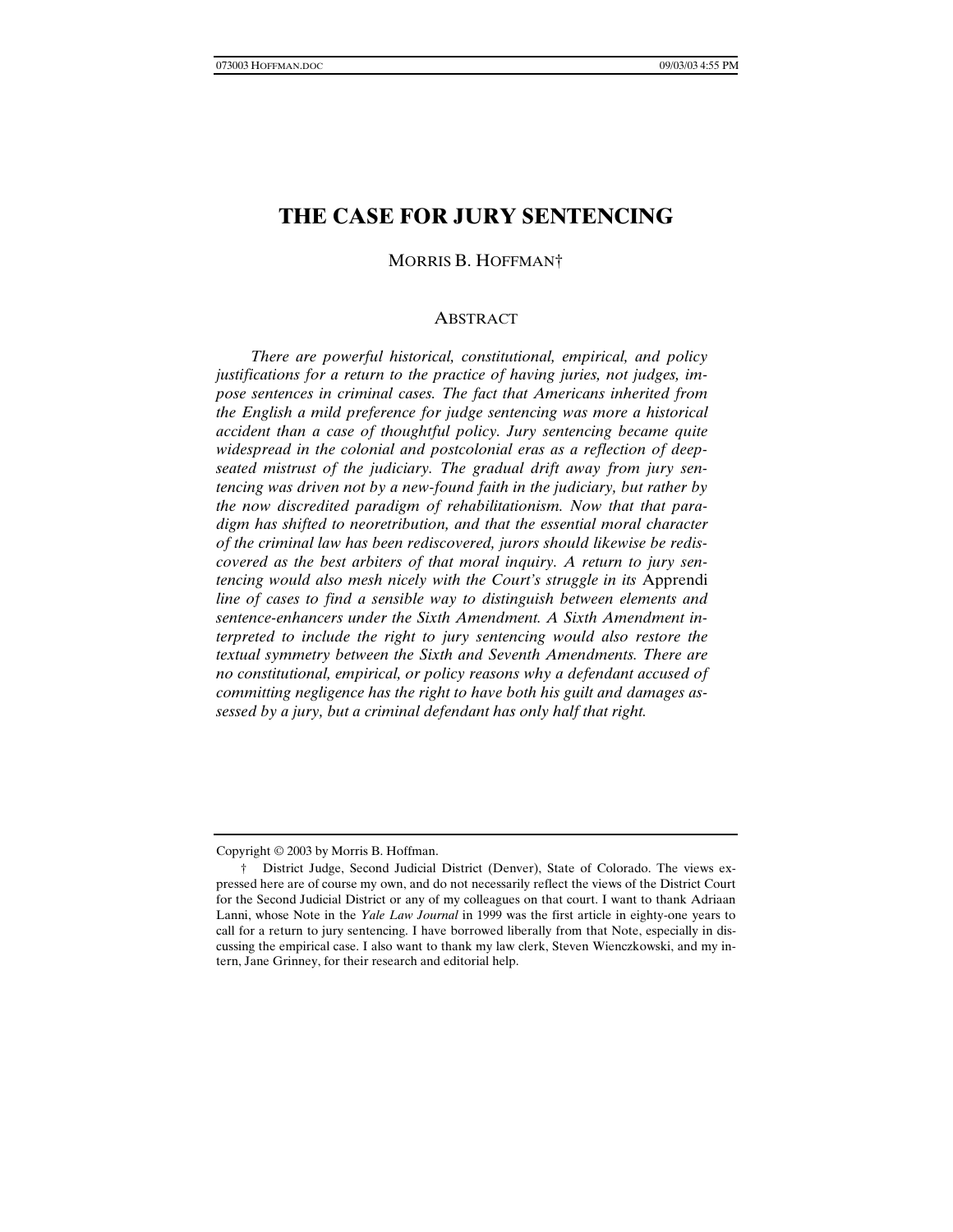# TABLE OF CONTENTS

| Colonial and Post-Colonial Sentencing Schemes 963       |
|---------------------------------------------------------|
|                                                         |
|                                                         |
|                                                         |
|                                                         |
|                                                         |
| Judge Sentencing as a Vestigial Historical Accident 966 |
|                                                         |
|                                                         |
|                                                         |
|                                                         |
|                                                         |
|                                                         |
|                                                         |
|                                                         |
|                                                         |
|                                                         |
| What These Cases May Mean for Jury Sentencing982        |
|                                                         |
| Judges Are Less Susceptible to Prejudice 986            |
|                                                         |
|                                                         |
|                                                         |
| Jury Sentencing Encourages Compromise Verdicts 989      |
|                                                         |
|                                                         |
|                                                         |
|                                                         |
|                                                         |
|                                                         |
|                                                         |
|                                                         |
|                                                         |
|                                                         |
|                                                         |
|                                                         |
|                                                         |
|                                                         |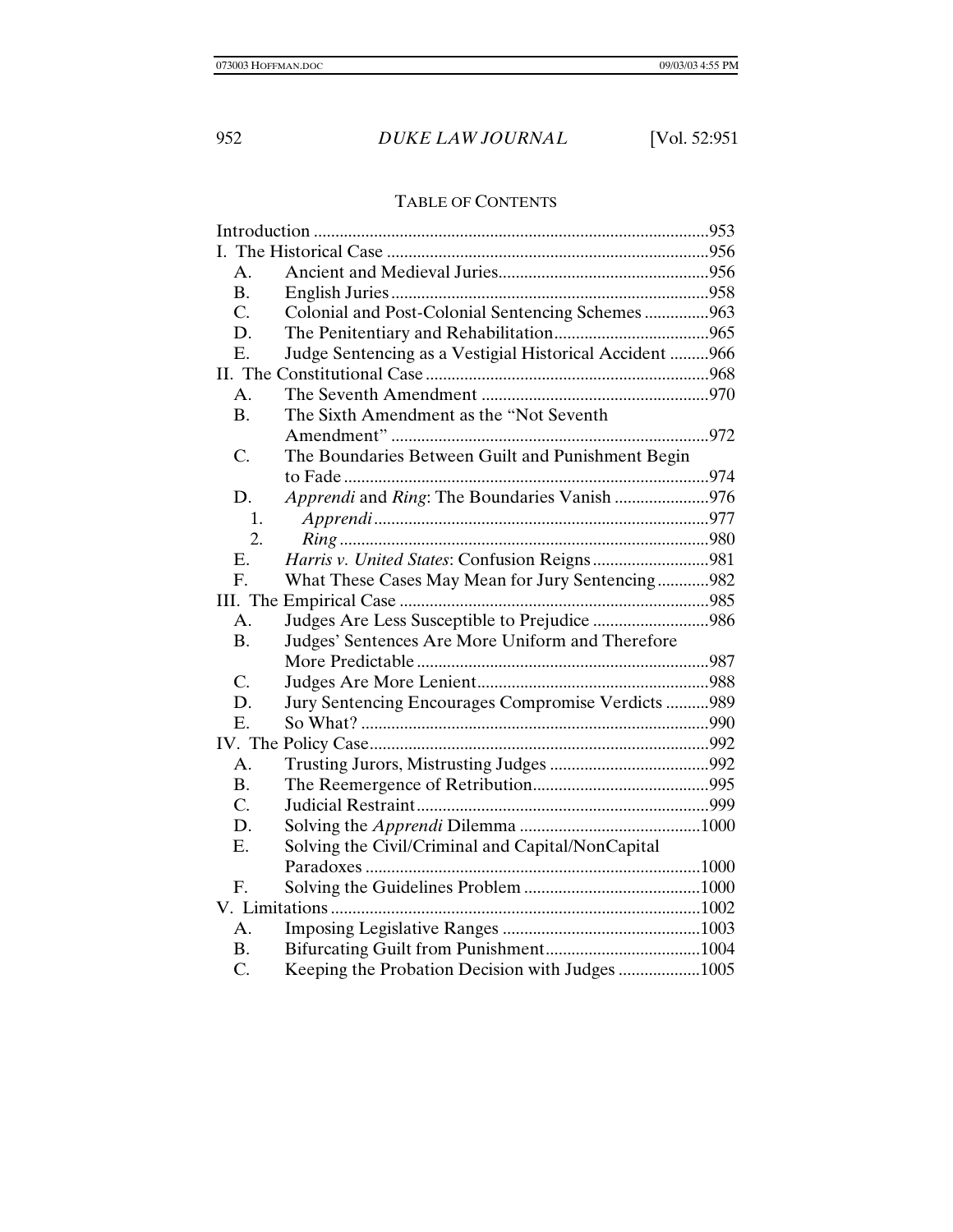### **INTRODUCTION**

One of the paradoxes of the American criminal justice system is that it reposes almost unassailable confidence in jurors' ability to reach just verdicts on guilt or innocence, but almost no confidence in their ability to impose just sentences. When Bad Bart is tried and convicted of a noncapital crime, in all federal courts, and in almost all state courts, his jury will have no role in his sentencing.<sup>1</sup> The jury's responsibility will begin and end with the guilt phase, and the trial judge will decide how Bart must pay for his crime, usually within limits set by legislatures or sentencing commissions, but with no input from the jury that convicted him.

Yet when Bart is sued in tort in the same courthouse for the same criminal act, his civil jury will decide both the guilt phase—that is, whether Bart acted negligently or intentionally—and the damages phase—that is, how much Bart should have to pay for his actions.2

<sup>1.</sup> In noncapital felony cases, only five states—Arkansas, Missouri, Oklahoma, Texas, and Virginia—permit juries to make the sentencing decision. ARK. CODE ANN. § 5-4-103 (Michie 1997); MO. ANN. STAT. § 557.036 (West 1999); OKLA. STAT. ANN. tit. 22, §§ 926.1, 927.1 (West Supp. 2003); TEX. CRIM. PROC. CODE ANN. art. 37.07(2)(b) (Vernon 1981); VA. CODE ANN. § 19.2-295 (Michie 2000). I do not include Kentucky in this list because, even though its sentencing statute authorizes juries to impose sentences, KY. REV. STAT. ANN. § 532.055(2) (Banks-Baldwin 1988), cases have interpreted Kentucky's scheme as contemplating only nonbinding recommendations by juries. *See* Murphy v. Commonwealth, 50 S.W.3d 173, 178 (Ky. 2001) (stating that a jury's sentencing recommendation has no mandatory effect).

All noncapital sentencing in the federal courts is done by the judge, FED. R. CRIM. P. 32, subject of course to the constraints of the Federal Sentencing Guidelines and occasionally to organic sentencing constraints contained in some federal criminal statutes.

<sup>2.</sup> No state takes the decision about compensatory damages away from juries in ordinary, common-law-based civil cases. Only two states—Connecticut (in some kinds of cases) and Kansas—take the decision about exemplary damages away from juries. CONN. GEN. STAT. ANN. § 42-110g(a) (West 2000); *id.* §§ 31-290a(b), 35-53(b) (West 1997); *id.* § 36a-618 (West 1996); *id.* § 46a-98(d) (West 1995); *id.* § 52-240b (West 1991); KAN. STAT. ANN. § 60-3701(a) (1994). Of course, most states have remittitur and additur procedures that give trial judges varying degrees of authority to alter a jury's award of compensatory damages, and typically even more leeway to alter a jury's award of exemplary damages. *See infra* note 76 and accompanying text (discussing the Seventh Amendment's Reexamination Clause).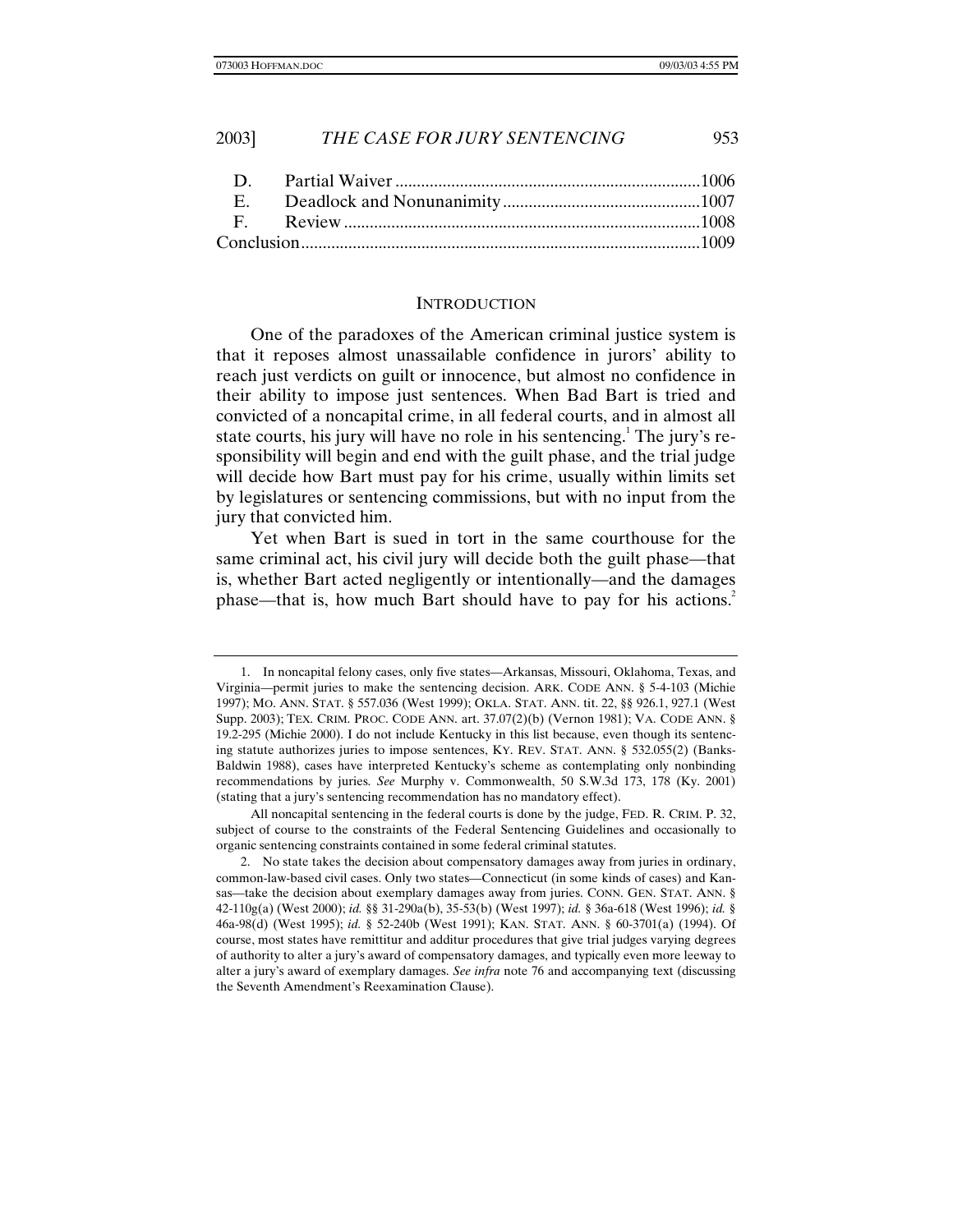Few can imagine a civil system, or a Seventh Amendment, in which the jury's role would be limited to deciding liability and the trial judge would assess damages.<sup>3</sup> Yet few can imagine anything but that same artificial division of labor when it comes to noncapital criminal cases.

To further deepen the paradox, if Bart commits a murder and faces the death penalty, suddenly, the jurors trusted to award civil damages but not to impose noncapital sentences are the only ones trusted to decide life or death.<sup>4</sup> Apparently, jurors are necessary and trustworthy only at the two ends of the "importance" continuum—in civil cases where only money is at stake and in capital cases where a life is at stake. They are somehow unnecessary or untrustworthy in the vast middle, where only judges are trusted to impose prison sentences that can run from one day to a lifetime.<sup>5</sup>

Noncapital jury sentencing is not only rare in modern practice, it has received almost no support from the academy. There have been dozens of articles—most written in the 1950s and 1960s during the zenith of the rehabilitation movement—extolling the virtues of judge sentencing, but only three suggesting that the orthodox view

5. Professor Albert Alschuler has written about a similar paradox: the system imposes, by virtue of the doctrine of limited judicial review, great confidence in jurors after they reach a verdict, but, by virtue of the tradition of peremptory challenges, almost no confidence in them during jury selection. Albert W. Alschuler, *The Supreme Court and the Jury: Voir Dire, Peremptory Challenges, and the Review of Jury Verdicts*, 56 U. CHI. L. REV. 153, 154–55 (1989).

6*. E.g*., ABA ADVISORY COMM. ON SENTENCING & REVIEW, STANDARDS RELATING TO SENTENCING ALTERNATIVES AND PROCEDURES 43–48 (Approved Draft 1968); PRESIDENT'S COMM'N ON LAW ENFORCEMENT & ADMINISTRATION OF JUSTICE, THE CHALLENGE OF CRIME IN A FREE SOCIETY 145–46 (1967); Charles O. Betts, *Jury Sentencing*, 2 NAT'L PAROLE & PROBATION ASS'N J. 360, 371–74 (1956); H.M. LaFont, *Assessment of Pun-*

In the federal courts, the Supreme Court has ruled, rather recently, that the Seventh Amendment guarantees litigants the right to have juries decide compensatory damages, but does not guarantee them the right to have juries decide exemplary damages. *See infra* notes 75, 79–80 and accompanying text.

<sup>3</sup>*. See infra* Part II.A, B.

<sup>4.</sup> Of the thirty-eight states with capital punishment, twenty-nine leave the sentencing decision to the jury. At least before *Ring v. Arizona*, 536 U.S. 584 (2002), only five states—Arizona, Colorado, Idaho, Montana, and Nebraska—gave the trial court judge, or a panel of judges, the exclusive power to decide the capital punishment issue. ARIZ. REV. STAT. ANN. § 13-703 (West 2001) (trial judge); COLO. REV. STAT. ANN. § 16-11-103 (West 2001) (three-judge panel); IDAHO CODE § 19-2515 (Michie 1997) (trial judge); MONT. CODE ANN. § 46-18-301 (2001) (trial judge); NEB. REV. STAT. ANN. § 29-2520 (Michie 1995) (trial judge). Four more states—Alabama, Delaware, Florida, and Indiana—gave the final power to the trial judge with varying degrees of input from the jury. ALA. CODE §§ 13A-5-46, 13A-5-47 (1994); DEL. CODE ANN. tit. 11, § 4209 (2001); FLA. STAT. ANN. § 921.141 (West 2001); IND. CODE ANN. § 35-50-2- 9 (Michie 1998). After *Ring*, many, if not all, of these schemes leaving the ultimate sentencing decision with the judge may now be unconstitutional. *See infra* Part II.D.2.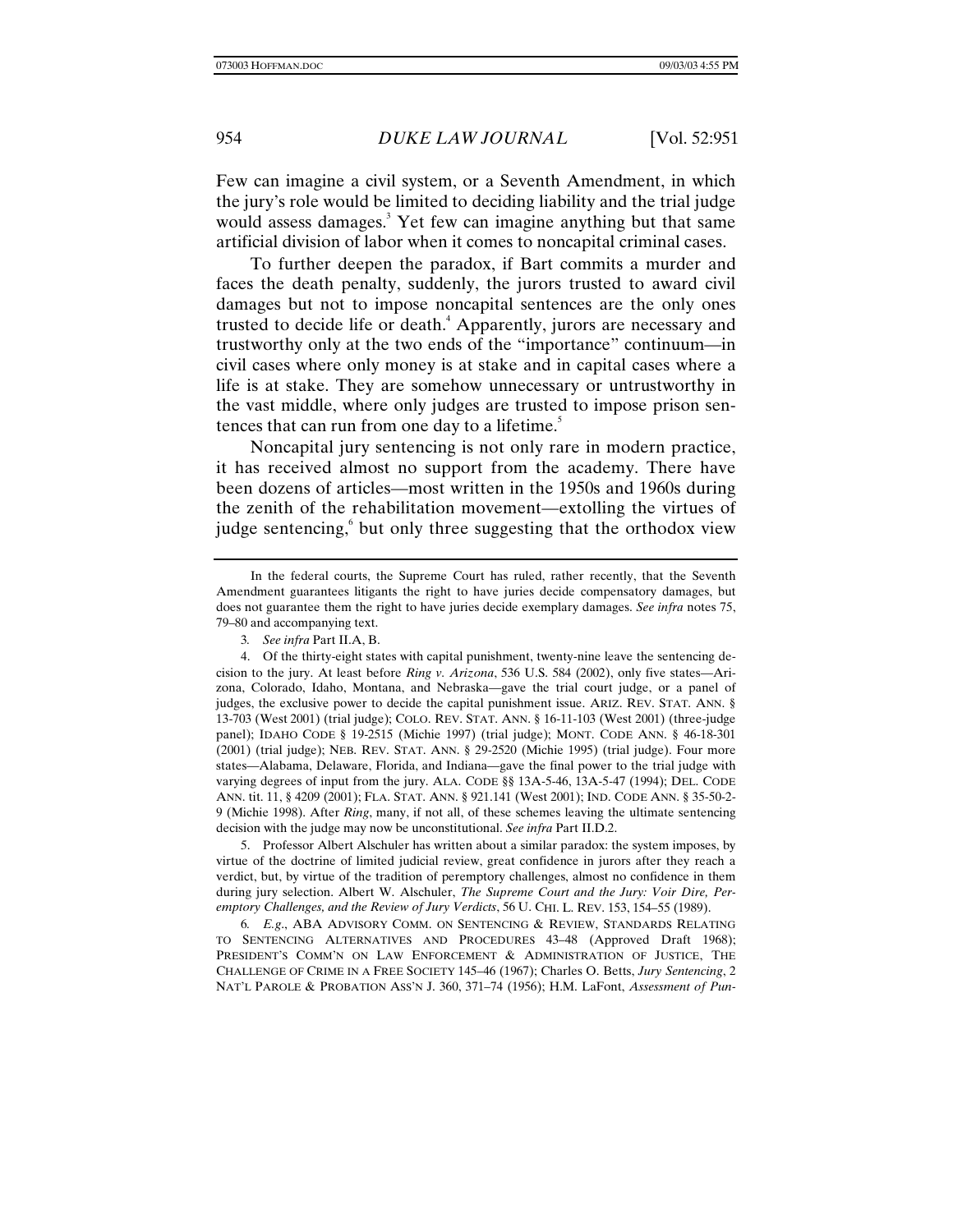might be wrong.<sup>7</sup> Even in the handful of states where jurors still do participate in noncapital sentencing, some commentators have been calling for judge sentencing.<sup>8</sup> At the federal level, the axiom that only judges should perform noncapital sentencing is so entrenched that the only meaningful debate over the last several decades has been in the context of the Federal Sentencing Guidelines—whether, and how, federal trial judges' sentencing discretion should be curbed.<sup>9</sup>

7. Jenia Iontcheva, *Jury Sentencing as Democratic Practice*, 89 VA. L. REV. (forthcoming 2003); Lewis McQuown, *Reformation of the Jury System*, 6 KY. L.J. 182 (1918); Adriaan Lanni, Note, *Jury Sentencing in Noncapital Cases: An Idea Whose Time Has Come (Again)?*, 108 YALE L.J. 1775 (1999). I do not include in my head count Professor Ronald Wright's fine article critiquing *Fear of Judging* by Professor Kate Stith and Judge Jose A. Cabranes, discussed *infra* note 9, because, in the end, Professor Wright rejects jury sentencing as an alternative. Ronald F. Wright, *Rules for Sentencing Revolution*, 108 YALE L.J. 1355 (1999) (book review). Neither do I include those many articles that debate the virtues of jury sentencing in capital cases. *Compare* Patrick E. Higginbotham, *Juries and the Death Penalty*, 41 CASE W. RES. L. REV. 1047, 1048 (1991) (expressing hesitations about juries deciding death sentences), *with* Vivian Berger, *"Black Box Decisions" on Life or Death—If They're Arbitrary, Don't Blame the Jury: A Reply to Judge Higginbotham*, 41 CASE W. RES. L. REV. 1067, 1070–82 (1991) (arguing that juries should decide death sentences). Finally, I do not count as a "pro-jury sentencing article" Professor Colleen Murphy's remarkable article that presaged the *Apprendi* revolution, though that article has extraordinarily important things to say about the relationship between the Sixth and Seventh Amendments. Colleen P. Murphy, *Integrating the Constitutional Authority of Civil and Criminal Juries*, 61 GEO. WASH. L. REV. 723 (1993).

8*. E.g.*, Randall R. Jackson, *Missouri's Jury Sentencing Law: A Relic the Legislature Should Lay to Rest*, J. MO. B., Jan./Feb. 1999, at 14, 14; James P. Jouras, *On Modernizing Missouri's Criminal Punishment Procedure*, 20 U. KAN. CITY L. REV. 299, 315 (1952); Note, *Jury Sentencing in Texas: Time for a Change?*, 31 S. TEX. L. REV. 323, 337–38 (1990); Craig Reese, Note, *Jury Sentencing in Virginia*, 53 VA. L. REV. 968, 1001 (1960).

9*. Compare* KATE STITH & JOSE A. CABRANES, FEAR OF JUDGING: SENTENCING GUIDELINES IN THE FEDERAL COURTS 82–85 (1998) (criticizing the Federal Sentencing Guidelines), *and* Charles J. Ogeltree, Jr., *The Death of Discretion? Reflections on the Federal Sentencing Guidelines*, 101 HARV. L. REV. 1938, 1951–55 (1988) (same), *with* MARVIN FRANKEL, CRIMINAL SENTENCES: LAW WITHOUT ORDER 86–102 (1973) (arguing for determinate sentencing), *and* ANDREW VON HIRSCH, DOING JUSTICE: THE CHOICE OF PUNISHMENTS 98–106 (1976) (same), *and* Frank O. Bowman, III, *Fear of Law: Thoughts on* Fear of Judging *and the State of the Federal Sentencing Guidelines*, 44 ST. LOUIS U. L.J. 299, 299–300 (2000) [hereinafter Bowman I] (criticizing the Federal Sentencing Guideline critics), *and* Frank O. Bowman, III, *The Quality of Mercy Must be Restrained, and Other Lessons in Learning to Love the Federal Sentencing Guidelines*, 1996 WIS. L. REV. 679, 704–32 [hereinafter Bowman II] (same). For a fascinating critique of the Guidelines' authors' failure to learn from the mistakes of state sentencing commissions, see generally Dale G. Parent, *What Did the United States Sentencing Commission Miss?*, 101 YALE L.J. 1773 (1992).

*ishment—A Judge or Jury Function?*, 38 TEX. L. REV. 835, 848 (1960); Charles W. Webster, *Jury Sentencing—Grab-Bag Justice*, 14 SW. L.J. 221, 230 (1960); Comment, *Consideration of Punishment by Juries*, 17 U. CHI. L. REV. 400, 408–09 (1950); Note, *Statutory Structures for Sentencing Felons to Prison*, 60 COLUM. L. REV. 1134, 1153–57 (1960).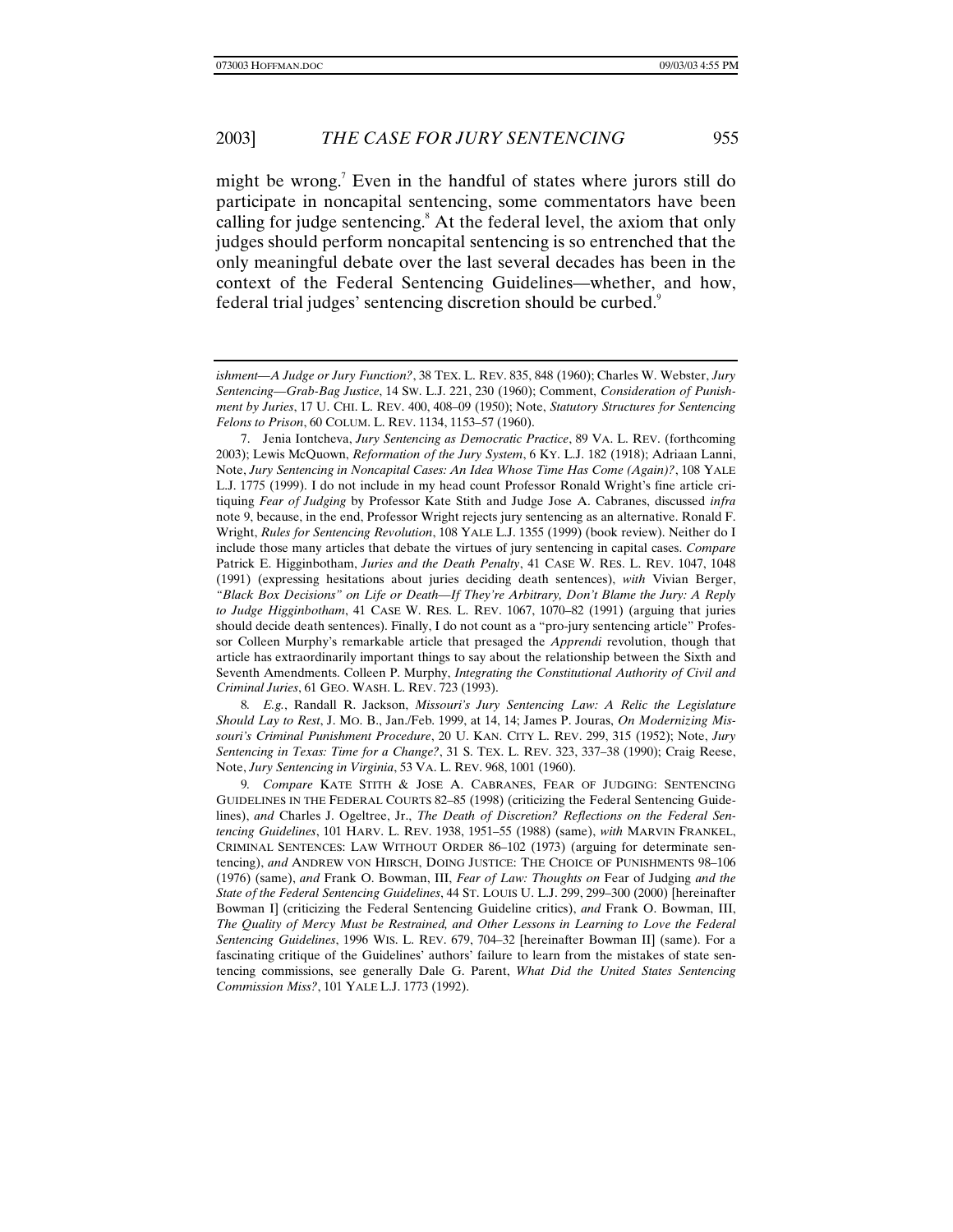But the Supreme Court's decisions in *Apprendi v. New Jersey*<sup>10</sup> and *Ring v. Arizona*<sup>11</sup> may have opened a new chapter in the heretofore muted debate about the wisdom of the orthodox rule. There are compelling historical, constitutional, empirical, and policy reasons to believe that trial judges' sentencing discretion should not only be curbed, it should be eliminated entirely and transferred to juries.<sup>12</sup> In this Article, I analyze these reasons, and try to demonstrate that, with well-developed limitations, including ranges fixed by legislatures, jurors are better than judges at imposing appropriate criminal punishment.

# I. THE HISTORICAL CASE

### *A. Ancient and Medieval Juries*

Most ancient and medieval juries were "presentment juries" they acted like modern grand juries or preliminary hearing judges, and decided only whether there was sufficient evidence for the defendant to be further subjected to an inquiry by the king or other ruler.<sup>13</sup> Presentment juries were investigatory as well as accusatory. They were the ruler's watchdogs, and were selected by royal agents precisely because they may have had personal knowledge of the

13. WILLIAM FORSYTH, HISTORY OF TRIAL BY JURY 106 (James Appleton Morgan ed., Burt Franklin 2d ed. 1971) (1875); 2 SIR FREDERICK POLLOCK & FREDERIC WILLIAM MAITLAND, THE HISTORY OF ENGLISH LAW BEFORE THE TIME OF EDWARD I 622–23 (2d ed. 1898).

<sup>10. 530</sup> U.S. 466 (2000).

<sup>11. 536</sup> U.S. 584 (2002).

<sup>12.</sup> Subject to the practical limitations discussed *infra* Part V. Speaking of practical limitations, one must never forget about plea bargaining—the fuel upon which 95 percent of the criminal justice system runs. MATTHEW R. DUROSE ET AL., U.S. DEP'T OF JUSTICE, FELONY SENTENCES IN STATE COURTS, 1998, at 8–9 tbl.9–10 (Oct. 2001) (NCJ 190103) (reflecting that 94 percent of state felony cases are plea bargained); U.S. SENTENCING COMM'N, 2001 SOURCEBOOK OF FEDERAL SENTENCING STATISTICS 20 fig.C (2001) (reflecting that 96.6 percent of federal felony cases in 2001 were plea bargained). Any discussion of trial reforms is by definition a discussion of the system only at the very small margins of trial. Because the vast bulk of criminal cases are resolved by guilty pleas, judge sentencing—with all its alleged benefits, *see infra* Part III—will remain the rule rather than the exception. In this sense, the call for jury sentencing is substantially less draconian than other sentencing reforms. The Federal Sentencing Guidelines and state equivalents, for example, operate to displace the sentencing discretion of trial judges in both plea-bargained cases and cases that go to trial. *See infra* note 160 and accompanying text.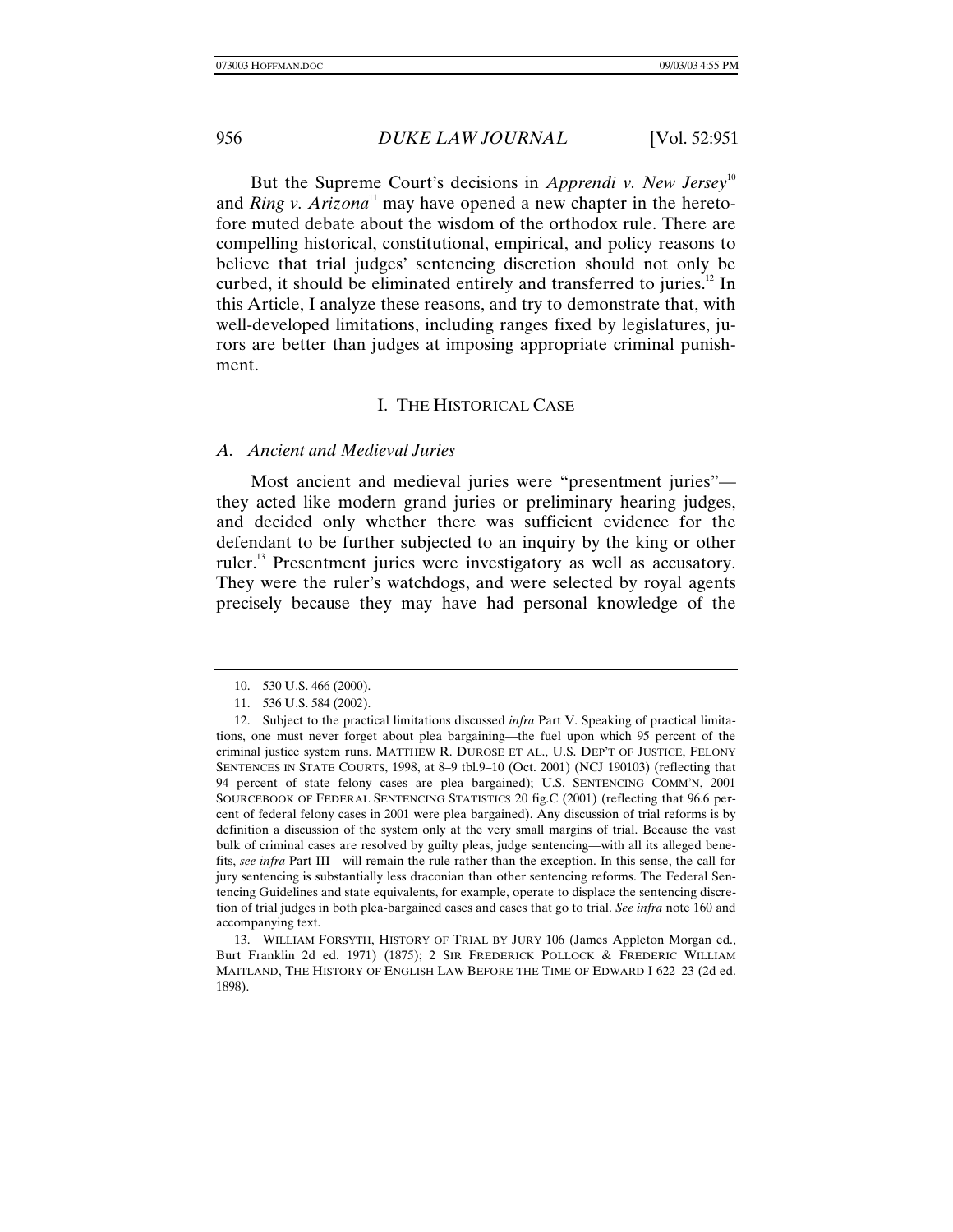alleged crime or, more often, personal knowledge of the accused or of the victim. $14$ 

The notion that jurors were a kind of witness, rather than independent judges of the credibility of trial witnesses, was so deeply ingrained in the ancient and medieval presentment jury that it remained part of the English system until late into the fourteenth century.<sup>15</sup> Indeed, until that time, English law did not recognize the concept of an "impartial" juror. Jurors were selected by the king's agents to investigate crimes, and the more the prospective jurors already knew about the crimes, the better. $16$ 

Some historians believe the first precursors to the medieval jury were groups of citizens whose role was limited to deciding which particular trial by ordeal a defendant should face, $17$  and that it was only later that they assumed the more traditional presentment role.<sup>18</sup> In either case, because these ancient and medieval jurors had no role in what is today called the "guilt phase," they of course also had no role in the punishment phase. The kings or other rulers decided ultimate guilt and imposed any punishment.<sup>19</sup> But that was not uniformly the case. There were some ancient juries that were trial juries and not presentment juries; that is, they decided ultimate guilt or innocence. Tellingly, those kinds of early trial juries also decided punishment.

For example, from the time of Solon in 700 B.C., ancient and then classical Greek juries—called *dikasteria* in Athenian law—not only decided criminal liability, but also imposed punishment.<sup>20</sup> The

17. For a discussion of trial by ordeal, see *infra* note 31.

18. THEODORE F.T. PLUCKNETT, A CONCISE HISTORY OF THE COMMON LAW 120 (Little, Brown & Co. 5th ed. 1956) (1929).

19. FORSYTH, *supra* note 13, at 106.

20. MOORE, *supra* note 14, at 2. The court in which the *dikasteria* served in Athens—called the *Eliaia*—began as a method by which citizens could appeal the judgments of local magistrates. DOUGLAS M. MACDOWELL, THE LAW IN CLASSICAL ATHENS 29–33 (1978). By the end of the fifth century B.C., disgruntled citizens were appealing their judgments to the *Eliaia* so

<sup>14.</sup> LLOYD E. MOORE, THE JURY: TOOL OF KINGS, PALLADIUM OF LIBERTY 40 (2d ed. 1988).

<sup>15</sup>*. Id.* at 56; FORSYTH, *supra* note 13, at 125–38.

<sup>16.</sup> There were only three early English challenges for cause—being related to the defendant by blood, marriage, or economic interest. JON M. VAN DYKE, JURY SELECTION PROCEDURES: OUR UNCERTAIN COMMITMENT TO REPRESENTATIVE PANELS 141 (1977). These disqualifications had everything to do with the king's fear that the prospective jurors would so favor the defendant that they would not be able to exercise their investigatory and accusatory functions, and nothing to do with modern notions of "impartiality" to both sides. *Id*.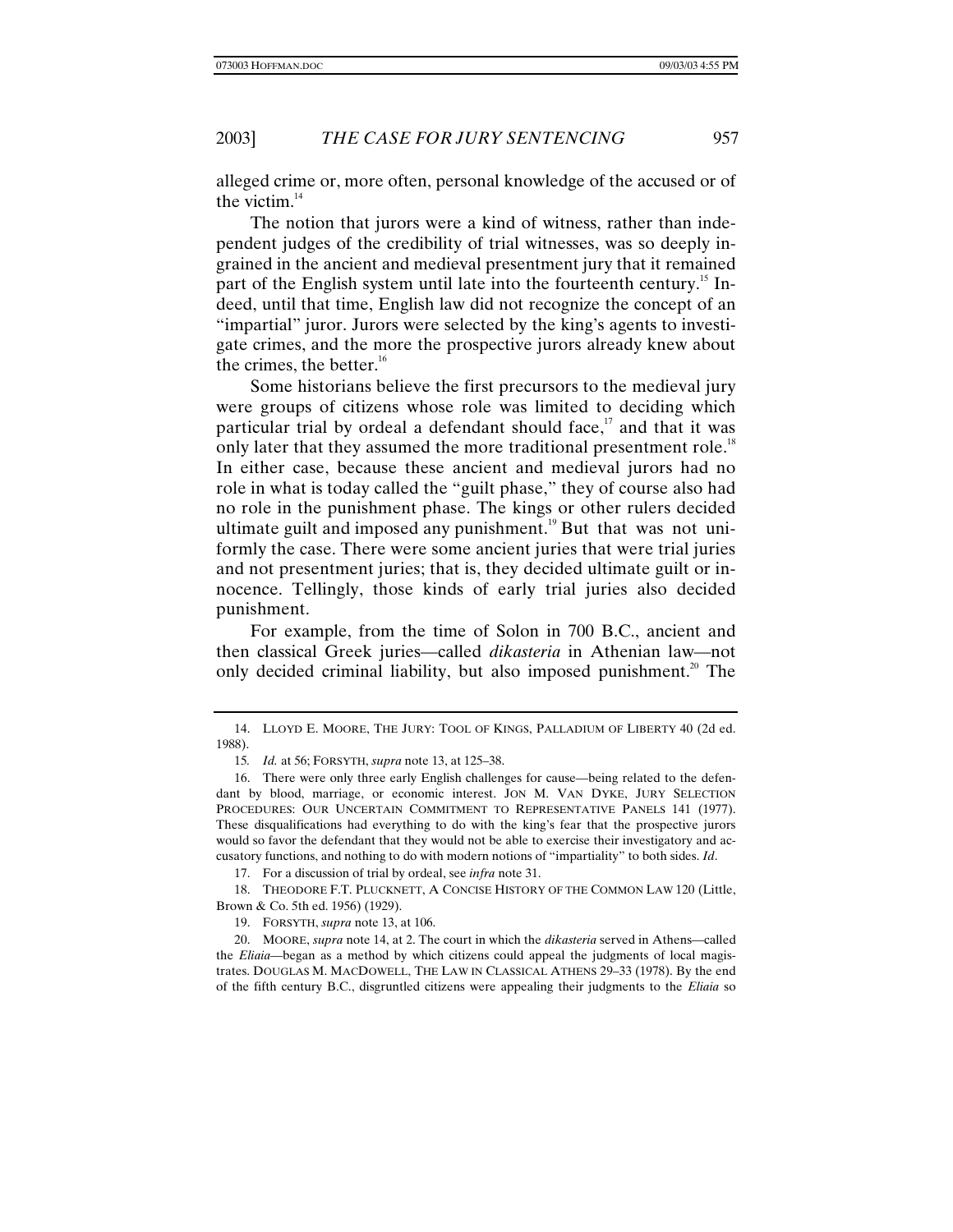verdict of the *dikasteria* was final; no appeal was permitted.<sup>21</sup> The Romans inherited the *dikasteria* in an institution they called the *Judice*, which was a group of senators convened to resolve important disputes involving other senators or members of the imperial family. These trials were held in the Senate before a subgroup of fifty-one senators, who, as with the *dikasteria*, not only decided guilt or innocence, but also imposed punishment. $^{22}$ 

Thus, the ancient and medieval division of trial labor, at least on the Continent, was drawn between the presentment role on the one hand, and the guilt and sentencing role on the other. Ancient and early medieval systems did not recognize separate guilt and punishment phases; they were part of the single act of trial. If jurors were involved in trials, they were perforce also involved in punishment. If they only acted as presentment jurors and not trial jurors, then of course they had no role in punishment, because they had no role in deciding ultimate guilt or innocence.

# *B. English Juries*

There is a powerful myth, perpetrated most recently by critics of the Federal Sentencing Guidelines, that English juries had no role in sentencing, and that when the Sixth Amendment was adopted, the sentencing system that the Founders intended to incorporate was one with a long-standing and monolithic tradition of judge sentencing.<sup>23</sup> The real history is substantially more complicated. As one commentator has lamented, "[t]he single consistent tendency over

often that the magistrates stopped bothering to render judgments at all. Instead, they simply referred disputes directly to the *Eliaia*, and then presided over the proceedings there. *Id.* at 32. They did not attempt to influence the outcome, and acted merely as announcers of the *dikasteria*'s verdict. *Id*. This quite limited role of the presiding "judge" was so common that it even found its way into various passages in *The Iliad* and *The Odyssey*, in which Homer described elders rendering their judgments simply by listening to the applause of the gathered crowd. *Id*. at 18–21. It should be humbling food for judicial thought to recognize that, in a very fundamental way, these prototype Greek judges acted more like town criers than philosopher kings.

<sup>21</sup>*.* MACDOWELL, *supra* note 20, at 40.

<sup>22.</sup> PETER GARNSEY, SOCIAL STATUS AND LEGAL PRIVILEGE IN THE ROMAN EMPIRE 19–25 (1970); MOORE, *supra* note 14, at 3.

<sup>23</sup>*. See, e.g.*, STITH & CABRANES, *supra* note 9, at 9–11 (identifying the earliest federal criminal laws as the root of judicial sentencing discretion). For a powerful critique of Stith and Cabranes in general, and the myth of judge sentencing in particular, see generally Bowman I, *supra* note 9. *See also* Wright, *supra* note 7, at 1358–61 (concurring with Professor Stith and Judge Cabranes' attack on the Federal Sentencing Guidelines, but criticizing the authors' misuse of the history of judge/jury sentencing).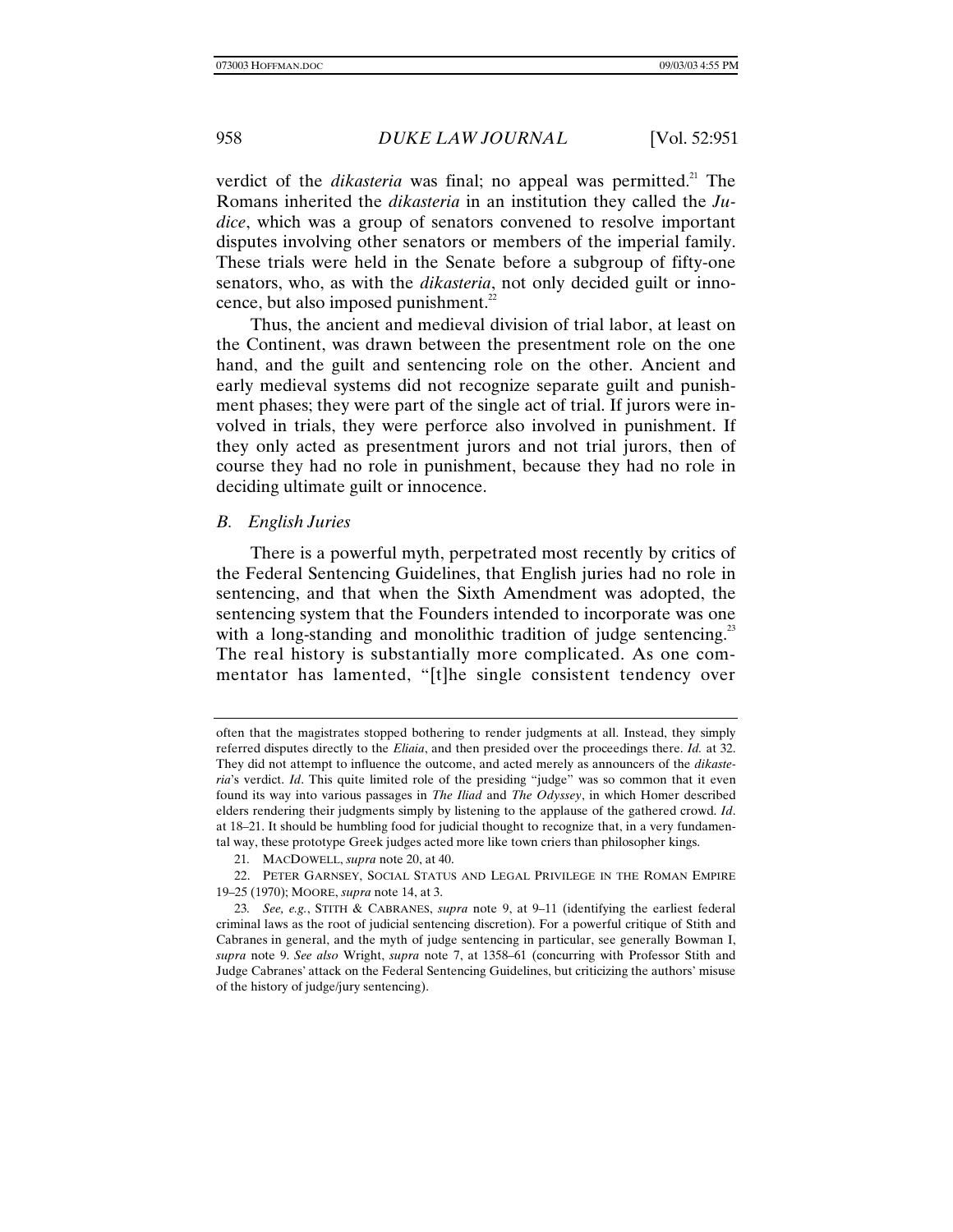approximately the past three centuries about the role of judges in setting criminal sentences has been the absence of any consistency."<sup>24</sup>

There is no doubt that in many English criminal courts the traditional unitary European jury trial became bifurcated, so that even when the presentment juries had fully evolved into trial juries, the sentencing role remained with the judge.<sup>25</sup> But it is also clear that English jurors in many different kinds of courts often imposed sentences, and that they continued to do so throughout the Middle Ages, and even, at least in some manorial courts, as late as the seventeenth century.<sup>26</sup>

To fully appreciate the hodgepodge that was the English criminal system, and therefore the far from homogeneous English "rule" of judge sentencing, one must understand five rather unique things about the history of the English jury.

First, England had no jury tradition before the Conquest. Although there was a time when antiroyalist historians claimed that the English had inherited the jury trial directly from the Romans through the Anglo-Saxons, historians now generally agree that that was not the case, and that there were no jury trials in England before William the Conqueror brought them with him as a royal institution. $27$ 

Second, the criminal jury came into ascendancy in England only by default. From the time of Charlemagne until the mid-1200s, criminal jury trials in all of Europe were exceedingly rare, and England after the Conquest was no exception.<sup>28</sup> Almost all criminal cases were decided by one of the three other recognized medieval trial forms: battle, $^{29}$ 

<sup>24.</sup> Bowman I, *supra* note 9, at 310.

<sup>25. 3</sup> WILLIAM BLACKSTONE, COMMENTARIES \*396.

<sup>26.</sup> Bowman I, *supra* note 9, at 310–11.

<sup>27.</sup> MOORE, *supra* note 14, at 13–19 (relying on HEINRICH BRUNNER, THE ORIGIN OF JURIES (1872)); *see also* 1 POLLOCK & MAITLAND, *supra* note 13, at 140–42 (crediting the origin of the jury trial in England to the Frankish inquest).

<sup>28</sup>*.* 1 POLLOCK & MAITLAND, *supra* note 13, at 37–40.

<sup>29.</sup> MOORE, *supra* note 14, at 26–30, 41, 123; JOHN PROFFATT, A TREATISE ON TRIAL BY JURY, INCLUDING QUESTIONS OF LAW AND FACT §§ 11–20 (F.B. Rothman 1986) (1877).

It seems that trial by battle, also called trial by combat, was practiced in a variety of societies almost from the dawn of recorded history, including the ancient Israelites, pre-Roman era Germanic tribes, and Swedish Goths. EDWARD J. WHITE, LEGAL ANTIQUITIES 112–13 (1913). Spread through Europe by the Vikings, trial by battle found its way into acceptable European trial methods, at least as a way to resolve disputes between healthy noblemen. *See, e.g.*, 4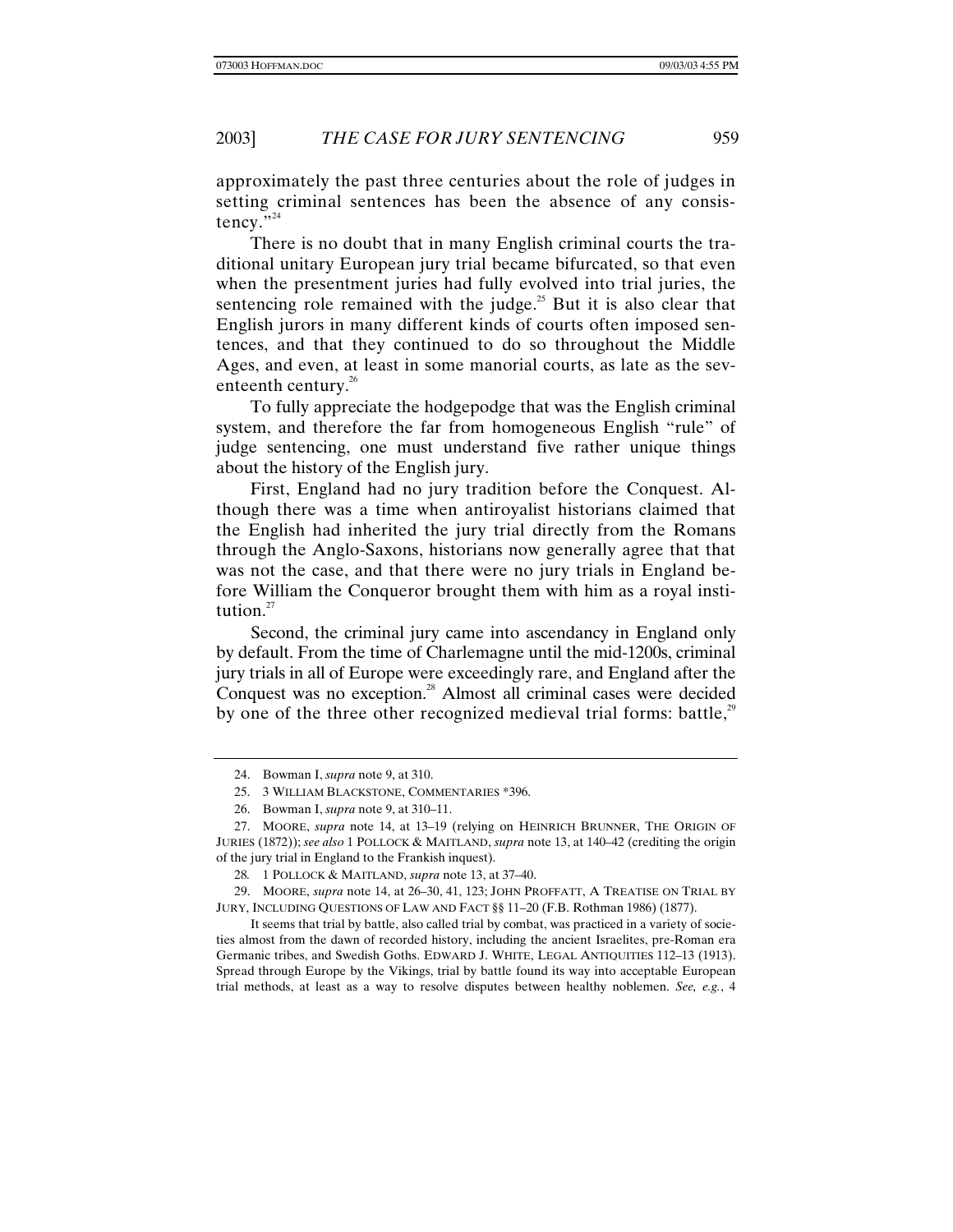compurgation, $30$  or ordeal.<sup>31</sup> It was only after those much more common trial forms were either outlawed or fell into cultural disrepute that trial by jury became, by sheer necessity, the accepted English method for determining serious felony cases.<sup>32</sup>

Compurgation is probably not quite as old or ubiquitous as battle or ordeal, but it was practiced in various forms by some ancient peoples, including the Babylonians and Israelites. WHITE, *supra* note 29, at 197. Its medieval form was inherited rather directly from the Romans, and, unlike the jury trial, was therefore practiced in England long before the Conquest. *Cf*. *supra* note 27 and accompanying text.

31. There were three principle medieval ordeals for serious crimes: hot iron (in which the defendant was required to carry a piece of hot iron, or in some variations walk over a hot surface); hot water (in which the defendant was required to reach his hand into a pail of boiling water); and cold water (in which the defendant was thrown into a pond or lake, usually with his hands bound). If the defendant survived the hot ordeals without being burned, or survived the cold water ordeal at all, it was seen as an intervention by God, and therefore as a divine sign of innocence. 4 BLACKSTONE, *supra* note 25, at \*337–38; VON MOSCHZISKER, *supra* note 30, § 49.

Trial by ordeal also has quite ancient, and widespread, origins. Egyptians from the time of Ramses II, ancient Greeks, Israelites and even Hindus recognized various forms of trial by ordeal. WHITE, *supra* note 29, at 141. Pollock and Maitland describe the history of the ordeal as "a long chapter in the history of mankind; we must not attempt to tell it. Men of many, if not all, races have carried the red-hot iron or performed some similar feat in proof of their innocence." 2 POLLOCK & MAITLAND, *supra* note 13, at 598.

32. Trial by battle fell out of favor in England shortly after the Conquest, as the Norse heirs settled down to a softer life, and generally as the influence of the Church began to temper many pagan Viking traditions. The practice of allowing disputants to hire champions rather than fight their own battles hastened its demise. Although trial by battle was not officially banned until 1819, MOORE, *supra* note 14, at 123, it had all but disappeared by the end of the reign of Edward III. WHITE, *supra* note 29, at 118. In fact, just a single generation after the Conquest, in his Charter to the City of London, Henry I exempted all citizens of London from trial by battle. *Id.* at 119.

Similarly, as medieval man lost confidence in the sanctity of the oath, compurgation also became disfavored. It seems never to have caught on in post-Conquest England, being unofficially limited to misdemeanors from the outset. Perhaps that famous English pragmatism looked upon compurgation with a cynical eye: oath-takers could be bribed, and, indeed, even on the Continent, compurgation was generally not deemed appropriate for certain crimes involving lack of trustworthiness, such as bribery and perjury. VON MOSCHZISKER, *supra* note 30, §§ 46– 48. Compurgation was officially banned for most felonies in 1166 by Henry II's Assize of Clarendon. MOORE, *supra* note 14, at 37–38; PROFFATT, *supra* note 29, §§ 25–26.

BLACKSTONE, *supra* note 25, at \*346–48 (identifying the introduction of combat as a means of determining civil suits); FORSYTH, *supra* note 13, at 81 (same).

<sup>30.</sup> Trial by compurgation, also known as the wager of law, was grounded on ancient and medieval confidence in the sanctity of the oath. In criminal courts it was a rather simple procedure. The accused first took an oath of innocence, and then called a sufficient number and quality of "oath helpers" (depending on the seriousness of the charge and the social standing of the accused and of the oath-helpers), who then vouched under oath for the trustworthiness of the accused. If the oaths were properly taken and of sufficient quantity and quality, the accused was acquitted without any messy inquiry into the actual facts. *See* ROBERT VON MOSCHZISKER, TRIAL BY JURY §§ 43–45 (2d ed. 1930) (describing trial by compurgation).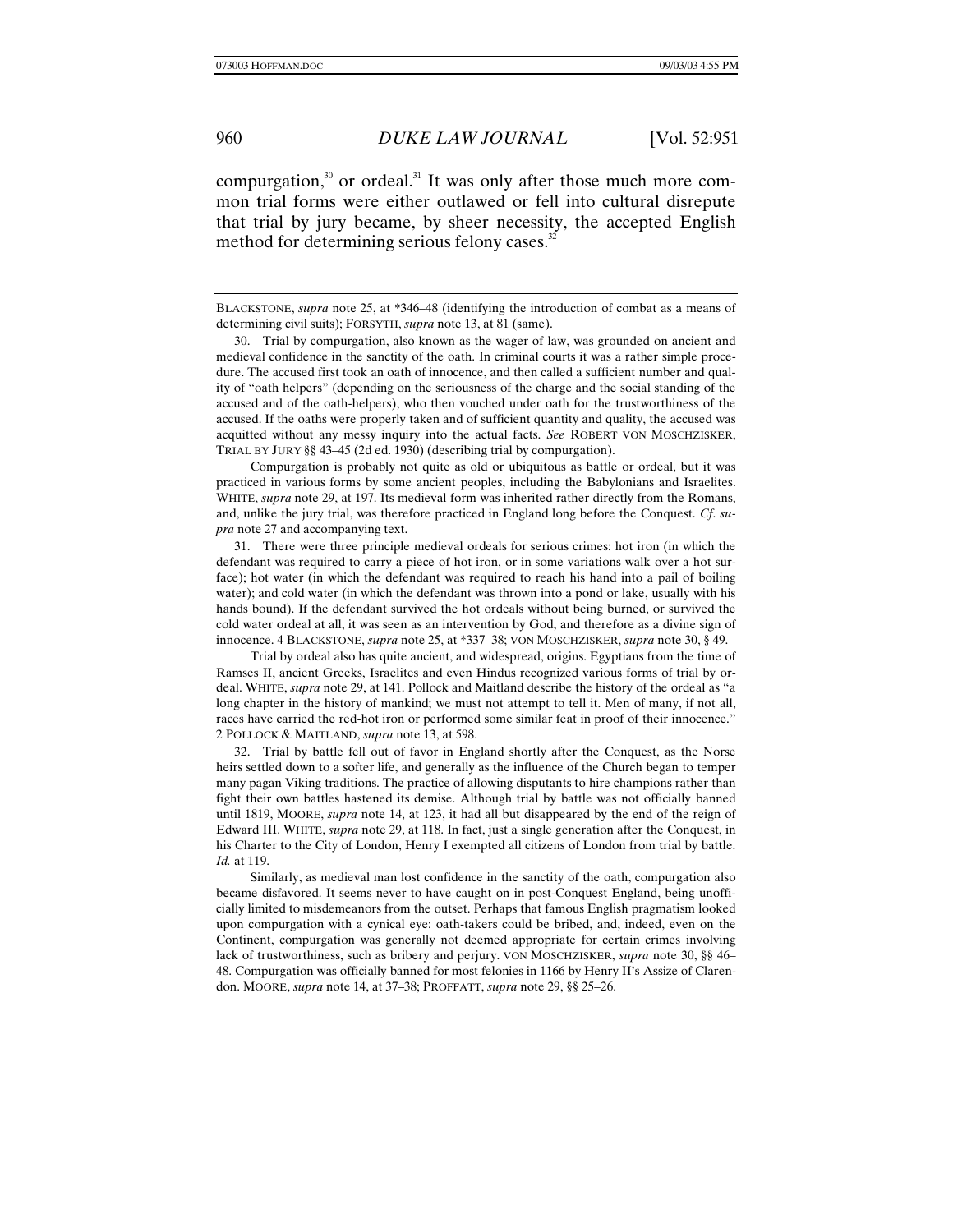Third, the early English court system was remarkably heterogeneous, decentralized, and, in fact, rather haphazard.<sup>33</sup> The idea that judge sentencing was common in English courts during their formative years is belied by the fact that virtually nothing was "common" to these early courts. The increasingly divided nature of the English government exacerbated this decentralization. Any efforts by the king to standardize trial procedures were met with resistance from Parliament, whose antiroyalist members were increasingly the objects of royal prosecution. Indeed, almost all of the important and unifying trial reforms adopted after the ascendancy of the English criminal jury trial were imposed by Parliament as limitations on the prosecutorial powers of the king.<sup>34</sup>

Fourth, almost all serious crimes in England—from the formative jury period in the late 1100s and early 1200s all the way through the

The ordeal was banned by Pope Innocent III in 1215, primarily because the clergy came to view the affairs of man as too trivial to be judged so regularly by God. *Id.* § 28. In addition, some reform-minded priests objected to the ordeal's potential for corruption, especially after one priest admitted that he felt a moral obligation to help achieve a "correct" result. PLUCKNETT, *supra* note 18, at 114–15. The papal ban on the ordeal found its way officially into English law in 1219. *Id.* at 119.

<sup>33.</sup> Early (thirteenth and fourteenth century) English courts were of two main types: socalled "feudal courts," which were simply juridical extensions of the obligation of every lord to hold court for his tenants; and so-called "franchise courts," which were specialized judicial franchises awarded by the king for particular purposes (e.g., courts granted to particularly large landowners, or to the chancellors of Oxford and Cambridge). H.G. HANBURY & D.C.M. YARDLEY, ENGLISH COURTS OF LAW 31 (5th ed. 1979). These early courts were very much systems unto themselves, and there were virtually no unifying principles of procedure, or indeed even of jurisdiction, either between the two types or amongst a single type. In London alone, for example, there were the Hustings of Common Pleas, the Hustings of Pleas of Land, the Mayor's Court, the Sheriff's Court and the Eyre, not to mention a similar menagerie of courts of equity. HELEN CAM, LAW-FINDERS AND LAW-MAKERS IN MEDIEVAL ENGLAND 85–94 (1963). Even after the great unifying judicial reforms of Edward I in the late 1200s, the three resulting common law courts—Common Pleas, King's Bench, and Exchequer—were still a swirling and unbounded hodgepodge of competing and overlapping jurisdiction. HANBURY & YARDLEY, *supra*, at 31–32.

<sup>34.</sup> For example, in 1305, Parliament banned the practice that the king's prosecutors could have an unlimited number of peremptory challenges. An Ordinance for Inquests, 33 Edw. (1305) (Eng.). In 1390, it imposed limits on the king's power to pardon certain homicides. Stat. 2, 13 Rich. 2, c. 1 (1390) (Eng.). In 1695, it created the first right to counsel, limited to treason cases, An Act for Regulateing of Tryals in Cases of Treason and Misprisioning of Treason, 7 & 8 Will. 3, c. 3 (1695) (Eng.), and in 1836 it repealed the prohibition against the assistance of counsel in felony prosecutions, An Act for Enabling Persons Indicted of Felony to Make Their Defence by Counsel or Attorney, 6 & 7 Will. 4, c. 114 (1836).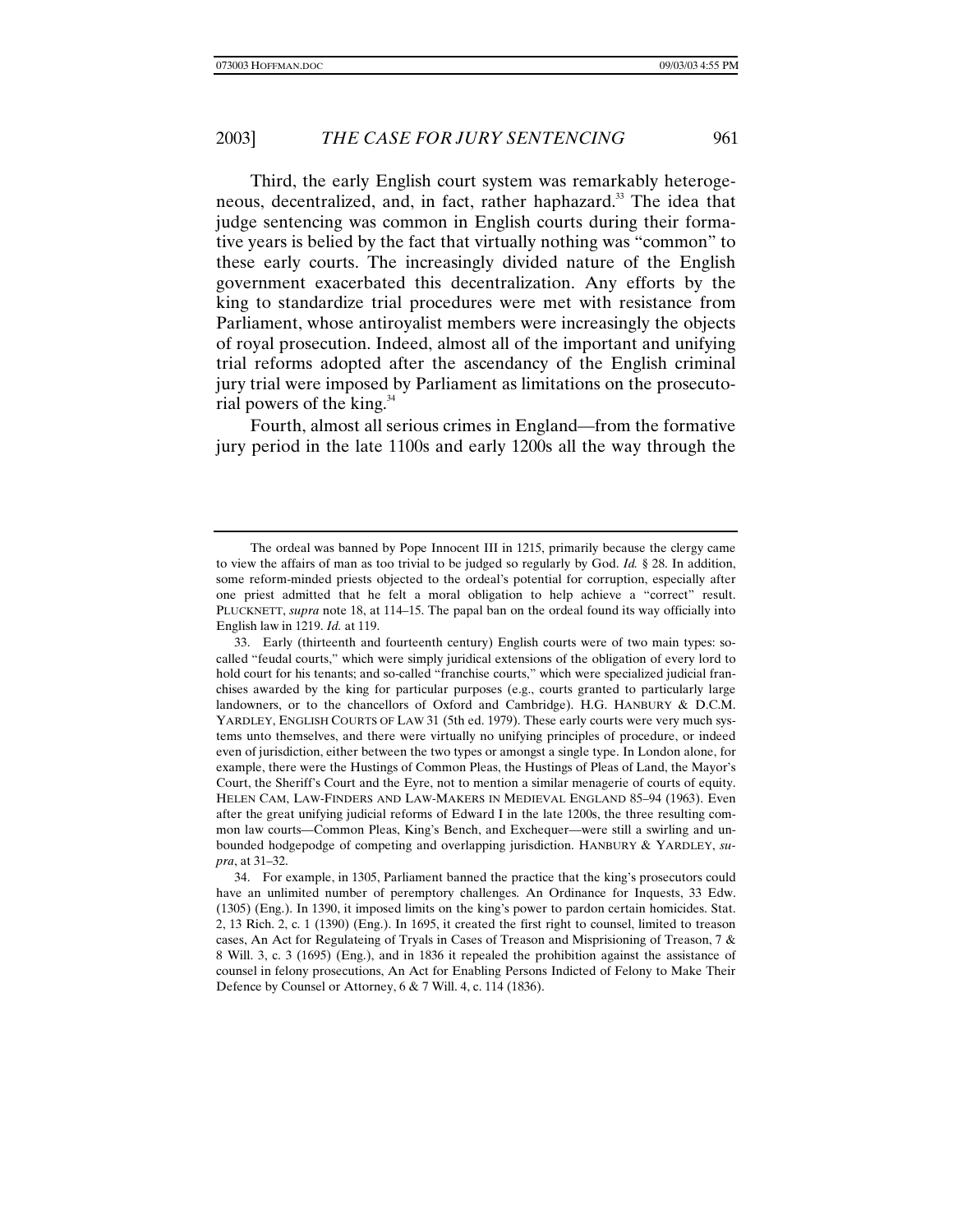seventeenth century—were capital crimes. $35$  As tensions between the ruled and rulers mounted, English juries began to nullify when they believed that a particular crime did not justify death. These nullifications were dubbed "pious perjury" by Blackstone, to reflect the justified but nonetheless perjurious violation of the juror's oath.<sup>36</sup> As pious perjuries increased, so did the king's prosecutors' mistrust of jurors.

Fifth, and perhaps most importantly, even when English judges imposed sentences, they had almost no discretion. There were, of course, none of the supervisory kinds of sentences seen in modern courts—deferred judgments, probation, or community corrections. Even imprisonment was not yet a recognized form of punishment. $37$ Choices at sentencing were few: death for most serious crimes, banishment (or what the English called "transportation") for less serious crimes, and corporal punishment and/or fines for the least serious of crimes.<sup>38</sup> Most offenses had mandatorily set punishments.<sup>39</sup> Once the verdict was in, the judge's role in sentencing was simply to announce the mandatory punishment. Thus, Professor Thomas Green describes mid-fourteenth century jury verdicts as "judgments about who ought to live and who ought to die, not merely determinations regarding

#### CHARLES DICKENS, A TALE OF TWO CITIES 62 (Signet 1960) (1859).

36. 4 BLACKSTONE, *supra* note 25, at \*238–39, *cited in* Apprendi v. New Jersey, 530 U.S. 466, 479 n.5 (2000).

<sup>35. 4</sup> BLACKSTONE, *supra* note 25, at \*98. In a memorable passage in *A Tale of Two Cities*, Charles Dickens laments that, even as late as the French Revolution, English law imposed the death penalty for virtually every offense:

<sup>[</sup>P]utting to death was a recipe much in vogue with all trades and professions, and not least of all with Tellson's [Bank]. Death is Nature's remedy for all things, and why not Legislation's? Accordingly, the forger was put to Death; the utterer of a bad note was put to Death; the unlawful opener of a letter was put to Death; the purloiner of forty shillings and sixpence was put to death; the holder of a horse at Tellson's door, who made off with it, was put to Death; the coiner of a bad shilling was put to Death; the sounders of three-fourths of the notes in the whole gamut of Crime were put to Death.

<sup>37.</sup> Penitentiaries were invented by the Americans in 1790. *See infra* note 52 and accompanying text.

<sup>38.</sup> J.H. BAKER, AN INTRODUCTION TO ENGLISH LEGAL HISTORY 584 (3d ed. 1990) (discussing systems of fines and whippings for misdemeanors); John H. Langbein, *Shaping the Eighteenth-Century Jury: A View from the Ryder Sources*, 50 U. CHI. L. REV. 1, 36–37 (1983) (discussing death and transportation).

<sup>39. 3</sup> BLACKSTONE, *supra* note 25, at \*396; John H. Langbein, *The English Criminal Trial on the Eve of the French Revolution*, *in* THE TRIAL JURY IN ENGLAND, FRANCE, GERMANY, 1700–1900, at 36–37 (Antonio Padoa Schioppa ed., 1987).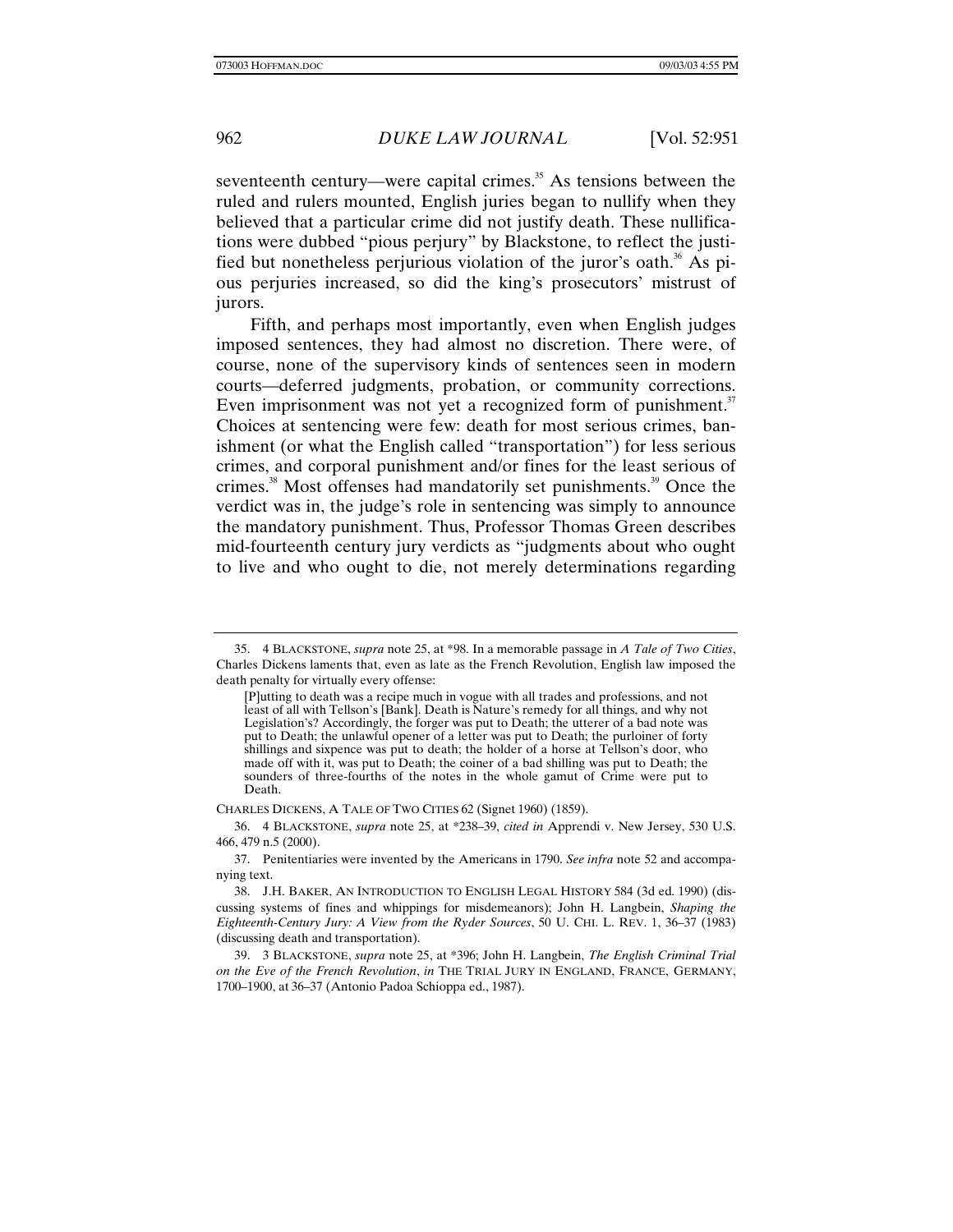who did what to whom and with what intent."<sup>40</sup> Professor John Langbein makes similar observations in describing English criminal jury trials even as late as the eighteenth century: they were "sentencing proceedings," whose whole function was to persuade the jury "to reduce the sanction from death to transportation, or to lower the offense from grand to petty larceny, which ordinarily reduced the sanction from transportation to whipping."41 Juries imposed the real sentences by their verdicts on the charged or lesser offenses; judges sentenced in name only. As discussed in more detail in Part I.D, it was not until the 1800s that the American invention of the penitentiary gave judges any significant sentencing discretion.<sup>42</sup>

It was in this cacophony of historical mash that the English developed their "tradition" of judge sentencing. And it was that weak "tradition" that followed the colonists to America.

### *C. Colonial and Post-Colonial Sentencing Schemes*

Several colonies rejected what they perceived was the traditional English rule of judge sentencing, as weak as it was, and involved their jurors in both capital and noncapital sentencing.<sup>43</sup> This push toward jury sentencing was not just the result of the colonists' deep suspicion of judges; it also reflected the fact that the colonies were quicker than the English homeland to reduce the number of offenses carrying a

<sup>40.</sup> THOMAS ANDREW GREEN, VERDICT ACCORDING TO CONSCIENCE: PERSPECTIVES ON THE ENGLISH CRIMINAL TRIAL JURY, 1200–1800, at 98 (1985).

<sup>41.</sup> Langbein, *supra* note 38, at 41. Justice Stevens makes this very point in *Apprendi*: "[T]he English trial judge of the later eighteenth century had very little explicit discretion in sentencing. The substantive criminal law tended to be sanction-specific; it prescribed a particular sentence for each offense. The judge was meant simply to impose that sentence . . . ." As Blackstone, among many others, has made clear, "[t]he judgment, though pronounced or awarded by the judges, is not their determination or sentence, but the determination and sentence of the law.'

<sup>530</sup> U.S. at 479–80 (citations omitted) (quoting Langbein, *supra* note 39, 36–37; 3 BLACKSTONE, *supra* note 25, at \*396).

<sup>42</sup>*. See infra* notes 52–53 and accompanying text.

<sup>43.</sup> Historical records related to colonial sentencing practices are almost nonexistent. This lack of evidence has left scholars in some disagreement about the extent to which colonial juries did or did not participate in noncapital sentencing. *Compare* Lanni, *supra* note 7, at 1790 ("Jury sentencing in noncapital cases was a colonial innovation."), *with* Nancy J. King & Susan R. Klein, *Essential Elements*, 54 VAND. L. REV. 1467, 1506 (2001) ("American juries at the time of the adoption of the Bill of Rights played a minor role in sentencing."). This dispute is really only a matter of timing, since it is well settled that jury sentencing was widespread by the early 1800s. *See infra* note 48 and accompanying text. The timing, of course, may be significant to the constitutional issues. *See infra* Part II.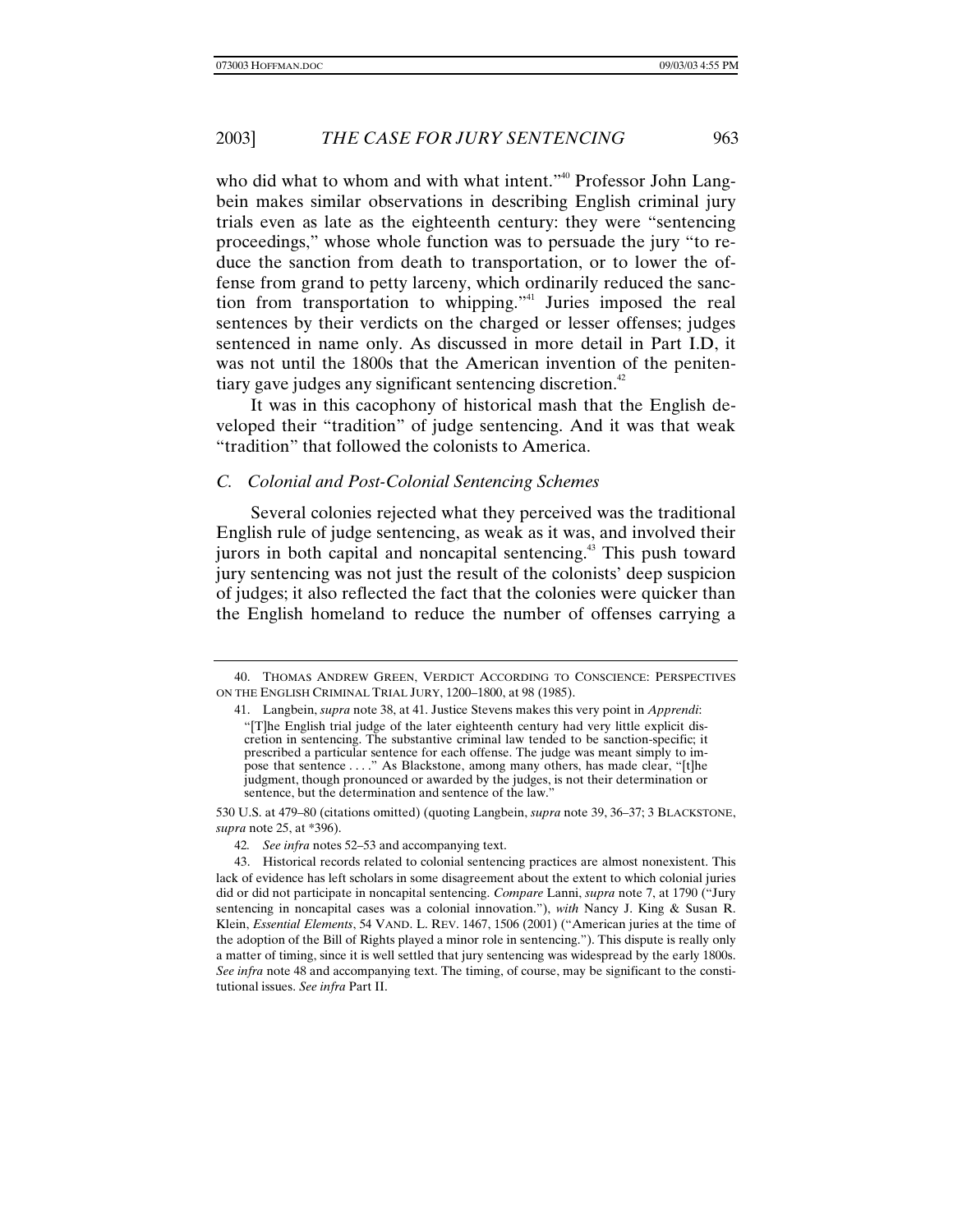mandatory death penalty.44 The fear of pious perjury, and therefore of nullifying jurors, was thus substantially reduced.<sup>45</sup>

Federal courts had virtually no role in the criminal process in the early republic, let alone a sentencing role. Federal criminal law did not begin to become a significant part of the national criminal firmament until Prohibition.<sup>46</sup> As one commentator put it, "[i]f one is seeking the imprimatur of a traditional, typically American distribution of sentencing authority, the place to look is in the history of state, not federal, courts."<sup>47</sup>

Most states continued the mixed colonial tradition of jury sentencing. In fact, from 1800 to 1900, juries imposed sentences in noncapital cases in about half of all the states.<sup> $48$ </sup> A handful of other states permitted juries in noncapital cases to make sentencing recommendations.49 Thus, for the entire nineteenth century, sentencing schemes with no input from the jury were the American exception, not the rule.

Even in those states that invested trial judges with the exclusive power to sentence, their discretion, not unlike the discretion of English judges, was mostly a mirage.<sup>50</sup> Nineteenth-century sentencing schemes were tightly controlled by legislatures. As late as 1870, state legislatures commonly set a specific period of incarceration for each

- 47*. Id.* at 314.
- 48. Wright, *supra* note 7, at 1373.
- 49*. Id.* at 1373–74.

<sup>44</sup>*. Statutory Structures for Sentencing Felons to Prison*, *supra* note 6, at 1155 ("[J]ury sentencing in this country is said to be a reaction to the harsh penalties imposed by royal judges in England and in the colonies, and the early distrust of government power."). Professors King and Klein describe the sentence reforms this way:

In many American jurisdictions as of 1791, jurors encountered far fewer offenses for which executions were mandatory. To be sure, some colonies, suffering from their generation's crimewave during the mid- to late-1700s, expanded somewhat the number of capital offenses just before the Revolution. But in the 1780s, this trend began to reverse, declarations of sentencing reform appeared in the constitutions of some new states, and there was a widespread view that whipping and capital punishment had lost their deterrent power.

King & Klein, *supra* note 43, at 1507. Of course, these reforms coincided with the development of the American penitentiary. *See infra* notes 52–53 and accompanying text.

<sup>45</sup>*. See supra* notes 35–36 and accompanying text.

<sup>46.</sup> Bowman I, *supra* note 9, at 313–14.

<sup>50</sup>*. See supra* notes 37–39 and accompanying text (discussing English judges' lack of discretion in serious cases).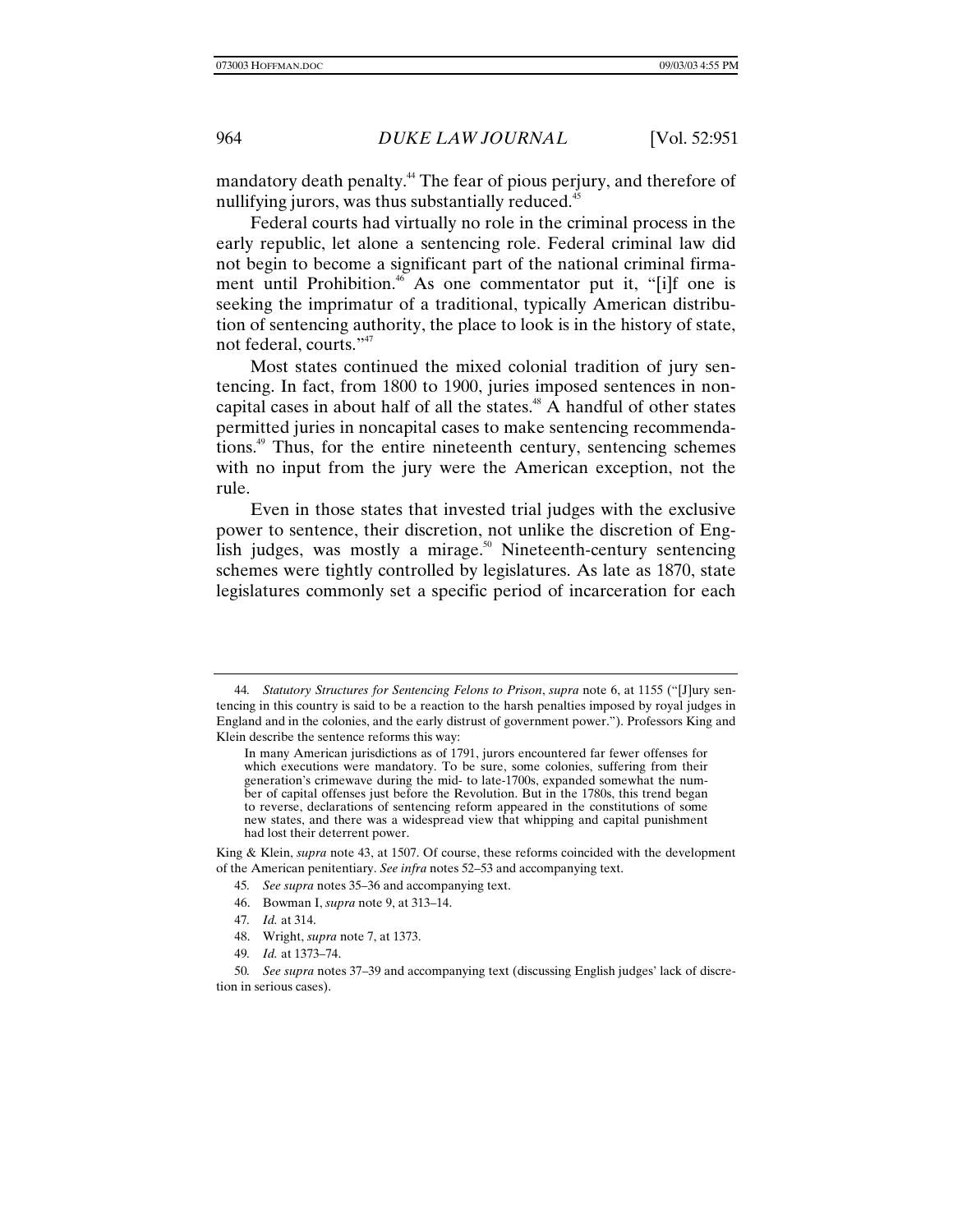offense.<sup>51</sup> As in England, the real sentencers continued to be the jurors by way of their verdicts.

### *D. The Penitentiary and Rehabilitation*

Judge sentencing did not begin to make significant inroads into the colonial and postcolonial practice of jury sentencing until the penitentiary became the predominant form of punishment. The penitentiary was a uniquely American invention, begun by the Quakers in Pennsylvania in  $1790$ <sup>52</sup> When penitentiaries became the punishment of choice, suddenly sentencers had enormous discretion, at least in the early years before legislatures stepped in, to decide how long a particular miscreant should spend in penance for a particular crime. It was perhaps an understandable reaction to this completely new form of punishment to turn its enforcement over to judicial professionals. By the beginning of the 1900s, jury sentencing in state courts was beginning to be the exception, not the rule, though it was by no means uncommon. $53$ 

When the rehabilitative ideal began its ascendance in the early 1920s and 1930s, judge sentencing became even more common and jury sentencing even less common. The idea behind rehabilitation was that the primary purpose of the criminal law was not to punish or to deter, but rather to cure criminals of their antisocial tendencies.<sup>54</sup> Once this quasi-medical model became dominant, the idea that mere jurors could decide how long a criminal "patient" needed to be "hos-

<sup>51.</sup> Ilene H. Nagel, *Structuring Sentencing Discretion: The New Federal Sentencing Guidelines*, 80 J. CRIM. L. & CRIMINOLOGY 883, 892 (1990).

<sup>52.</sup> NORVAL MORRIS, THE FUTURE OF IMPRISONMENT 4–5 (1974). A few historians claim that the original penitentiary was the so-called "People Pen" constructed by Massachusetts Pilgrims in Boston in 1632. *See, e.g.*, PHILIP D. JORDAN, FRONTIER LAW AND ORDER: TEN ESSAYS 140 (1970) (beginning a discussion of early jails by referencing the "People Pen"). Even if that were true, it is clear that Philadelphia's Walnut Street Jail, and not Boston's People Pen, was the prototype for the early American penitentiary. *See* MORRIS, *supra*, at 4–5 (noting that the Quakers' "vision and initiative gave us our hulking penal institutions").

<sup>53</sup>*. See* King & Klein, *supra* note 43, at 1510–11 ("The number of jurisdictions that allowed any jury sentencing in non-capital cases dwindled by the mid-twentieth century to thirteen states.").

<sup>54.</sup> For a discussion of the rise and fall of the rehabilitative ideal, see *infra* notes 165–71 and accompanying text.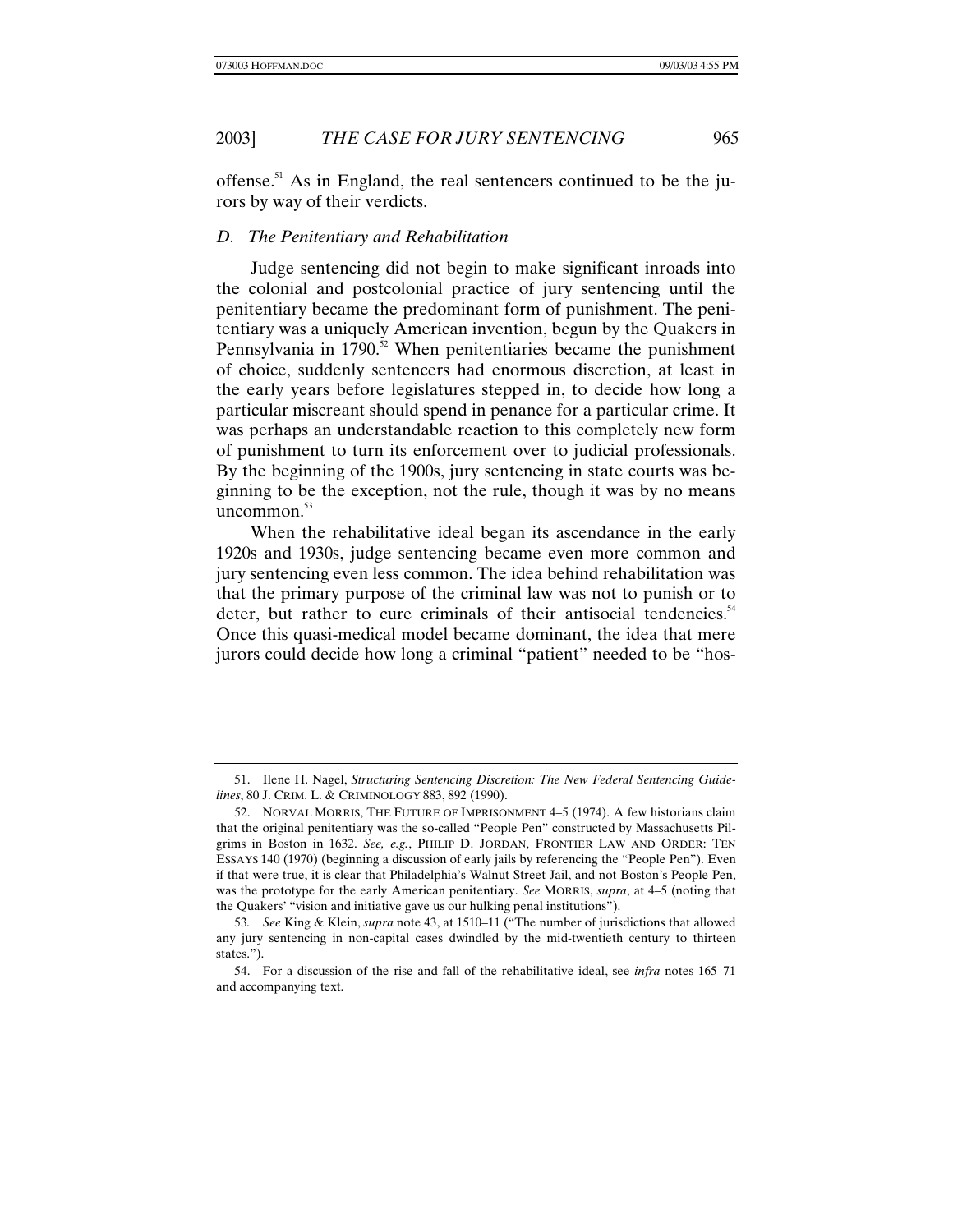pitalized" was absurd. Only qualified, trained judicial professionals could hope to have any insight into such treatment.<sup>55</sup>

Despite these trends, the colonial tradition of keeping the sentencing power with jurors was so strong that as late as 1960—at the very apogee of the rehabilitation movement—roughly one-quarter of all states (thirteen of them) still retained jury sentencing in noncapital cases.56 Even as late as 1990, eight states retained the tradition of jury sentencing, $5<sup>57</sup>$  though today there are only five holdouts.<sup>58</sup>

# *E. Judge Sentencing as a Vestigial Historical Accident*

Given this history, a case can be made that the weak English predilection against jury sentencing had its origins in the rather arbitrary fact that presentment jurors never got to participate in the guilt

In any event, when the remnants of the rehabilitative ideal turned their attention to mental health law and drug policy, judges became much more active in treatment even than their indeterminate sentencing ancestors, creating the modern movement that calls itself "therapeutic jurisprudence." *See infra* note 175 and accompanying text.

56. Ten states had general jury sentencing provisions for noncapital felonies. ARK. STAT. ANN. § 43-2145 (1947); GA. CODE ANN. § 27-2502 (Harrison 1953); ILL. ANN. STAT. ch. 38, § 754a (Smith-Hurd Supp. 1959); KY. REV. STAT. ANN. § 431.130 (Banks-Baldwin 1959) (citing RUSSELL'S KENTUCKY PRACTICE AND FORMS, CRIMINAL CODE § 258 (William Edward Baldwin ed.)); MO. ANN. STAT. § 546.410 (West 1953); MONT. REV. CODE ANN. § 94-7411 (Smith 1947); OKLA. STAT. ANN. tit. 22, § 926 (West 1958); TENN. CODE ANN. § 40-2707 (1955); TEX. CODE CRIM. PROC. ANN. art. 693 (Vernon 1941); VA. CODE ANN. § 19.1-291 (Michie Supp. 1960). Three other states mandated jury sentencing for some, but not all, noncapital felonies. ALA. CODE tit. 14, §§ 322, 355, 409 (1958); IND. CODE ANN. §§ 9-1819 (Michie 1956); N.D. REV. CODE § 12-0605 (1943).

57. ARK. CODE ANN. § 5-4-103(a) (Michie 1987); KY. R. CRIM. P. 9.84 (1990); MISS. CODE ANN. § 97-3-67 (Supp. 1988); MO. ANN. STAT. § 557.036(2) (Vernon Supp. 1989); OKLA. STAT. ANN. tit. 22, § 926 (West 1981 & Supp. 1986); TENN. CODE ANN. §§ 40-20-106 to -107 (1982); TEX. CODE CRIM. PROC. ANN. art. 37.07 (Vernon 1981 & Supp. 1990); VA. CODE ANN. § 19.2- 295 (Michie 1983 & Supp. 1989).

58. The five states are Arkansas, Missouri, Oklahoma, Texas, and Virginia. *See supra* note 1. Oklahoma abandoned jury sentencing in 1997, but re-adopted it in 1999. Oklahoma Truth in Sentencing Act, ch. 133, 1997 Okla. Sess. Laws 603; Truth in Sentencing—Repealer, ch. 5, 1999 Okla. Sess. Laws 429.

<sup>55.</sup> For a history and critique of the rehabilitative ideal, see generally FRANCIS A. ALLEN, THE DECLINE OF THE REHABILITATIVE IDEAL: PENAL POLICY AND SOCIAL PURPOSE (1981). *See also infra* notes 161–71 and accompanying text.

There is no small irony in the fact that the rehabilitative ideal also triggered the movement toward indeterminate sentencing. Apparently, though trained professional judges are needed to impose these quasi-medical sentences, the sentences they ended up imposing were usually: "Go to prison until you are cured." It is not at all clear why jurors would not have been equally capable of telling criminals, "Go to prison until you are cured," especially when the institution deciding whether a particular criminal has or has not been cured was typically in the executive branch (parole boards), and not in the judiciary.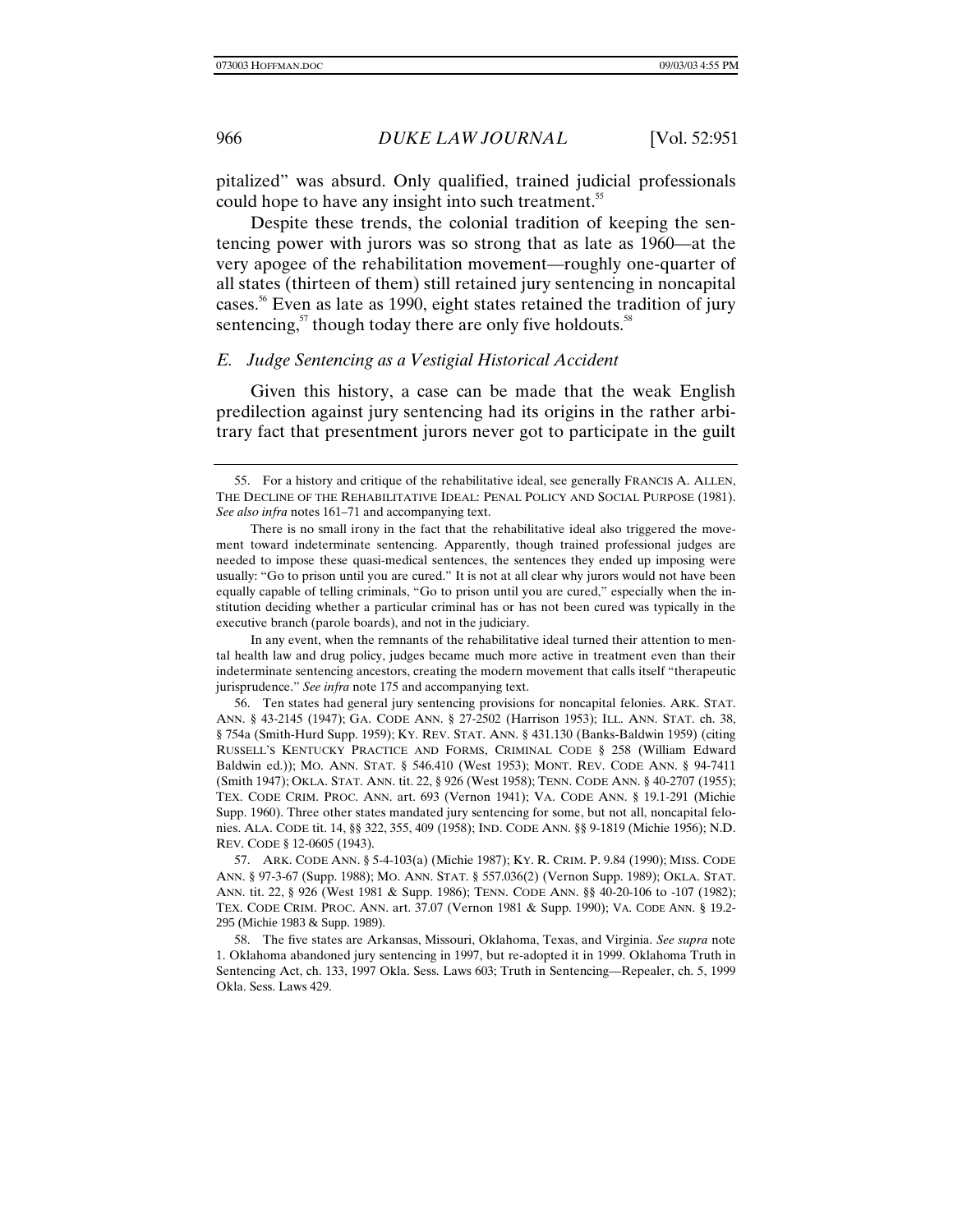phase, let alone in the sentencing phase. Contrast the history of the criminal presentment jury with the history of civil juries. Assizes were regularly convened throughout England as early as the Norman Conquest, for the specific purpose of having jurors hear *and resolve* civil disputes. One of William the Conqueror's first official acts was to convene assizes in every English county to settle land ownership disputes between the Norman conquerors and the Saxon conquered.<sup>59</sup> Indeed, the beginning of the golden age of English juries is generally credited to Henry II, who in 1166 established a uniform and permanent set of assizes for resolving real estate disputes.<sup>60</sup> The fact is that in the formative years of the jury trial, the English simply did not treat criminal cases very seriously, at least early on, when the king's prosecutors were not yet nipping at Parliament's heels.<sup>61</sup>

When the historical accident of judge sentencing eventually became dominant in American state and federal courts, that dominance was itself the direct result of two conditions that no longer exist today: judges had almost unlimited discretion to impose penitentiary sentences, and the purpose of those sentences was to rehabilitate. Today, indeterminate sentencing is largely a thing of the past. Almost every state, either directly by legislatures or indirectly by state sentencing commissions, has imposed relatively narrow limits on potential prison sentences depending on the nature of the crime. Congress has imposed the mother of all limitations in the form of the Federal Sentencing Guidelines.

The virtual extinction of indeterminate sentencing was the result of the spectacular demise of the rehabilitative ideal.<sup>62</sup> Today, the sys-

62. For a discussion of the fall of the rehabilitative ideal and the rise of neoretributionism, see *infra* notes 165–74 and accompanying text. There are pockets of rehabilitation that have survived, and indeed prospered, after the retribution revolution. The growing numbers of therapeutic drug courts represent the biggest, and, from my perspective, most troubling, remnant of rehabilitation. *See generally* Morris B. Hoffman, *The Rehabilitative Ideal and the Drug*

<sup>59.</sup> MOORE, *supra* note 14, at 35.

<sup>60</sup>*. Id.* at 37–38.

<sup>61.</sup> Another indication of the relative seriousness with which the English took property cases versus criminal cases is in the history of harmless error. The original, quite forgiving, English rules about harmless error were first formulated in criminal cases, and later abandoned in civil cases, probably because the English required property trials to be much more reliable than criminal trials. William T. Pizzi & Morris B. Hoffman, *Jury Selection Errors on Appeal*, 38 AM. CRIM. L. REV. 1391, 1419 n.146 (2001) ("Perhaps these two very different ways of looking at the role of juries and the reliability of their verdicts is a remnant of the ancient English preoccupation with accuracy in real property cases.").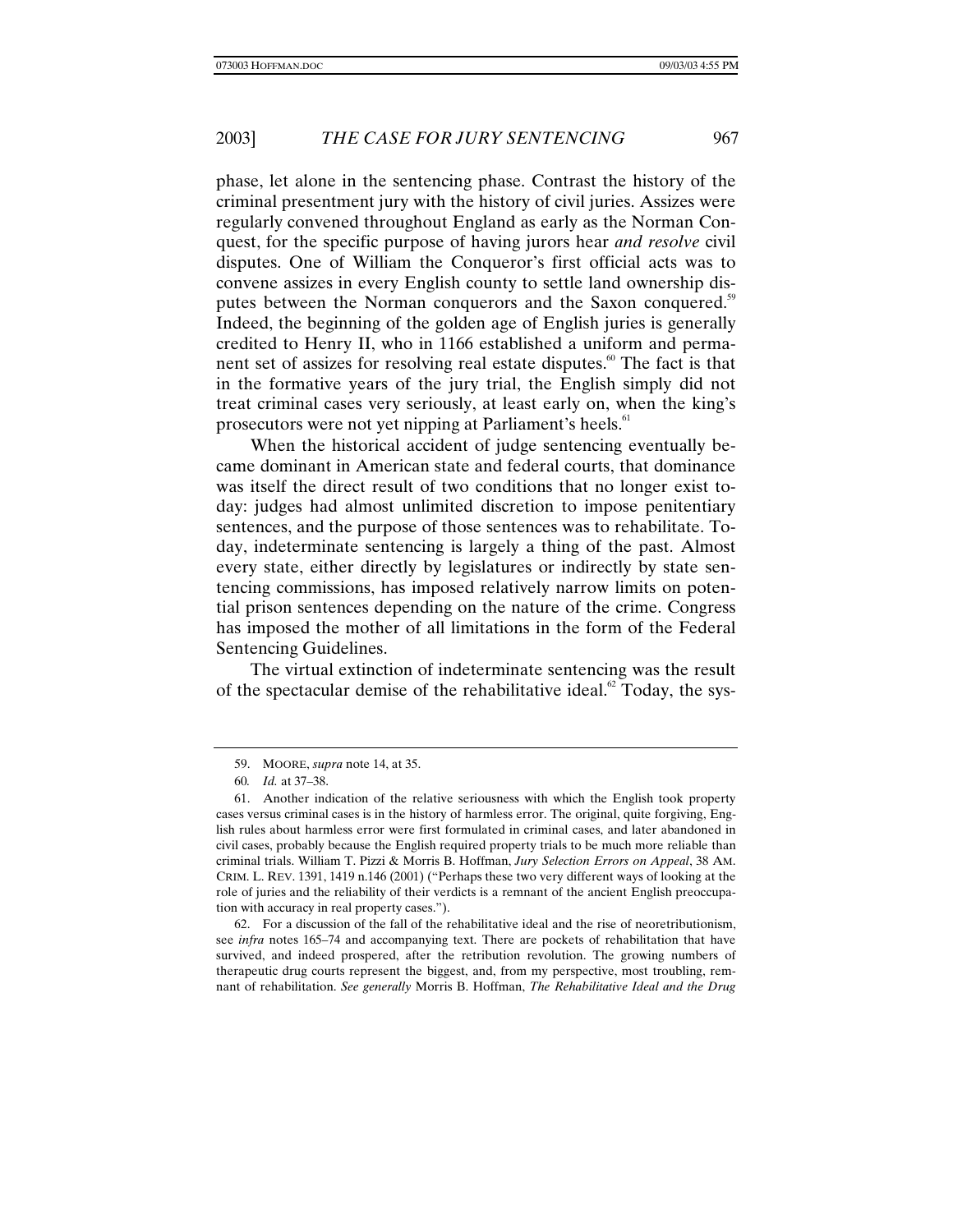tem punishes criminals because criminal acts deserve proportionate retribution, not because criminals deserve to be rehabilitated. As discussed in more detail below,<sup>63</sup> there is no better place to lodge the moral obligation of determining what particular punishment a particular crime deserves than in the very jury that heard all the particulars.

# II. THE CONSTITUTIONAL CASE

There was surprisingly little discussion of the right to a jury trial in the records of the constitutional debates, let alone any discussion of whether juries in criminal cases should continue the colonial practice of imposing sentences. Edmund Randolph's original draft of Article III had no provisions guaranteeing either criminal or civil juries. $64$  The unamended Constitution that came out of the Philadelphia convention mentions jury trials in only one place: Article III, Section 2, Clause 3 secures the right to jury only in *federal* criminal cases, which, as discussed in Part I.C, were rare indeed.<sup>65</sup> Although there was considerable discussion about judicial review of jury verdicts,<sup>66</sup> and also about what seems today to be the rather arcane question of whether the federal venire should be drawn from a unit as large as a whole

- 63*. See infra* Part III.B.
- 64. SAUL K. PADOVER, TO SECURE THESE BLESSINGS 419 (1962).
- 65. Article III provides:

The Trial of all Crimes, except in Cases of Impeachment, shall be by a Jury; and such Trial shall be held in the State where the said Crimes shall have been committed; but when not committed within any State, the Trial shall be at such Place or Places as the Congress may by Law have directed.

U.S. CONST. art. III, § 2, cl. 3. Although this language does not itself appear to be limited to federal courts, it is contained in Article III, which sets forth the powers and limitations of the federal judiciary. Thus, the Supreme Court held in *Nashville, Chattanooga & St. Louis Ry. v. Alabama*, 128 U.S. 96, 101 (1888), and again in *Marvin v. Trout*, 199 U.S. 212, 226 (1905), that this language applies only to criminal trials in *federal* courts. This provision and the Sixth Amendment are entirely duplicitous as far as the *right* to jury trial is concerned, though of course the Sixth Amendment secures not only the right to jury trial, but also the rights to a speedy and public trial, to an impartial jury, to notice of the charges, to confront witnesses, to compel process, and to be represented by counsel. U.S. CONST. amend. IV. The Court held in *Schick v. United States*, 195 U.S. 65 (1904), that the more specific provisions of the Sixth Amendment control over the general provisions of Article III. *Id.* at 68–69.

66*. See, e.g.*, THE FEDERALIST NO. 81, at 488–91 (Alexander Hamilton) (Clinton Rossiter ed., 1961) (discussing whether the Supreme Court should be able to reexamine facts determined by juries).

*Court Reality*, 14 FED. SENTENCING REP. 172 (2002) (decrying drug courts as a "psycho-judicial branch").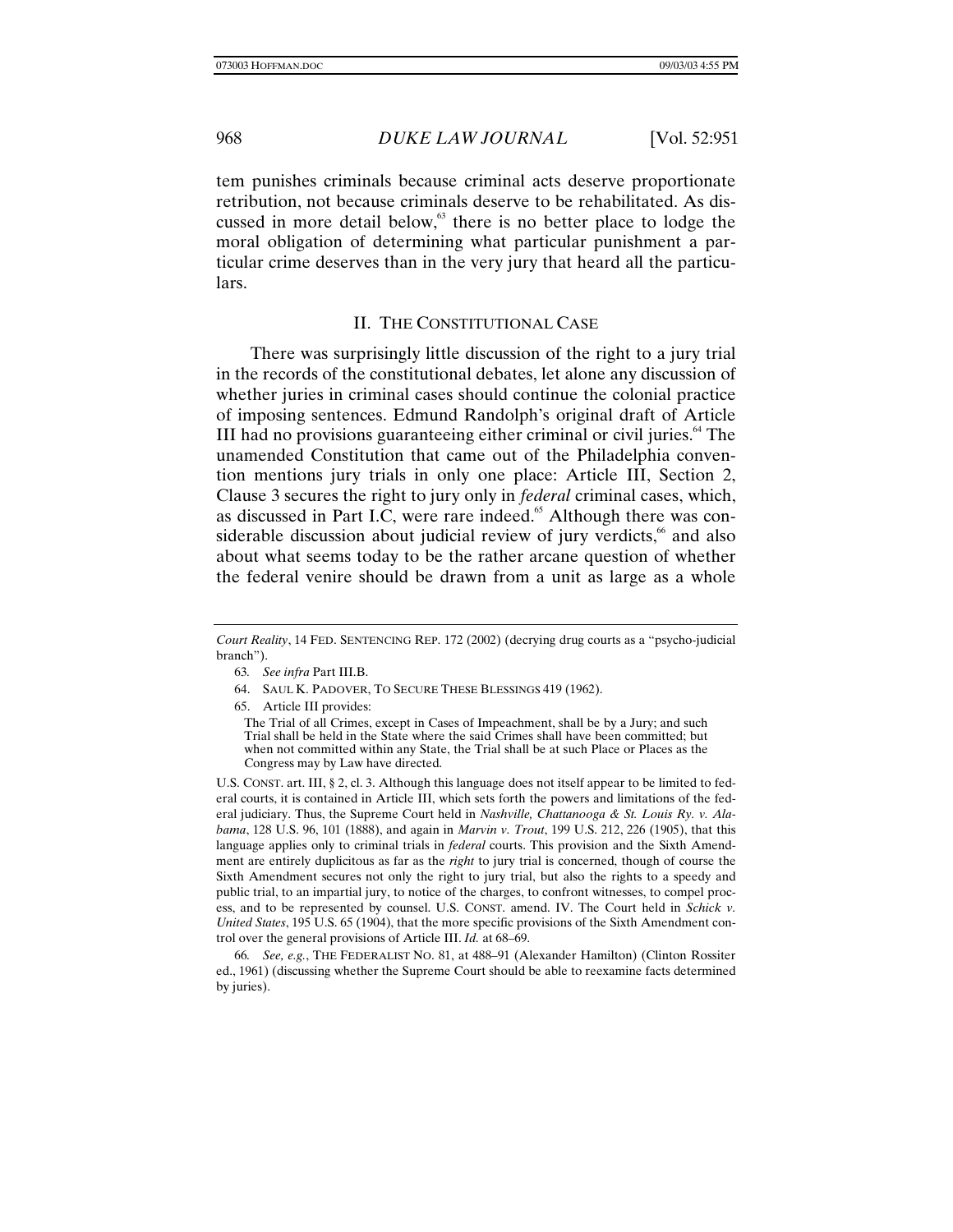state, $\alpha$ <sup>67</sup> there are no recorded discussions about the allocation of sentencing power as between judge and jury. In fact, the only significant preratification discussion of jury trials at all was Alexander Hamilton's explanation in *Federalist No. 83* for why Article III, Section 2, Clause 3, secures the right to a jury only in federal criminal cases and not in civil cases.<sup>68</sup> And although Hamilton wrote extensively about the allocation of judicial power among the federal courts $\theta$  and between the federal and state courts, $\alpha$ <sup>0</sup> he did not discuss the allocation of power between judge and jury.

The texts of the Sixth and Seventh Amendments likewise make no mention of whether the right to a jury guaranteed in those amendments includes the right to have the jury impose sentence and award damages.<sup>71</sup> Until recently, almost all of the Court's discussions

69*. See generally* THE FEDERALIST NO. 81, *supra* note 66.

70*. See generally* THE FEDERALIST NO. 82 (Alexander Hamilton) (Clinton Rossiter ed., 1961).

71. The Sixth Amendment provides:

In all criminal prosecutions, the accused shall enjoy the right to a speedy and public trial, by an impartial jury of the State and district wherein the crime shall have been committed, which district shall have been previously ascertained by law, and to be informed of the nature and cause of the accusation; to be confronted with the witnesses against him; to have compulsory process for obtaining witnesses in his favor, and to have the Assistance of Counsel for his defence.

#### U.S. CONST. amend. VI.

The Seventh Amendment provides:

In Suits at common law, where the value in controversy shall exceed twenty dollars, the right of trial by jury shall be preserved, and no fact tried by a jury, shall be other-

<sup>67.</sup> VAN DYKE, *supra* note 16, at 7 ("Many people expressed fears . . . that the vincinage requirement was too broad . . . ."). That debate was resolved in favor of having the federal venire drawn from the entire state. U.S. CONST. amend. VI. ("[T]he accused shall enjoy the right to a speedy and public trial, by an impartial jury of the State and district wherein the crime shall have been committed . . . .").

<sup>68.</sup> THE FEDERALIST NO. 83 *passim* (Alexander Hamilton) (Clinton Rossiter ed., 1961). It may seem surprising that the Constitution initially secured the right to jury trial only in federal criminal cases, in light of the fact that the colonies and early republic inherited the English emphasis on civil juries. *See supra* note 61 and accompanying text. Indeed, John Adams's famous Braintree Instructions attacked the nonjury Admiralty Courts principally because it was through those courts that English taxes were collected. DAVID MCCULLOUGH, JOHN ADAMS 61 (2001). The original federal neglect of the civil jury becomes somewhat more understandable when one recognizes, as Hamilton did, that by 1789, most states enforced tax laws by the much more summary, and efficient, process of distress and sale, rather than in court proceedings. THE FEDERALIST NO. 83, *supra*, at 500. Hamilton also points out that the right to civil juries was already protected in some cases by the common law, by various state constitutions, and by specific laws, and that it would not be wise for the federal government to displace the diverse manner in which each state decided this issue. *Id.* at 501–05. Thus, even when the Seventh Amendment was adopted, it echoed these very same concerns by applying only to actions at common law, and only in federal courts. *See infra* notes 71–72 and accompanying text.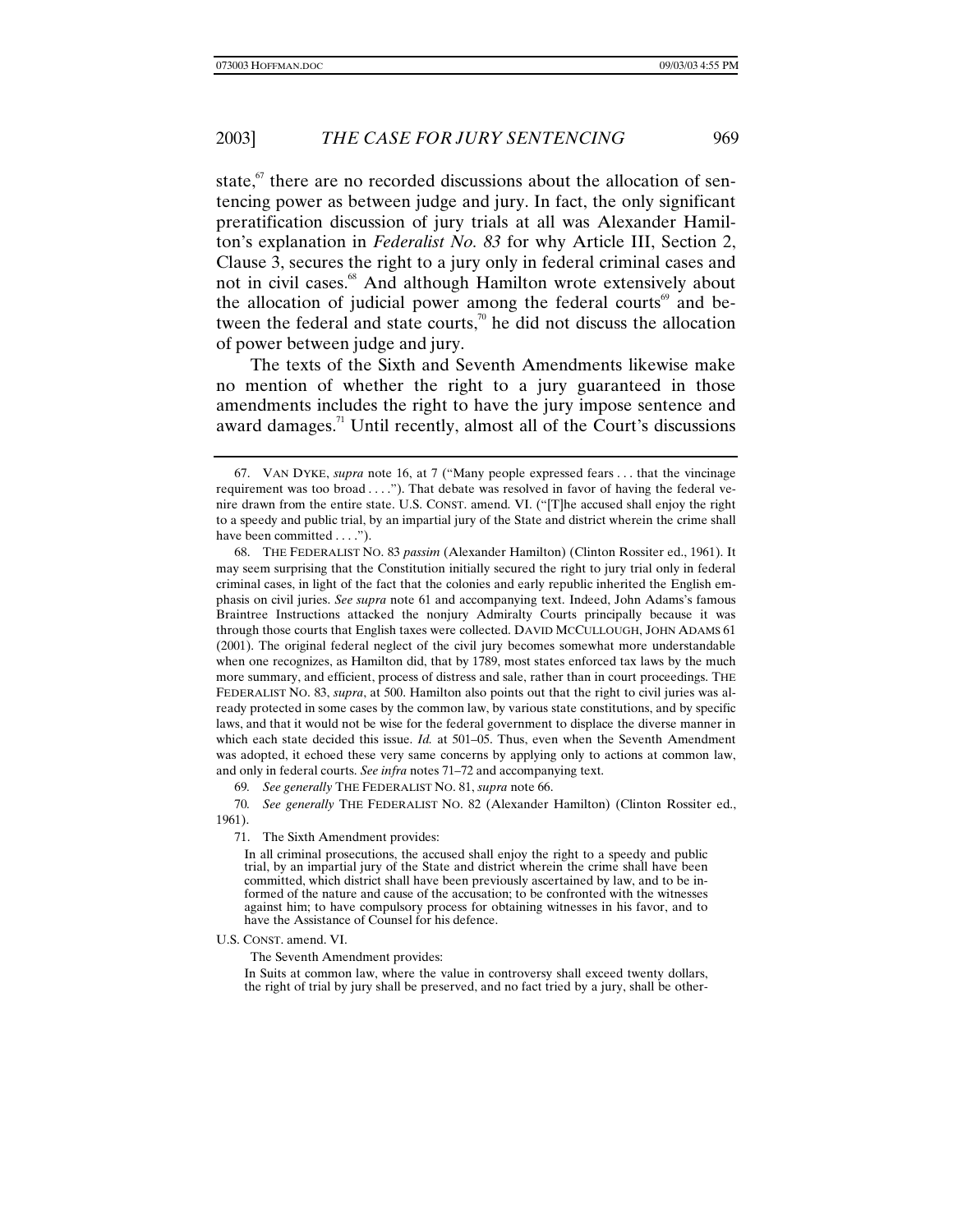about the constitutional role of the jury have focused on the Seventh Amendment, not on the Sixth Amendment, though what the Court has *not* said about the Sixth Amendment, and what it has said by way of comparing the two, has been instructive. It is therefore to the Seventh Amendment that I first turn.

# *A. The Seventh Amendment*

Unlike the Sixth Amendment, the Seventh Amendment does not apply to the states, $^2$  though it does apply in federal diversity cases, $3\frac{1}{3}$  provided, of course, that the substantive state claim is the

U.S. CONST. amend. VII.

But the Court has declined to apply the incorporation doctrine to the Seventh Amendment, so its guarantee of the right to a jury in civil cases remains limited to federal courts. Gasperini v. Ctr. for Humanities, Inc., 518 U.S. 415, 432 & n.14 (1996) (citing Walker v. Sauvinet, 92 U.S. 90, 92 (1876) ("The Seventh Amendment . . . governs proceedings in federal court, but not in state court  $\dots$ .").

A few state constitutions guarantee their citizens the right to juries in civil cases in language that mimics the Seventh Amendment. *E.g.*, HAW. CONST. art. I, § 13. But most use phrases identical or very similar to "the right to jury trial shall remain inviolate." In most states, this constitutional language has been interpreted to mean that the right to a civil jury is preserved only for those actions triable by a jury under English common law as of the date the constitutional provision was adopted by the particular state. *E.g.*, Hung v. Wang, 11 Cal. Rptr. 2d 113, 124 (Cal. Ct. App. 1992) (provision adopted in 1850); Skinner v. Angliker, 559 A.2d 701, 703 (Conn. 1989) (provision adopted in 1818); Idaho Dep't of Law Enforcement *ex rel.* Cade v. Free, 885 P.2d 381, 384 (Idaho 1994) (provision adopted in 1889); Sofie v. Fibreboard Corp., 771 P.2d 711, 718 (Wash. 1989) (provision adopted in 1889). One state—Michigan—has explicitly interpreted this kind of language to be equivalent to the language in the Seventh Amendment. Anzaldua v. Band, 550 N.W.2d 544, 554 (Mich. Ct. App. 1996) (choosing the "nature-of-action" approach over the "historical-analogue" approach in construing the provision). One state— Colorado—has interpreted this kind of language to confer no right to a civil jury whatever. Firelock, Inc. v. Dist. Court, 776 P.2d 1090, 1097 (Colo. 1989) (holding that the provision was not violated "because there is no constitutional right to a jury trial in civil cases").

73*. E.g.*, Atl. & Gulf Stevedores, Inc. v. Ellerman Lines, Ltd., 369 U.S. 355, 360 (1962); Byrd v. Blue Ridge Rural Elec. Coop., 356 U.S. 525, 538–40 (1958). These applications of the Seventh Amendment, decided under the rule of *Erie Railroad Co. v. Tompkins*, 304 U.S. 64 (1938), may no longer be entirely self-evident after the Court's decision in *Gasperini*, discussed *infra* note 76.

wise reexamined in any Court of the United States, than according to the rules of the common law.

<sup>72.</sup> In *Duncan v. Louisiana*, 391 U.S. 145 (1968), the Court held that the Sixth Amendment's guarantee of the right to a jury trial in criminal cases was so fundamental that it was part of the irreducible panoply of rights guaranteed by the Due Process Clause of the Fourteenth Amendment. *Id.* at 149. Thus, by incorporation through the Fourteenth Amendment, the Sixth Amendment also guarantees the right to criminal jury trials in state courts.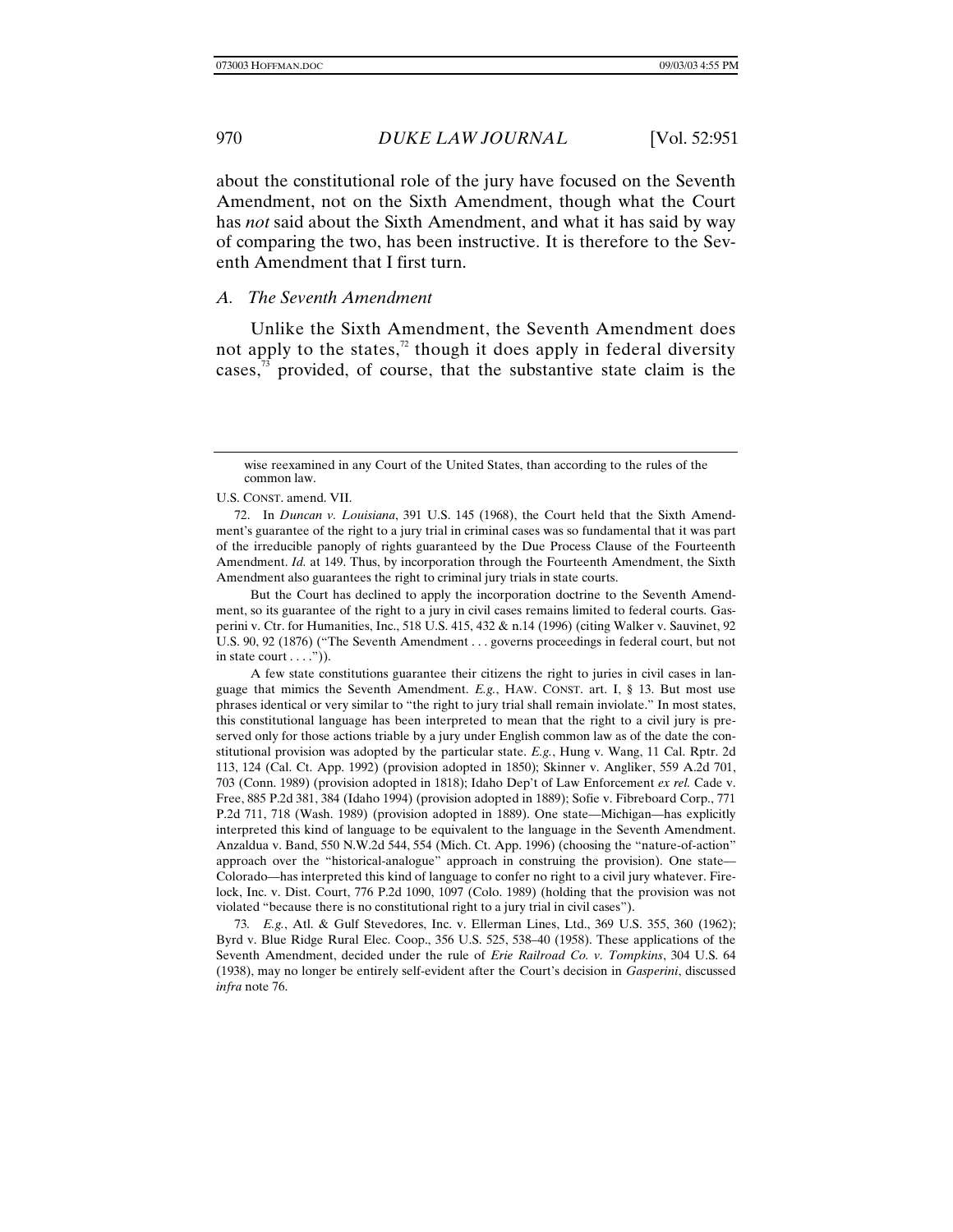kind of legal claim that would otherwise be triable to a jury.<sup>74</sup> The language of the Seventh Amendment is arguably the clearer of the two, not only guaranteeing a jury in all "suits at common law," but specifically limiting that right to cases involving more than twenty dollars' worth of controversy. By coupling the right to a jury trial with these scope and damage limitations, it may seem evident that the Seventh Amendment contemplates that parties in these kinds of common law actions have a right to have the jury decide both liability and compensatory damages. Interestingly, the Supreme Court did not expressly adopt that view until 1998, in *Feltner v. Columbia Pictures Television, Inc.*<sup>75</sup>

In a rather remarkable and abrupt turnaround, the Scalia-Stevens dissent became a unanimous majority just twelve years later in *Feltner*, a case in which the Court held that a plaintiff in a federal copyright infringement case had a right under the Seventh Amendment to have his damages assessed by a jury:

The right to a jury trial includes the right to have a jury determine the *amount* of statutory damages, if any . . . . It has long been recognized that "by the law the jury are judges of the damages." . . . And there is overwhelming evidence that the consistent practice at common law was for juries to award damages.

#### 523 U.S. at 353 (citations omitted).

Because *Feltner* was a copyright infringement case, and not a common law action, it involved the threshold question of whether Congress intended to create a statutory right to have a jury award damages when it provided in §  $504(c)$  of the Copyright Act that damages are to be

<sup>74.</sup> That is, "[s]uits at common law, where the value in controversy shall exceed twenty dollars." U.S. CONST. amend. VII.

<sup>75. 523</sup> U.S. 340, 355 (1998). The Court had earlier skirted at the edges of this issue in *Dimick v. Schiedt*, 293 U.S. 474 (1935), a diversity case in which it held that a trial court's conditional addittur—an order granting the plaintiff a new trial unless the defendant consents to a judge-determined increase in the amount of the jury's damages—violated the Seventh Amendment's Reexamination Clause. *Id.* at 486–87. For a discussion of the Reexamination Clause, see *infra* note 76 and accompanying text. The *Dimick* Court acknowledged the well-settled English rule that the assessment of damages is "'peculiarly within the province of the jury,'" but did so only in the context of the trial judge's authority to reexamine the jury's award, and not in the context of a litigant's right to have damages decided by a jury in the first instance. *Id.* at 480 (quoting MAYNE'S TREATISE ON DAMAGES 571 (9th ed. 1920)).

In fact, in *Tull v. United States*, 481 U.S. 412 (1987), a case arising under the Clean Water Act, Justice Brennan, writing for a 7-2 majority on this point, concluded that the Seventh Amendment does not require jury resolution of damages:

The *Seventh* Amendment is silent on the question whether a jury must determine the remedy in a trial in which it must determine liability. The answer must depend on whether the jury must shoulder this responsibility as necessary to preserve the "substance of the common-law right of trial by jury." Is a jury role necessary for that purpose? We do not think so.

*Id.* at 425–26 (quoting Colgrove v. Battin, 413 U.S. 149, 157 (1973)). Justices Scalia and Stevens dissented on this issue, arguing, quite correctly, that there is no historical precedent for the proposition that English or colonial suits at common law could be bifurcated between liability and damages, with juries determining the former but judges the latter. *Id.* at 428.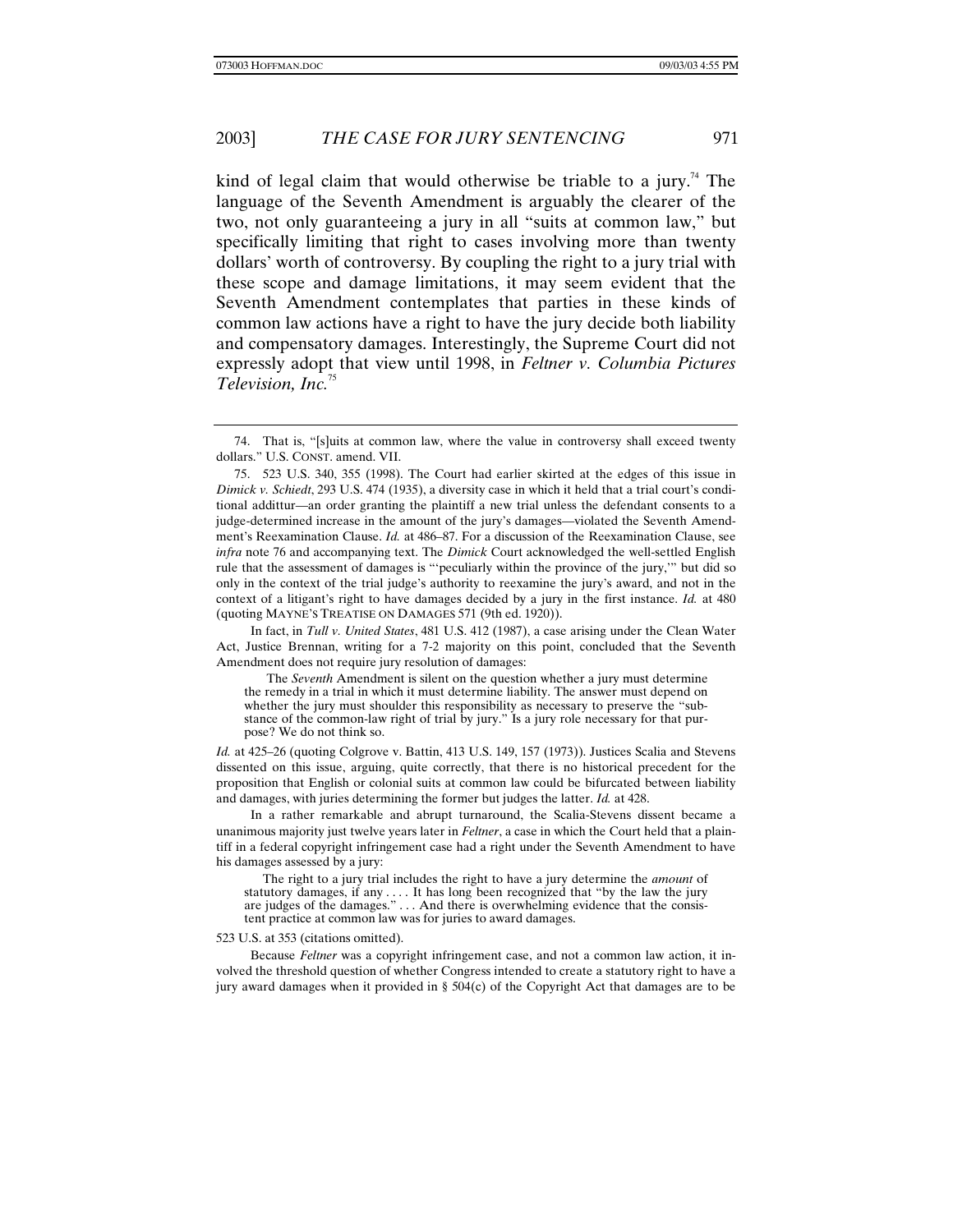The Seventh Amendment is more explicit than the Sixth Amendment in another important way: after granting the right to jury trial in certain civil cases, that right is reinforced by the so-called "Reexamination Clause." That clause provides that "no fact tried by a jury, shall be otherwise reexamined in any Court of the United States, than according to the rules of the common law."<sup>76</sup>

# *B. The Sixth Amendment as the "Not Seventh Amendment"*

Until *Apprendi*, some of the most significant insights about whether the Sixth Amendment might require jury sentencing came from what the Court *had not* said about the issue. When the Court declared that the Sixth Amendment's right to a criminal jury is so fundamental that its guarantees are part of basic due process, and therefore applicable to the states, there was no suggestion that this fundamental right might extend beyond the guilt phase to punishment.<sup>77</sup> More recently, when the Court upheld the constitutionality of the Federal Sentencing Guidelines, the debate, of course, was not whether the Sixth Amendment forbade judge sentencing, but rather

assessed "by the court." The Court held that the Copyright Act did not by these terms grant a statutory right to jury trial, and that the constitutional issue could thus not be avoided. *Id.* at 345. Although the copyright action in *Feltner* was statutory, the Court noted that that kind of action, unlike certain other statutory actions unknown to the common law, had a rich common law tradition. *Id.* at 348–49; *accord* Lorillard v. Pons, 434 U.S. 575, 583 (1978) (holding that an ADEA provision directing the "court" to grant appropriate legal and equitable relief reflected Congress's intent to provide the right to a jury trial).

<sup>76.</sup> U.S. CONST. amend. VII. In *Gasperini*, a diversity case, the Court not only held that the Reexamination Clause does not forbid federal appellate courts from reviewing federal district court denials of motions for new trial based on excessive damages, but also that state court procedures permitting such review are "substantive" for *Erie* purposes. 518 U.S. at 419, 426. Thus, the *Gasperini* Court held that the federal appeals court was *compelled* by New York law to review the federal trial court's denial of the defendant's motion for new trial based on excessive damages, though it must do so on an abuse of discretion basis. *Id.* at 419. There was a vigorous dissent written by Justice Scalia and joined by Chief Justice Rehnquist and Justice Thomas, and the case has been roundly criticized, not only as a matter of the Seventh Amendment, but also for its application of *Erie*. *See, e.g.*, C. Douglas Floyd, Erie *Awry: A Comment on* Gasperini v. Center for Humanities, Inc., 1997 BYU L. REV. 267, 269, 298 (criticizing the majority's lack of "awareness of the difficult issues raised by the Court's previous decisions construing *Erie*," and its "oddly incomplete view of the Seventh Amendment"); J. Benjamin King, Note, *Clarification and Disruption: The Effect of* Gasperini v. Center for Humanities, Inc. *on the* Erie *Doctrine*, 83 CORNELL L. REV. 161, 164 (1997) (stating that the decision "render[ed] uncertain a previously settled area of law"); Richard L. Steinberg, Note, *Re-Examination Clause Re-Examined: The Supreme Court Removes Seventh Amendment's Re-Examination Protection in Diversity Cases in* Gasperini v. Center for Humanities, Inc., 52 U. MIAMI L. REV. 909, 922 (1998) (noting the Court's disregard of "hundreds of years of precedent").

<sup>77</sup>*. Duncan*, 391 U.S. 145, 148–62.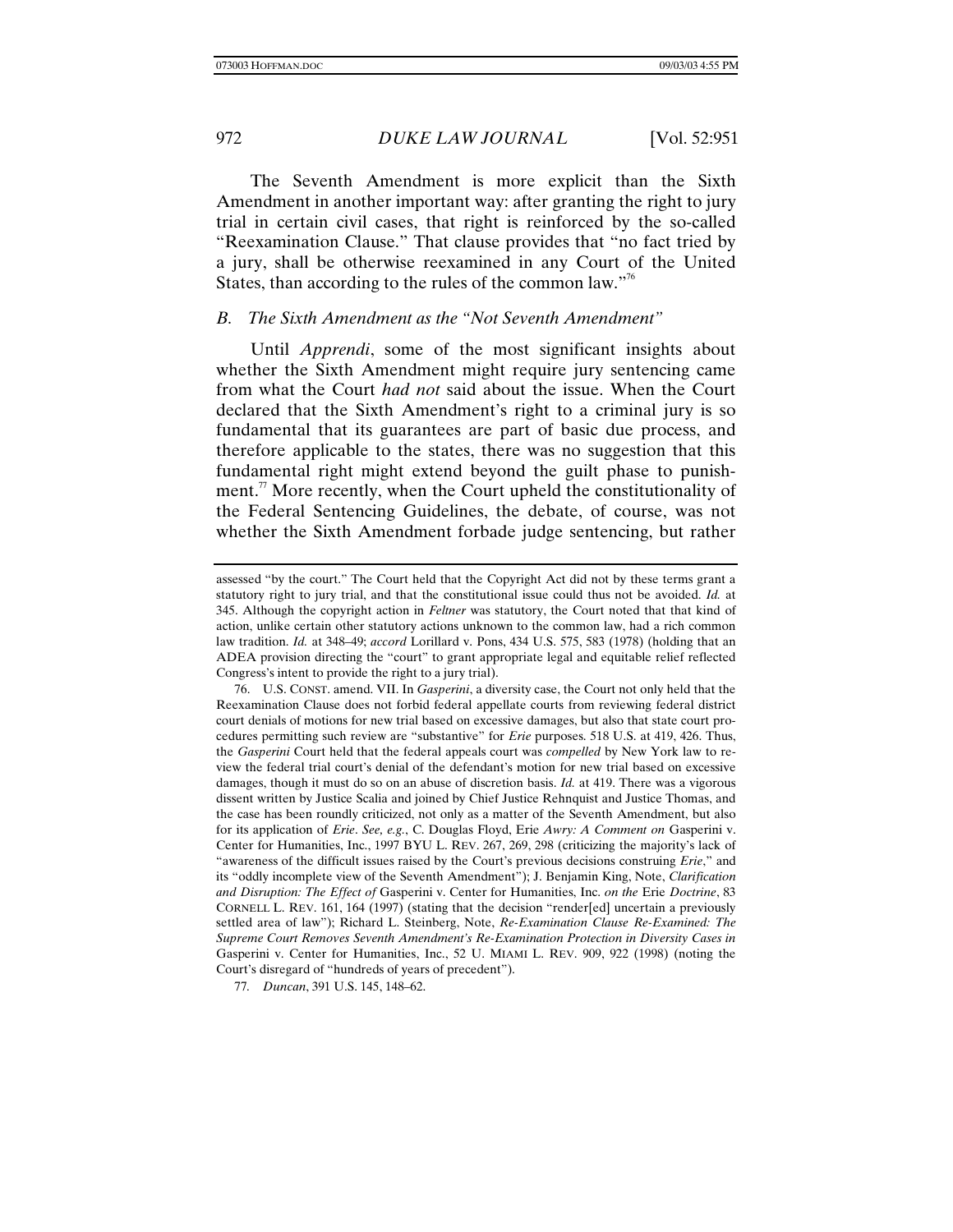whether the nondelegation and separation of powers doctrines forbade anything less than absolute and monolithic discretion by sentencing judges.<sup>78</sup>

On rare occasions, the Court has made slightly less oblique comparisons between juries assessing damages and juries imposing sentences. In *Cooper Industries, Inc. v. Leatherman Tool Group, Inc.*,<sup>79</sup> the Court compared the award of punitive damages in a civil case to the imposition of a fine in a criminal case, and used that analogy to conclude that the Seventh Amendment does not apply to the award of punitive damages.<sup>80</sup> Justices Scalia and Stevens, in their partial dissent in *Tull v. United States*, 81 made similar analogies.

Despite the unarticulated assumption behind all of these longstanding analogies—that criminal defendants do not have a right under the Sixth Amendment to have their sentences imposed by juries the Court did not expressly announce that rule until 1984, in *Spaziano* v. Florida,<sup>82</sup> a death penalty case upholding Florida's trifurcated capi-

. . . .

Although compensatory damages and punitive damages are typically awarded at the same time by the same decisionmaker, they serve distinct purposes. The former are intended to redress concrete loss that the plaintiff has suffered by reason of the defendant's wrongful conduct. The latter, which have been described as "quasicriminal," operate as "private fines" intended to punish the defendant and to deter future wrongdoing. A jury's assessment of the extent of a plaintiff's injury is essentially a factual determination, whereas its imposition of punitive damages is an expression of its moral condemnation.

"Unlike the measure of actual damages suffered, which presents a question of historical or predictive fact, the level of punitive damages is not really a 'fact' 'tried' by the jury." Because the jury's award of punitive damages does not constitute a finding of "fact," appellate review of the district court's determination that an award is consistent with due process does not implicate the Seventh Amendment concerns raised by respondent . . . .

*Id.* at 432, 437 (quoting *Gasperini*, 518 U.S. at 459 (Scalia, J., dissenting)). I shall examine whether these distinctions between damages and fines, compensation and punishment, and findings of fact and moral condemnation, are as clear as conventional wisdom assumes. *See infra* Part II.C, D, E, and F.

81. 481 U.S. 412, 428 (1987) (Scalia, J., dissenting) (remarking how the determination of the civil remedy in dispute brought to mind "the role of the sentencing judge in a criminal proceeding").

82. 468 U.S. 447, 459 (1984).

<sup>78.</sup> Mistretta v. United States, 488 U.S. 361, 371–411 (1989).

<sup>79. 532</sup> U.S. 424 (2001).

<sup>80</sup>*. Id.* at 432–37. Actually, *Cooper* involved the Reexamination Clause of the Seventh Amendment, *see supra* note 75 and accompanying text, since the case raised the question of whether a reviewing court could, de novo, set aside a jury's award of punitive damages. In concluding that it could, Justice Stevens, writing for an 8-1 majority, said: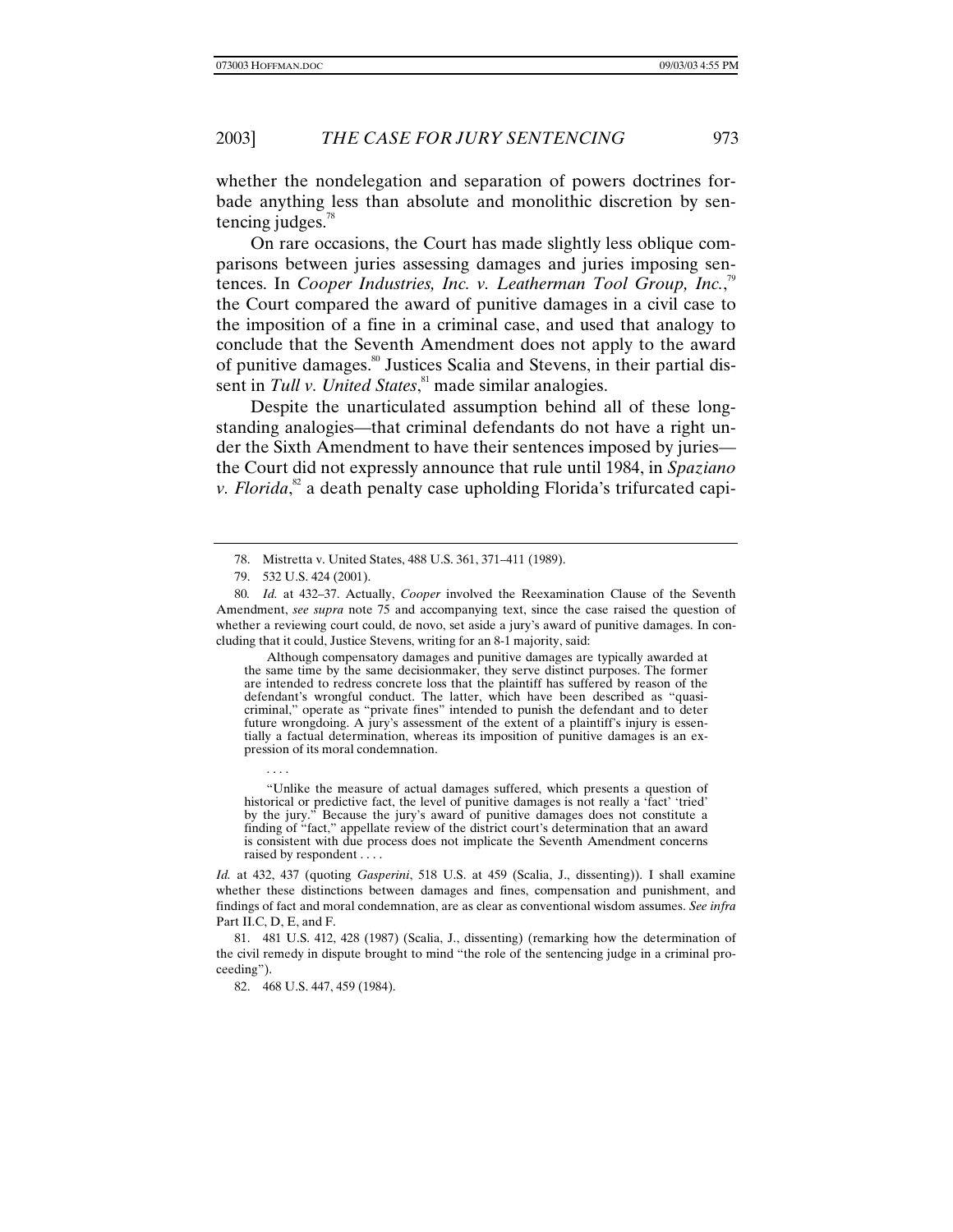tal sentencing scheme.<sup>83</sup> The Court concluded that neither the Eighth Amendment nor the death penalty cases decided under it required that a distinction be made between death cases and nondeath cases for purposes of who must impose the sentence. It announced, with no citation and no historical discussion, that "[t]he Sixth Amendment never has been thought to guarantee a right to a jury determination [on sentencing in noncapital cases]."<sup>84</sup> That assumption was made explicit, though again with no significant historical discussion, two years later, in *McMillan v. Pennsylvania*, 85 a case in which the Court upheld Pennsylvania's firearm statutes, under which the visible possession of a firearm was designated as a sentencing factor that could increase the mandatory minimum sentence.<sup>86</sup>

After *Cooper*, *Spaziano*, and *McMillan*, the orthodoxy seemed comfortably in place. There were bright lines between the Sixth Amendment and the Seventh Amendment, between the jury's civil role as awarder of compensatory damages and the judge's criminal role as sentencer, between trial and sentencing, between finding facts and doling out opprobrium, between guilt and punishment. But these bright lines would not stay bright for very long.

# *C. The Boundaries Between Guilt and Punishment Begin to Fade*

A series of federal criminal cases in the 1990s, most dealing with mandatory minimum sentencing provisions under various federal drug laws, started to make the unthinkable thinkable—that the Sixth Amendment might actually require jury sentencing. These cases opened the door not because of what they said directly about the scope of the Sixth Amendment, but rather because of what they said about the permeability of the theretofore impermeable boundaries between "elements" and "sentencing factors," and, therefore, between guilt and punishment.

<sup>83.</sup> *Id.* at 466. Under that scheme, the jury first decides guilt, then also hears the penalty phase and recommends life or death. The trial judge may then override the jury's sentencing recommendation, in either direction. *Id.* at 451–52.

<sup>84</sup>*. Id.* at 459; *see also* Cabana v. Bullock, 474 U.S. 376, 385–86 (1986) (stating, without more, that "[t]he decision whether a particular punishment—even the death penalty—is appropriate in any given case is not one that we have ever required to be made by a jury").

<sup>85. 477</sup> U.S. 79 (1986).

<sup>86</sup>*. Id.* at 93. ("[T]here is no Sixth Amendment right to jury sentencing, even where the sentence turns on specific findings of fact."). See *infra* Part II.E for a discussion of the issue of facts that increase minimum sentences rather than maximum sentences.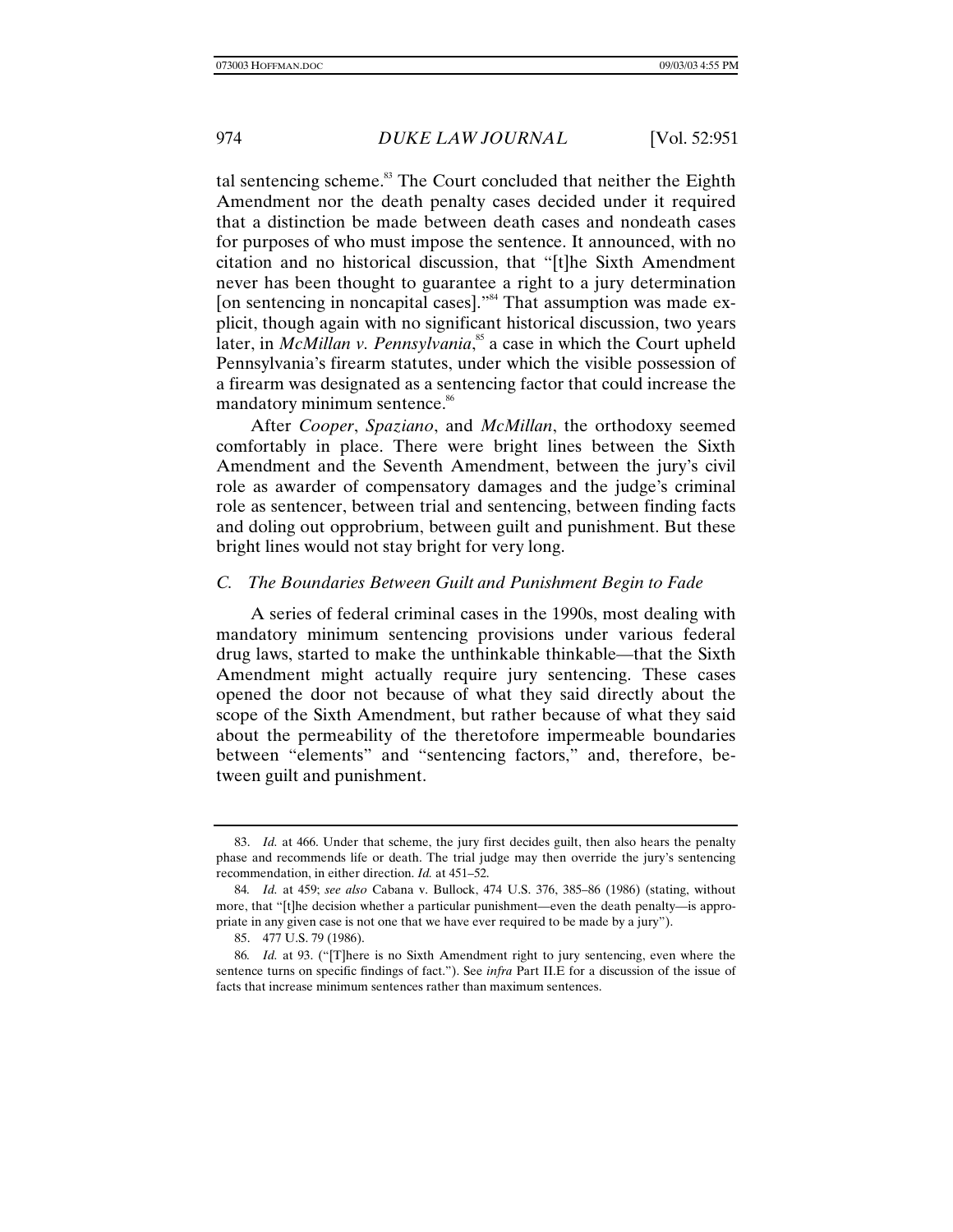Here was the problem: several federal drug laws require mandatory minimum sentences if the amount of certain kinds of drugs exceeds a certain level. For example, 21 U.S.C. § 844(a) (2000) imposes a nonmandatory maximum sentence of one year in prison for the intentional or knowing first offense of simple possession of any controlled substance, but imposes a mandatory five-year minimum and a twenty-year maximum if the substance was cocaine and the defendant possessed more than five grams of it. In a prosecution under this statute for simple possession of more than five grams of cocaine, are the type and amount of drugs elements of the offense, which the government must plead then prove beyond a reasonable doubt to the jury? Or are they merely sentencing factors, which the government need not plead and may prove to the judge at sentencing, by a preponderance?

Of the eight circuit courts of appeals deciding this issue, five followed what I call the traditional rule—trial was trial, sentencing was sentencing, and never the twain should meet, even when factual issues were required to be resolved to decide what potential punishment a defendant could face. $s^{\prime\prime}$  But three circuits adopted what became known as the "elements rule,"<sup>88</sup> which can be summarized this way: with the exception of prior convictions, if the resolution of any fact will subject a defendant to penalties in excess of what he or she would otherwise be facing, then that fact is an element, and must be pleaded, proved beyond a reasonable doubt, and decided by the jury, unless of course the defendant pleads guilty and/or waives a jury.

The Supreme Court entered these perilous waters in 1999, in a case, interestingly enough, that was not about mandatory drug sentencing. *Jones v. United States*<sup>89</sup> involved the federal carjacking stat-

<sup>87.</sup> United States v. Butler, 74 F.3d 916, 923 (9th Cir. 1996) (noting that quantity is not an element of the crime); United States v. Smith, 34 F.3d 514, 519 (7th Cir. 1994) (stating that the judge is to make an independent determination of quantity); United States v. Deisch, 20 F.3d 139, 146 (5th Cir. 1994) (holding that quantity is only relevant for sentencing); United States v. Monk, 15 F.3d 25, 27 (2d Cir. 1994) (noting that quantity is not an element to be proven to the jury beyond a reasonable doubt); and United States v. Michael, 10 F.3d 838, 839 (D.C. Cir. 1993) (finding that quantity is only relevant for sentencing).

<sup>88.</sup> United States v. Stone, 139 F.3d 822, 828 (11th Cir. 1998) (holding that the presence of cocaine is an additional element of 21 U.S.C. § 844(a), and not merely a sentencing factor, such that § 844(a) is not a lesser included offense of § 841(a)); United States v. Sharp, 12 F.3d 605, 606 (6th Cir. 1993) (concluding that quantity is an element and not a sentencing consideration); and United States v. Puryear, 940 F.2d 602, 603 (10th Cir. 1991) (same).

<sup>89. 526</sup> U.S. 227 (1999).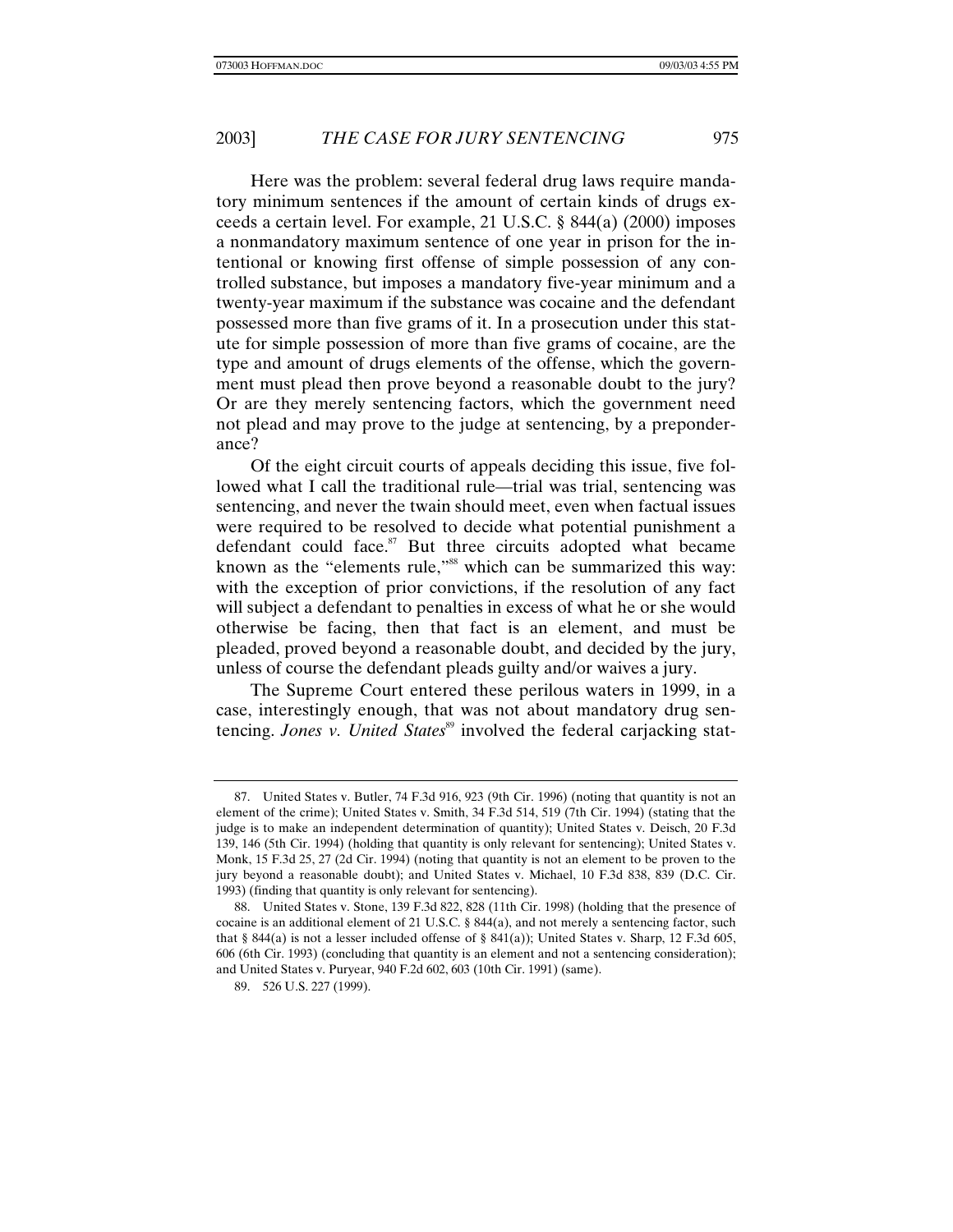ute, which provides for a sentence of up to fifteen years for ordinary carjacking, but up to twenty-five years if the victim suffers serious bodily injury, and up to life if the victim dies.<sup>90</sup> Mr. Jones was charged with carjacking in an indictment that did not allege that the victim suffered serious bodily injury, and the jury that convicted him made no findings about serious bodily injury by way of special interrogatories or otherwise. At the sentencing hearing, the trial judge found by a preponderance of the evidence that the victim had in fact suffered serious bodily injury, and sentenced Mr. Jones to twenty-five years in prison. $91$ 

The Supreme Court reversed, adopting the elements rule, at least where it could divine that Congress intended the subject fact to be an element rather than a sentencing factor. The *Jones* majority did not directly hold that the Sixth Amendment required the harm to the victim to be treated as an element; it was instead a statutory interpretation case. The Court found the federal carjacking statute ambiguous on this point, and based its interpretative decision on the doctrine of constitutional doubt—it interpreted the statute in the way it did because it had doubts about whether a contrary interpretation would violate the Sixth Amendment.<sup>92</sup> In a tantalizing footnote, the Court suggested that its doubts on this point might be more than doubts, and that the Sixth Amendment might impose limits on Congress's ability even to unambiguously label facts as sentencing factors rather than elements. $93$ 

# *D.* Apprendi *and* Ring*: The Boundaries Vanish*

The suggestion made by the *Jones* footnote caused some rumblings in the academy and in the trial courts. What justifies the prior conviction exception to the elements rule?<sup>94</sup> Are all "sentencing fac-

94. If the division of labor between judge and jury has anything to do with perceived competence, the prior conviction exception to the elements rule seems exactly wrong. Whether a defendant has been previously convicted of a crime is precisely the kind of narrow fact with which the system may comfortably charge jurors. It is almost always an easier inquiry than "Did

<sup>90. 18</sup> U.S.C. § 2119 (2000).

<sup>91.</sup> *Jones*, 526 U.S. at 231.

<sup>92</sup>*. Id.* at 239–40.

<sup>93.</sup> *Id.* at 243 n.6:

<sup>[</sup>U]nder the Due Process Clause of the Fifth Amendment and the notice and jury trial guarantees of the Sixth Amendment, any fact (other than prior conviction) that increases the maximum penalty for a crime must be charged in an indictment, submitted to a jury, and proven beyond a reasonable doubt.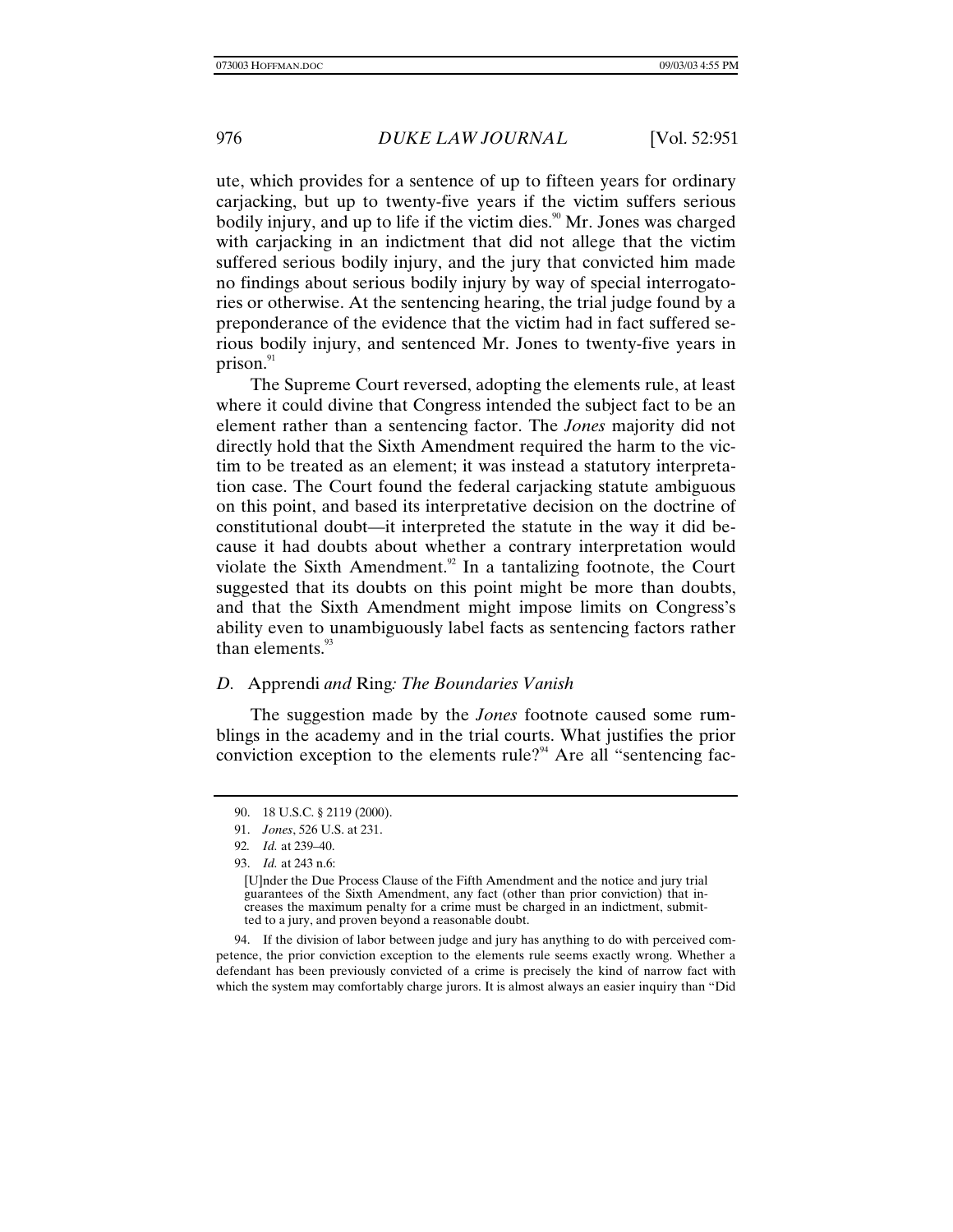tors," even ones unambiguously labeled by legislatures as sentence enhancers, really "elements" if they impact the maximum sentence? What if they trigger an increased, or even mandatory, minimum sentence but leave the maximum as is? $95$  Does the elements rule apply to death penalty statutes that give the sentencing decision to judges that is, do aggravating factors "increase" the maximum sentence even though the entire death penalty scheme contemplates the possibility of death? Are the Federal Sentencing Guidelines now unconstitutional, because they in effect require narrow sentence ranges with certain small degrees of upward and downward departure depending on specific facts which judges, not juries, determine? Perhaps most fundamentally, whenever judges impose sentences, we make a myriad of factual findings within the interstices of the jury's typically binary verdict; are some or all of these findings really for the jury to make?

1. Apprendi. The Court began to answer some of these questions in *Apprendi v. New Jersey*. <sup>96</sup> The New Jersey legislature, like many state legislatures, had enacted a so-called "hate crime" statute. The New Jersey statute increased the sentencing range for certain crimes if, at the sentencing hearing, the trial judge found by a preponderance of the evidence that the defendant intended "to intimi-

the defendant pull the trigger?" or "How much should the defendant be punished?" On the other hand, the fact of a prior conviction is, on its face, such an easy inquiry that perhaps it is sensible to leave that inquiry to the judge and not bother the jury with it. Indeed, in Colorado, where I am a trial judge, our habitual criminal statute used to require the habitual phase to be tried to the jury, but as of June 3, 1995, habitual counts are now tried to the court. COLO. REV. STAT. § 18-1.3-803(1) (WESTLAW through 2002 sessions).

But here again one bumps up against the paradox of the system's deeply ambivalent views about the jury: it trusts them to assess damages in civil cases and to impose punishment in really important (capital) criminal cases, but does not want to bother them with trivial habitual counts that themselves can send a defendant to prison for life. And of course, even if not bothering jurors with habitual counts is good public policy, that does not answer the constitutional question of why the Sixth Amendment requires jurors to resolve easy elemental facts (such as whether the crime was committed within the court's geographical jurisdiction), but does not require the jury to decide whether the defendant was convicted of any prior felonies (even though, on occasion, that inquiry might not be trivial at all, when, for example, there is an issue about identification and therefore about the accuracy of fingerprints).

<sup>95.</sup> The Court had already held, in *McMillan v. Pennsylvania*, 477 U.S. 79 (1986), that facts that increase minimum sentences do not necessarily have to be decided by juries. *Id.* at 93; *see supra* notes 85–86 and accompanying text. But *McMillan* was decided before the Court suggested in *Jones* that the Sixth Amendment might mandate the elements rule.

<sup>96. 530</sup> U.S. 466 (2000).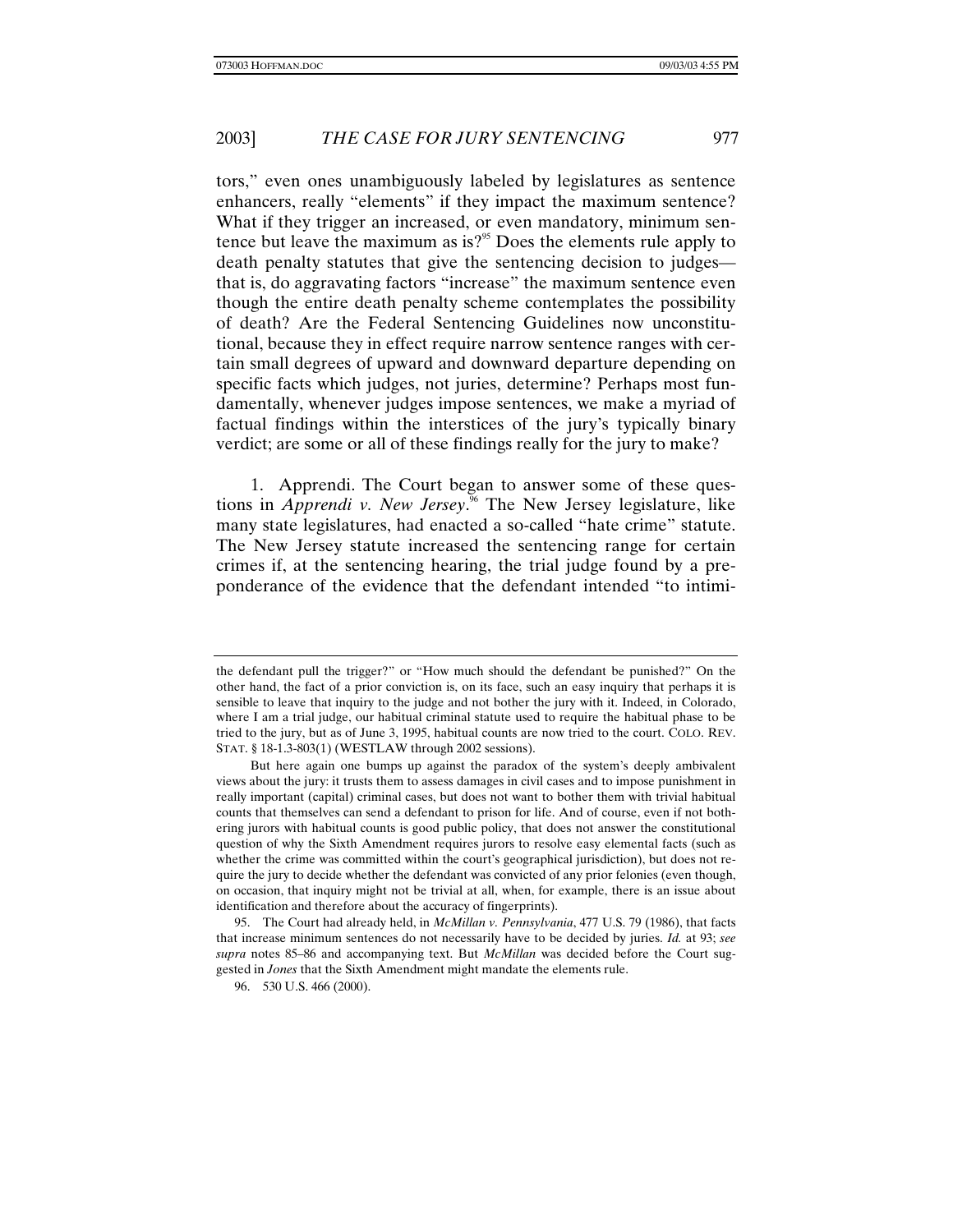date an individual or group of individuals because of race, color, gender, handicap, religion, sexual orientation or ethnicity."<sup>97</sup>

Mr. Apprendi was indicted by a state grand jury on multiple counts, most arising out of allegations that he fired a gun into the home of an African-American family that had moved into his previously all-white neighborhood.<sup>98</sup> He pleaded guilty to three counts, one of which carried the possibility of an enhanced sentence (ten to twenty years instead of five to ten years), expressly preserving his constitutional objection to any enhancement on that count.<sup>99</sup> At the sentencing hearing, the trial judge found that Mr. Apprendi's actions on that count were indeed motivated by racial animus, and sentenced him to twelve years, two years in excess of the unenhanced maximum.<sup>100</sup> Mr. Apprendi appealed, arguing that the elements rule announced in *Jones* prevented New Jersey from enhancing his sentence without first alleging racial animus and then proving it to a jury beyond a reasonable doubt. The New Jersey appellate courts affirmed the conviction, $101$  but the Supreme Court reversed.

In a 5-4 decision, written by Justice Stevens and joined by Justices Scalia, Souter, Thomas, and Ginsburg, the Court made certain the constitutional doubts it had earlier expressed in *Jones*:

If a defendant faces punishment beyond that provided by statute when an offense is committed under certain circumstances but not others, it is obvious that both the loss of liberty and the stigma attaching to the offense are heightened; it necessarily follows that the defendant should not—at the moment the State is put to proof of those circumstances—be deprived of protections that have, until that point, unquestionably attached.<sup>102</sup>

In a dissent written by Justice O'Connor and joined by Chief Justice Rehnquist and Justices Kennedy and Breyer, the dissenters attacked the decision as a historical departure from the well-settled rule that a sentencing judge has almost unlimited discretion to decide

<sup>97.</sup> N.J. STAT. ANN. § 2C:44-3(e) (West Supp. 2000) (repealed 2001).

<sup>98</sup>*. Apprendi*, 530 U.S. at 469.

<sup>99.</sup> Actually, two of the three counts to which Mr. Apprendi pleaded guilty were second degree offenses subject to enhancement, but as part of the plea bargain, the state agreed it would reserve its right to seek enhancement only on one of the two. *Id.* at 470–71.

<sup>100</sup>*. Id*.

<sup>101. 731</sup> A.2d 485, 497 (N.J. Sup. Ct. 1999); 698 A.2d 1265, 1266 (N.J. Super. Ct. App. Div. 1997).

<sup>102</sup> *Jones*, 530 U.S. at 484.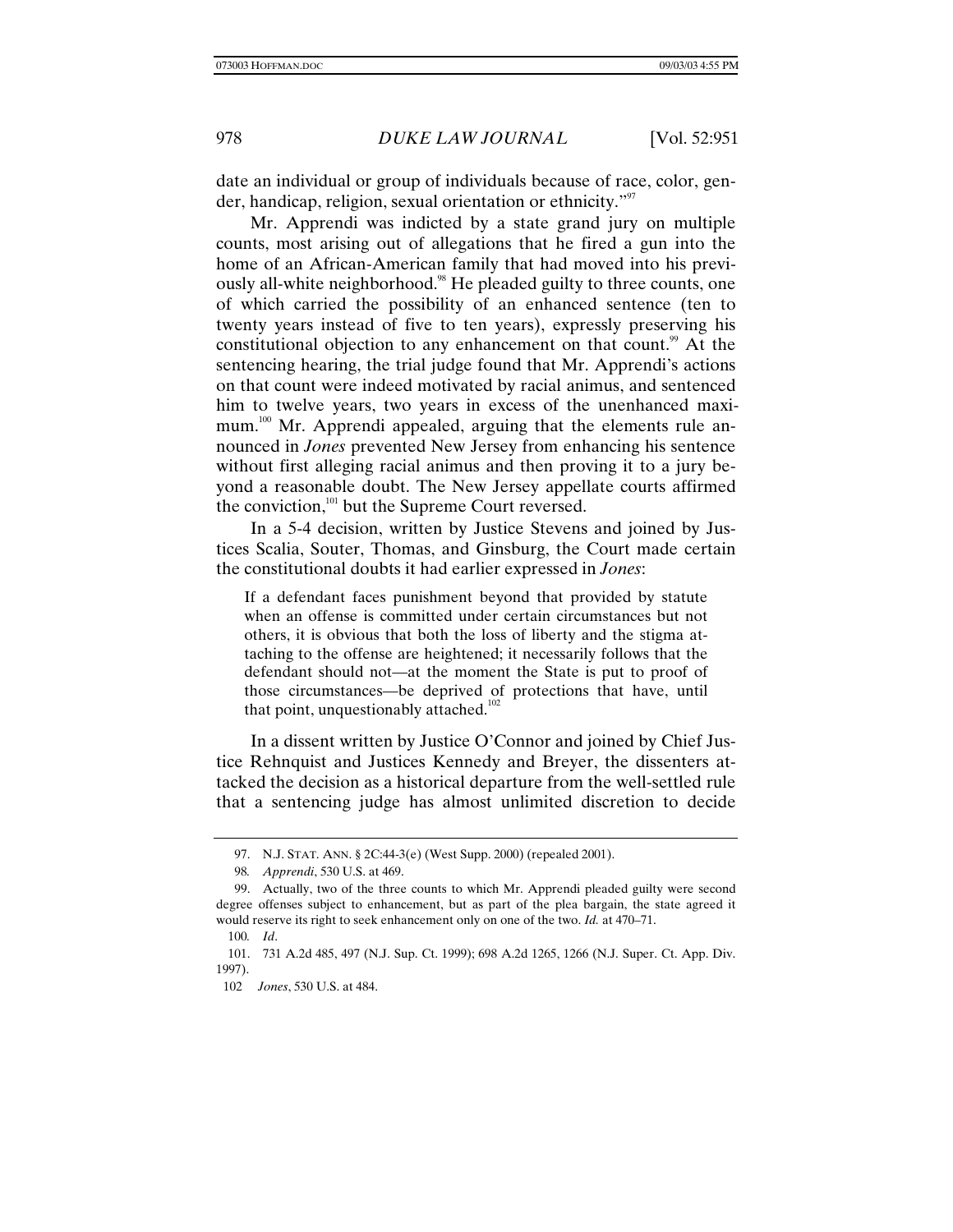many "facts" that bear on punishment.<sup>103</sup> The dissenters contended that the admittedly difficult decision of whether some facts are "elements" or "sentencing factors" should continue to be left to a caseby-case, statute-by-statute determination, and, perhaps most significantly, that the majority's attempt to fashion a bright-line rule threatens to displace virtually all state and federal determinate sentencing schemes, specifically including the Federal Sentencing Guidelines.<sup>104</sup>

Indeed, most of the majority's opinion seems to have been crafted to allay the fears of the runaway train expressed by the dissenters. The majority expressly restated the prior conviction exception, though again without much discussion.<sup>105</sup> It also promised that the rule it announced was not intended to render unconstitutional either state death penalty schemes in which judges decide the sentence<sup>106</sup> or the Federal Sentencing Guidelines.<sup>107</sup> Ten months later, an

*Apprendi*, 530 U.S. at 543–44 (O'Connor, J., dissenting).

*Id.* at 548 (O'Connor, J., dissenting).

105*. Id.* at 488. In fact, Justice Stevens's opinion specifically recognizes that the broad principles announced in the case may seem antithetical to the continuation of the prior conviction exception. *Id.* at 489–90; *see supra* note 94.

106*. Apprendi*, 530 U.S. at 496–97.

107. To be fair to the *Apprendi* majority, it did not make explicit promises about the decision's lack of impact on the Guidelines. But even though both Justice Stevens and Justice Thomas pointed out that the Guidelines were not before the Court in *Apprendi*, they also both acknowledged that, in the absence of a statute that contains its own trumping sentencing scheme, the Guidelines have force equivalent to sentencing statutes, suggesting that there is no reason sentencing factors recognized by the Guidelines should not be subject to an *Apprendi* inquiry just like any other sentencing factors. *Id.* at 497 n.21; *id.* at 523 n.11 (Thomas, J., concurring). The argument, of course, will be whether the "statutory maximum" is the Guidelines sentence without any upward departures, in which case the Guidelines will not survive *Apprendi*, or

<sup>103.</sup> They even quoted Professor Stith's and Judge Cabranes' overstatement of that historical discretion. *Id.* at 544–45 (quoting STITH & CABRANES, *supra* note 9, at 9); *see supra* note 23 and accompanying text. The dissenters also pointed out that the majority's result is at odds with all the Court's pre-*Jones* decisions, including *McMillan* and *Walton*. *Apprendi*, 530 U.S. at 534–39.

<sup>104.</sup> The actual principle underlying the Court's decision may be that any fact (other than prior conviction) that has the effect, *in real terms*, of increasing the maximum punishment beyond an otherwise applicable range must be submitted to a jury and proved beyond a reasonable doubt. . . . The principle thus would apply not only to schemes like New Jersey's, under which a factual determination exposes the defendant to a sentence beyond the prescribed statutory maximum, but also to all determinatesentencing schemes in which the length of a defendant's sentence within the statutory range turns on specific factual determinations (*e.g.*, the federal Sentencing Guidelines).

<sup>[</sup>O]ur approval of discretionary-sentencing schemes, in which a defendant is not entitled to have a jury make factual findings relevant to sentencing despite the effect those findings have on the severity of the defendant's sentence, demonstrates that the defendant should have no right to demand that a jury make the equivalent factual determinations under a determinate-sentencing scheme.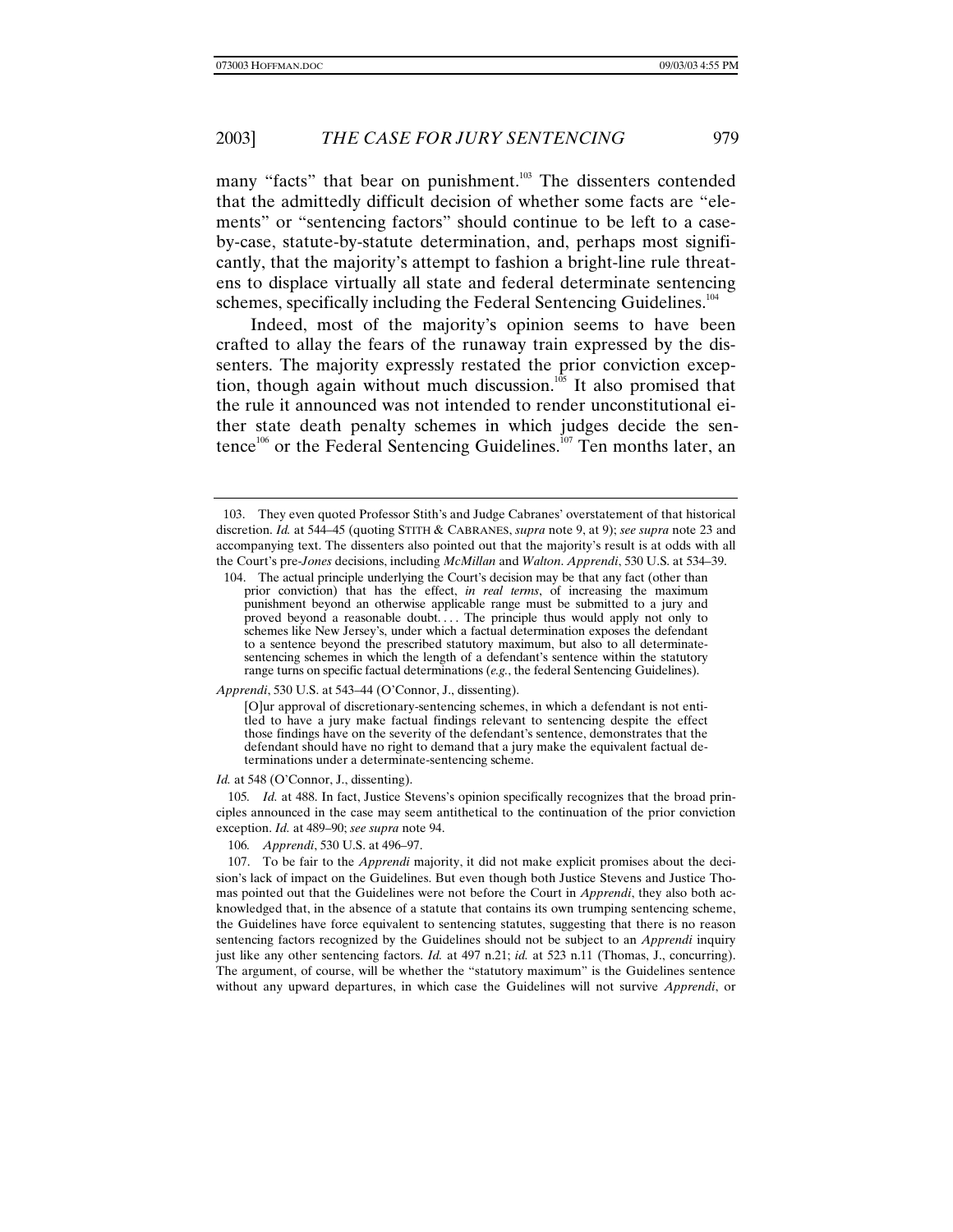even larger majority would break the first of these promises and put the second in grave doubt.

2. Ring. Arizona's death penalty statute, $108$  like those of four other states, $109$  provided that the judge, not the jury, determines punishment, after a sentencing hearing containing all the substantive and procedural protections required by *Furman v. Georgia*<sup>110</sup> and its progeny. In 1990, in *Walton v. Arizona*,<sup>111</sup> the Court held that this Arizona death penalty statute was constitutional, specifically rejecting Mr. Walton's argument that he had a right under the Sixth Amendment to be sentenced by his jury.112 Despite the *Apprendi* majority's promise that the rule it was announcing would not jeopardize judge sentencing in death penalty cases, was not inconsistent with *Walton*, and would not cause *Walton* to be overruled, the Court overruled *Walton* just ten months later, in *Ring v. Arizona*, 113 holding that the very same death penalty statute it upheld in *Walton* was now unconstitutional.

In *Ring*, seven Justices—the *Apprendi-*five plus Justices Kennedy and Breyer—concluded that because the Arizona statute (like all death penalty statutes after *Furman*) required at least one aggravating factor before a defendant could be sentenced to death, that aggravating factor was the kind of fact that had the effect of exposing a defendant to a penalty (death) greater than was otherwise authorized by the statute, and therefore, under *Apprendi*, the aggravating factor had to be proved to the jury beyond a reasonable doubt.<sup>114</sup> The two dissenters, Chief Justice Rehnquist and Justice O'Connor, repeated their objections to *Apprendi*. 115

- 110. 408 U.S. 238 (1972).
- 111. 497 U.S. 639 (1990).
- 112*. Id.* at 647–49.
- 113. 122 S. Ct. 2428 (2002).
- 114*. Id.* at 2443.
- 115*. Id.* at 2448–50.

whether the "statutory maximum" is the Guidelines sentence plus the maximum upward departure, in which case they will survive.

The *Apprendi* majority also expressly declined to address the so-called "indictment question"—whether sentence-enhancing facts that must be proved beyond a reasonable doubt to a jury must also be pleaded. *Id.* at 477 n.3. This reluctance may have special implications now that the Court has extended *Apprendi* to death penalty cases. *See infra* Part II.D.2.

<sup>108.</sup> ARIZ. REV. STAT. ANN. § 13-703 (West 2001).

<sup>109</sup>*. See supra* note 4.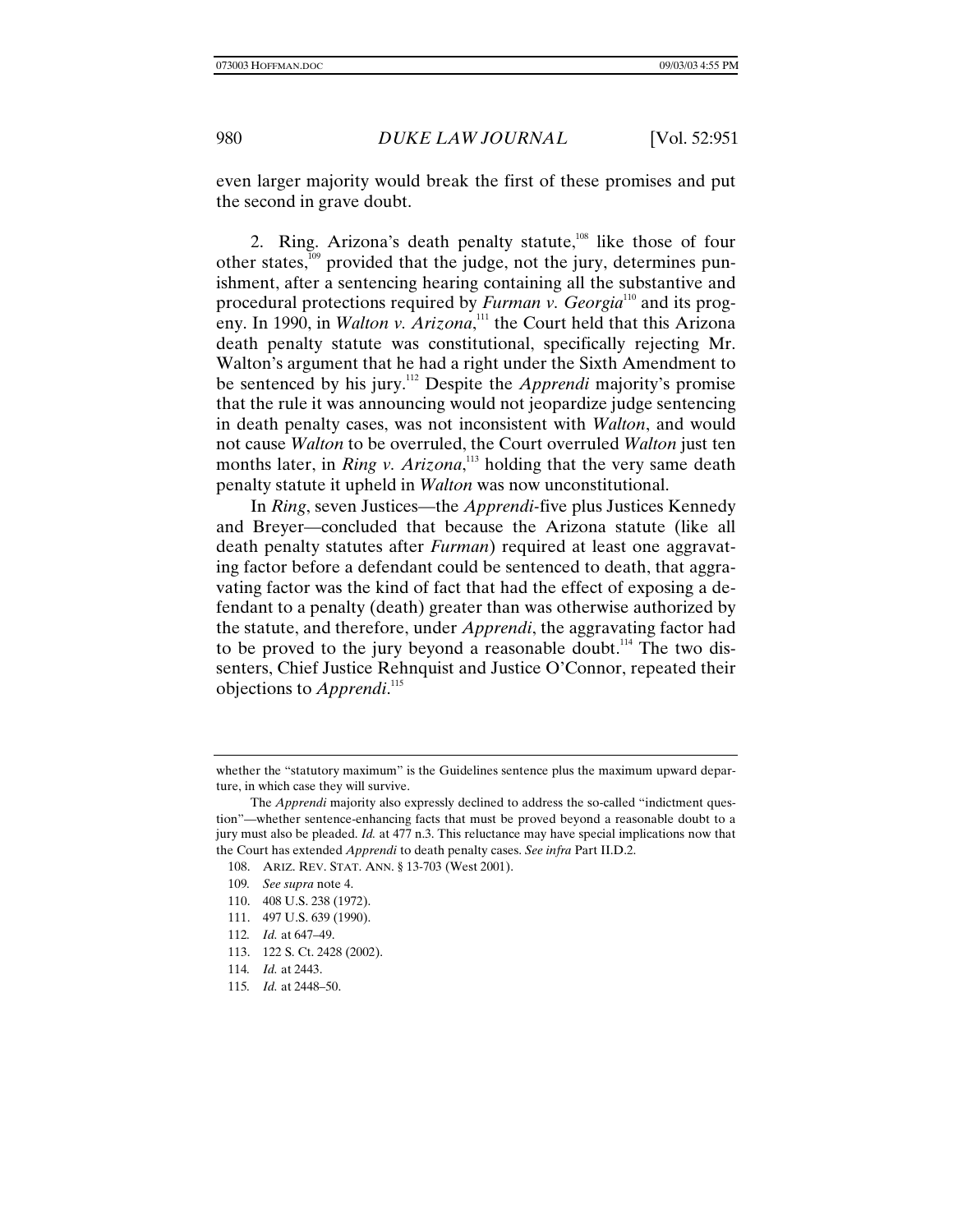### *E.* Harris v. United States*: Confusion Reigns*

On the same day the Court announced *Ring*, it announced *Harris v. United States*,<sup>116</sup> a case that answers one of the discrete questions left open by *Apprendi*: does the elements rule apply only when a fact increases the maximum sentence, or also when it increases the minimum sentence $?$ <sup>117</sup>

Mr. Harris was convicted after a bench trial of violating various federal narcotics and firearms laws, including 18 U.S.C. §  $924(c)(1)(a)$ <sup>118</sup> That particular statute provides a mandatory minimum sentence of five years, but a mandatory minimum sentence of seven years if a firearm is brandished during a drug sale and a mandatory minimum of ten years if the firearm is discharged during the sale.<sup>119</sup> The indictment charging Mr. Harris did not charge him with brandishing, and the trial court made no findings as to brandishing until the sentencing hearing.<sup>120</sup> At that time, the trial court found, by a preponderance, that Mr. Harris did in fact brandish a firearm, and sentenced him to seven years in prison. $121$  Mr. Harris appealed, arguing *Apprendi*. The Fourth Circuit affirmed.<sup>122</sup>

The Supreme Court also affirmed, in an opinion written by *Apprendi* dissenter Kennedy, and joined not only by fellow *Apprendi* dissenters Breyer, O'Connor, and Chief Justice Rehnquist, but also by *Apprendi* concurrer Scalia.<sup>123</sup> The majority concluded that the ele-

<sup>116. 122</sup> S. Ct. 2406 (2002).

<sup>117.</sup> Although the facts in *Apprendi* were about increasing a maximum sentence, the majority opinion phrased the rule a few different ways. Several times, the Court described the holding as being limited to facts that increase maximum sentences, but in one particular part of the opinion, it phrased the rule as applying to facts that take a sentence outside "*the range* prescribed by statute." Apprendi v. New Jersey, 530 U.S. 466, 481 (2000) (emphasis added). Increasing a minimum would of course take a sentence outside the "range." Indeed, in his concurrence, Justice Thomas expressed the view that the rule should apply to facts that increase minimum sentences, *id.* at 521–22 (Thomas, J., concurring), and he continued that view in his dissent in *Harris*, 122 S. Ct. at 2423–25 (Thomas, J., dissenting).

<sup>118</sup>*. Harris*, 122 S. Ct. at 2410. One might ask whether Mr. Harris waived his *Apprendi* objection by waiving his jury trial. After all, when the judge is both the finder of fact and the imposer of sentence, the difference between elements and sentencing factors is, except for the level of proof required, merely a matter of timing. *See infra* Part V.D (discussing the problem of partial waiver).

<sup>119</sup>*.* 18 U.S.C. § 924(c)(1)(a)(i)–(iii) (2000).

<sup>120</sup>*. Harris*, 122 S. Ct. at 2411.

<sup>121</sup>*. Id*.

<sup>122.</sup> United States v. Harris, 243 F.3d 806, 812 (4th Cir. 2001).

<sup>123</sup>*. Harris*, 122 S. Ct. at 2408–09.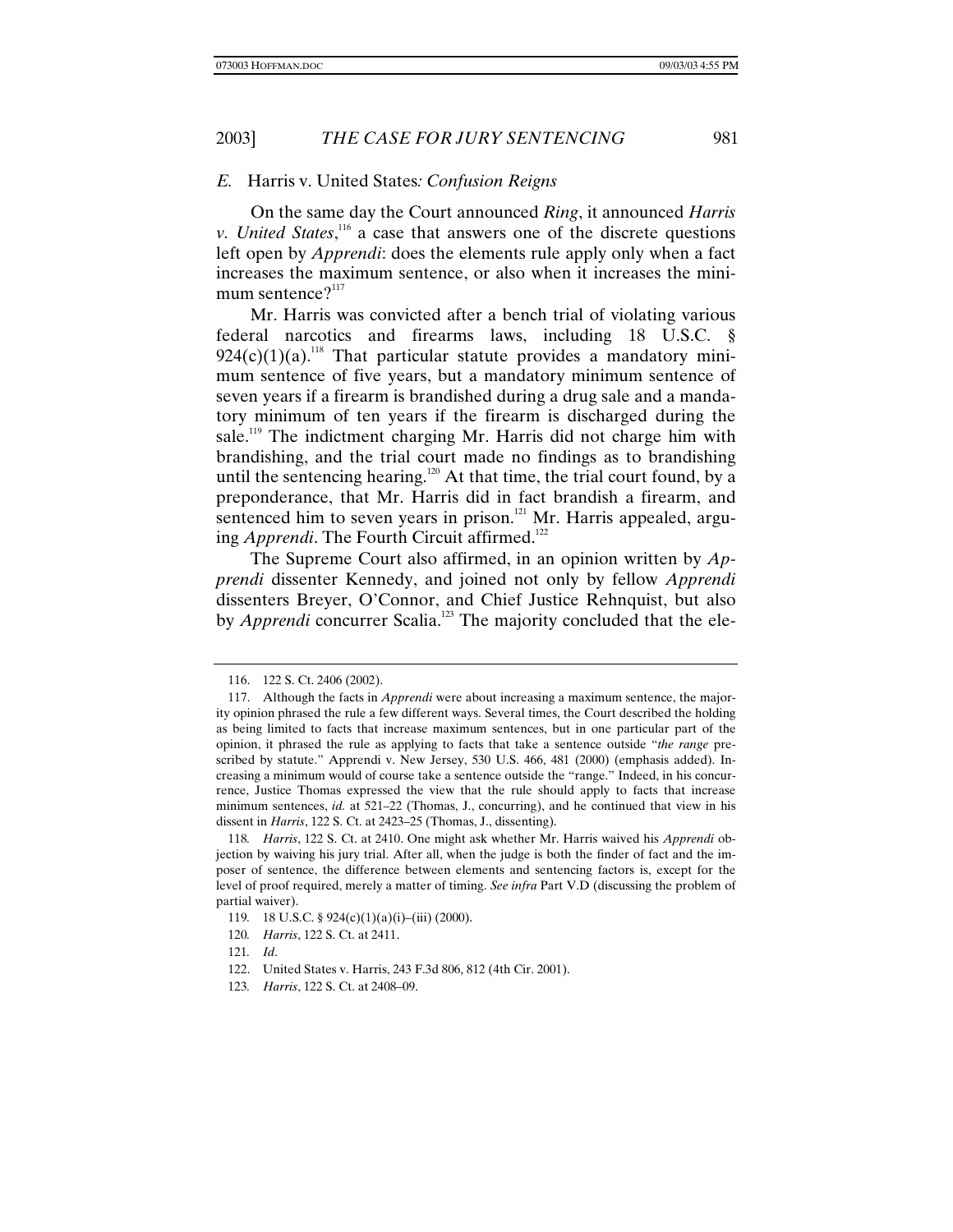ments rule announced in *Apprendi* applied only when the legislature articulates a fact as increasing the maximum penalty, but not when a fact increases a minimum penalty, even a mandatory minimum. $124$ 

The dissent, written by *Apprendi* concurrer Thomas and joined by *Apprendi* concurrers Stevens, Souter, and Ginsburg, chided the majority's constitutional distinction between a fact that increases a maximum sentence and one that increases a minimum sentence.<sup>125</sup> And indeed, it is hard to dispute that a defendant facing a mandatory twenty-year minimum sentence if a certain fact is proved is substantially more interested in that fact than a defendant for whom the proof of the fact merely increases by a few years his nonmandatory maximum.

### *F. What These Cases May Mean for Jury Sentencing*

If there is one lesson to learn from the speed and inconsistency of these cases, it is that predictions in this area are almost worthless. Who could have guessed that seven Justices would have overruled *Walton* just ten months after five of them said they would not? Who could have guessed that in *Ring*, Justices Kennedy and Breyer would join the majority, at least in the result, just ten months after dissenting in *Apprendi*? And, perhaps most puzzling, who could have guessed that Justice Scalia would pull back the way he did in *Harris*?

The Court seems balanced on an impossibly difficult saddlepoint: if the Sixth Amendment means anything, it must mean that legislatures cannot deprive criminal defendants of their right to a jury trial by the simple artifice of labeling elements as "sentencing factors"; yet there seems to be no principled basis upon which to truly distinguish elements from sentencing factors. This dilemma is so sharp that the slightest change of perspective or wording by one or two Justices seems to have a magnified effect on the outcomes in these cases.

Would I bet good money that *Apprendi* and *Ring* will soon drive the current Court to throw up its hands at the element/sentencing factor distinction, and rule that the Sixth Amendment requires that both must be decided by juries? No.<sup>126</sup> But of course strange things have

<sup>124</sup>*. Id.* at 2415.

<sup>125.</sup> *Id.* at 2423–25 (Thomas, J., dissenting).

<sup>126.</sup> After his surprising concurrence in *Harris*, it is hard to imagine that Justice Scalia, who seems to be a particularly important pivot on this issue, would take to an extreme that would in one fell swoop invalidate not only the Federal Sentencing Guidelines but also the noncapital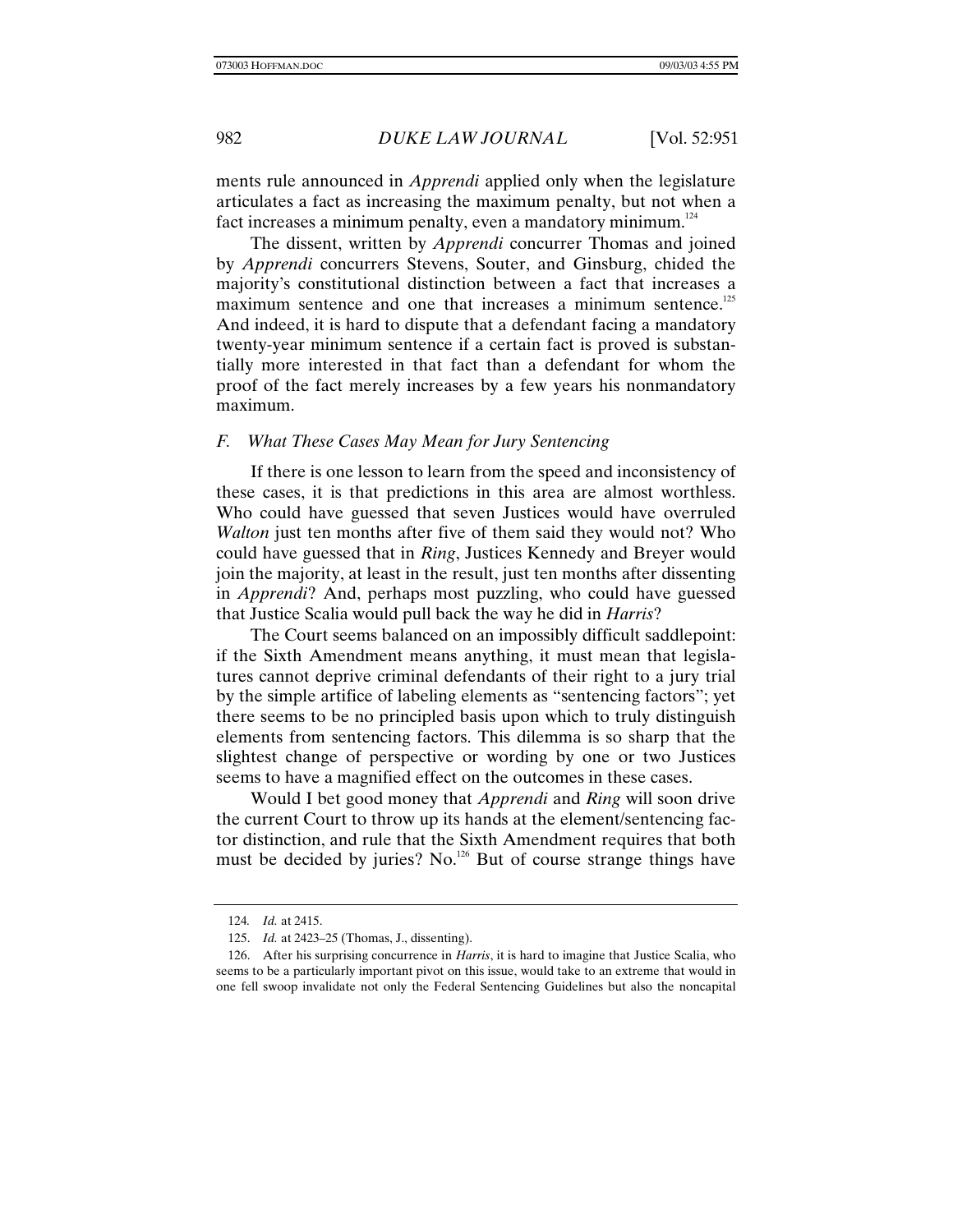happened in this area. It is not at all unimaginable that even a single change in perception—either from an existing Justice or a new one could begin to form a coalition willing to reexamine the venerated but not at all venerable assumption that the Sixth Amendment is fundamentally different than the Seventh Amendment, and does not require juries to finish the job of trial.

Apart from sheer nose-counting and crystal ball reading, there are principles in these cases that seem ineluctably to lead to the conclusion that jury sentencing is constitutionally compelled. Once the Court recognized that the Sixth Amendment imposes limitations on the power of legislatures to label facts as "sentencing factors" instead of "elements," it seems quite illogical and ultimately fruitless to devise a constitutional test for this distinction that is formalistic and entirely dependent on the particular architecture legislatures elect to use in constructing their sentencing schemes.

For example, as long as *Harris* remains the law, legislatures will be free to avoid *Apprendi* entirely, simply by increasing maximum sentences to accommodate what would otherwise have been an enhanced sentence, and then imposing higher and/or mandatory minimum sentences to reflect the enhancement. Thus, New Jersey could accomplish results almost identical to those of their stricken scheme by enacting a system in which ordinary intimidation is punishable by a nonmandatory sentence of five to twenty years (rather than five to ten), but race-based intimidation is punishable by a mandatory minimum ten-year sentence.

There will be no small amount of irony if *Apprendi*, which seems to be grounded on the fundamental idea that defendants should know the penalty they face before starting a trial, has the unintended consequence of increasing the presumptive maximum for all defendants, regardless of the presence of any sentence enhancers. Such a reaction will subject all defendants to an enormous increase in the uncertainty of their punishment, as the price for certainty about the maximum. Widening sentencing ranges in this manner is not only unfair to de-

criminal sentencing schemes in forty-six of fifty states. It is even more difficult to imagine Justice Breyer moving to that extreme, as a staunch supporter of the Federal Sentencing Guidelines and as a reluctant passenger on the *Apprendi* train. Those two, together with the three *Apprendi* and *Ring* dissenters, form a solid coalition on this issue that seems almost impregnable to the idea that the Sixth Amendment might require jury sentencing.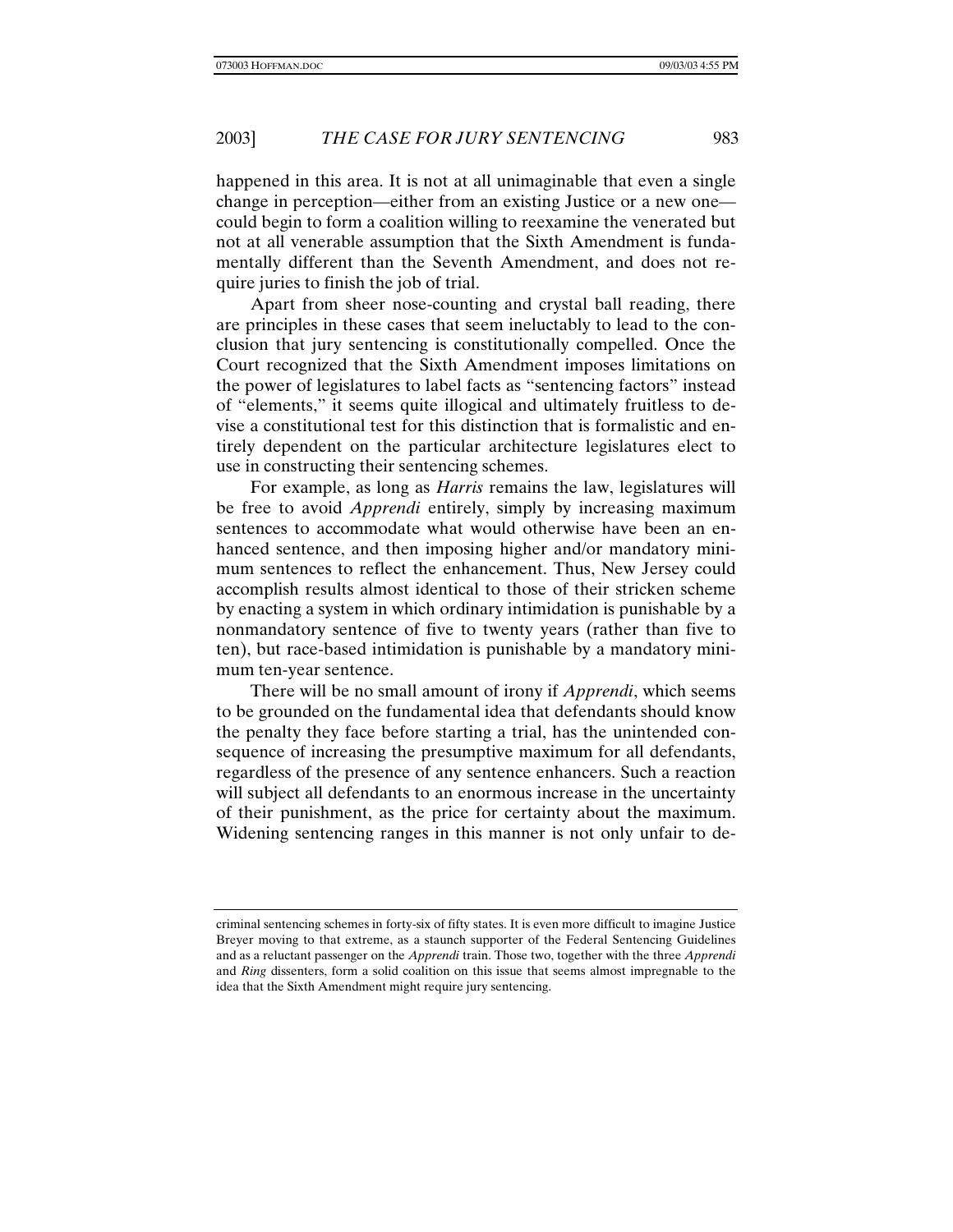fendants who face no enhancement, $127$  it runs counter to the principles of retribution and determinate sentencing that now seem so well settled.<sup>128</sup>

But *Apprendi's* formalism runs even deeper than the artificial distinction between minimum and maximum sentences. The Court seems fixed on the idea that once the legislature steps in and constructs a differentiated sentencing scheme, then and only then does the Sixth Amendment demand that the facts defining that differentiation be decided by the jury. But there are all kinds of "differentiation" in state sentencing schemes, and all kinds of differentiating "facts." One of my favorite examples is a provision in Delaware's drug laws, which imposes certain nonmandatory penalties for drug defendants whom the court finds at the sentencing hearing are addicts, but which imposes severe mandatory minimum penalties for defendants whom the court finds are nonaddicts.129 But for *Harris*, how could this scheme possibly survive *Apprendi*? And why should it? Are judges really more competent to decide whether someone is an "addict" than twelve citizens?

A more widespread and more troubling example is in the many states that set a presumptive range for particular classes of crimes, but a higher range if the trial judge decides in his or her discretion that the facts warrant a higher range. Indeed, this is the sentencing architecture recommended by the Model Penal Code, so it is quite common.130 How does *Apprendi* apply in this very common situation? The

<sup>127.</sup> To illustrate what is wrong with unbounded legislative power to convert elements into sentencing factors, consider this extreme example. A legislature repeals all of its noncapital crimes and replaces them with a single crime—"being a criminal." "Being a criminal" has a single element—intending to harm another person—and it has a single penalty range—a minimum of one hour in jail to a maximum of life in prison. All the former crimes are then redefined as "sentencing factors" to be decided by judges, not juries. So for example, if in a particular case "being a criminal" is accompanied by an act of robbery, as found by the judge after the guilt phase on "being a criminal," then the statute would require the judge to sentence the defendant in the old robbery range. Such a scheme would be perfectly constitutional under *Harris*, since in all cases a defendant would be on notice of the maximum penalty for "being a criminal"—life in prison. Judges would be perfectly free to decide all the "elements" of every traditional crime, because those "elements" would have been redefined as sentencing factors without displacing the maximum sentence. And all the unfortunate defendants charged with "being a criminal," but whose underlying acts were nothing more serious than spitting on the sidewalk or shoplifting, will be facing a maximum sentence of life in prison.

<sup>128</sup>*. See infra* Part IV.B.

<sup>129.</sup> DEL. CODE ANN. tit. 16, § 4751(d) (2001).

<sup>130.</sup> The original Model Penal Code defined three levels of felonies carrying presumptive, albeit indeterminate, sentence ranges, or what the Code called "Ordinary Terms." MODEL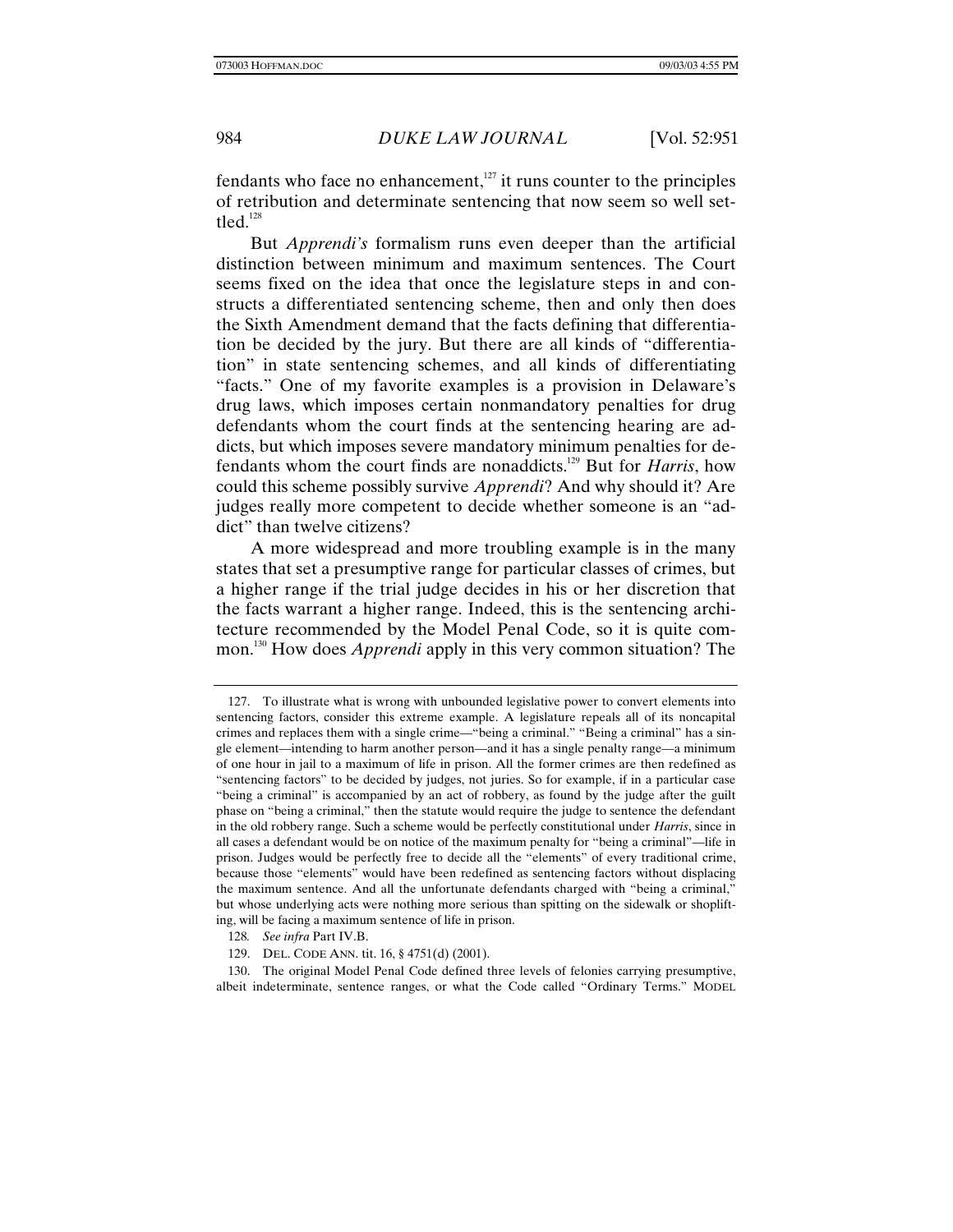Court has been careful to insist that the judge retains discretion to pick a sentence *within* a range, but does the judge retain discretion to *aggravate* a range?

It is no answer to say that such schemes are permissible because a defendant always knows the *potential* for the higher range. Mr. Apprendi knew the *potential* for a higher range. Mr. Ring knew the *potential* for a death sentence*.* The question is whether a defendant is taking a jury-based risk of having that potential realized or a judgebased risk. But then one is back to the conundrum: a defendant in *every* case takes a judge-based risk within the range.

The import of these cases seems to be that as long as legislatures are not too determinate, the Sixth Amendment does not matter much. The system has no problem with judges deciding whether defendants were armed or not armed, and then using that fact to impose sentences at the high end of wide and even indeterminate ranges, or even to aggravate ranges. But as soon as *legislatures* express the view that being armed is an important fact, by way of making that fact increase the maximum penalty, suddenly the Sixth Amendment comes into play. There is no principled way to draw these lines, except to say that unless they are drawn, judges will not constitutionally be able to impose *any* sentences. And that is precisely where these cases may ultimately lead.

# III. THE EMPIRICAL CASE

The modern case against jury sentencing typically relies on certain assumptions about the relative sentencing competence of judges and jurors. These assumptions are often expressed in various versions of the following four propositions: (1) judges are less susceptible to prejudice than jurors; (2) sentences imposed by judges are more uniform and therefore more predictable than sentences imposed by ju-

PENAL CODE § 6.06 (1985). But it also defined three aggravated levels, or what it called "Extended Terms." *Id.* § 6.07. The Code specifically set forth the grounds for extending an ordinary term, and those grounds included such circumstances as when the defendant is a "persistent offender," a "professional criminal," or is a "dangerous, mentally abnormal person." *Id.* § 7.03. The tentative draft of the revisions to the sentencing portions of the Code retains this system of presumptive and discretionarily aggravated ranges, though it proposes a move away from indeterminate sentencing to a system of determinate sentencing. *See* KEVIN R. REITZ, AM. LAW INST., MODEL PENAL CODE: SENTENCING, PLAN FOR REVISION 1, 74–76, 86–87 (2002) (discussing proposals for revision of several sections of the original Code that involve a move from indeterminate sentencing to a system of determinate sentencing) (unpublished manuscript, on file with the *Duke Law Journal*).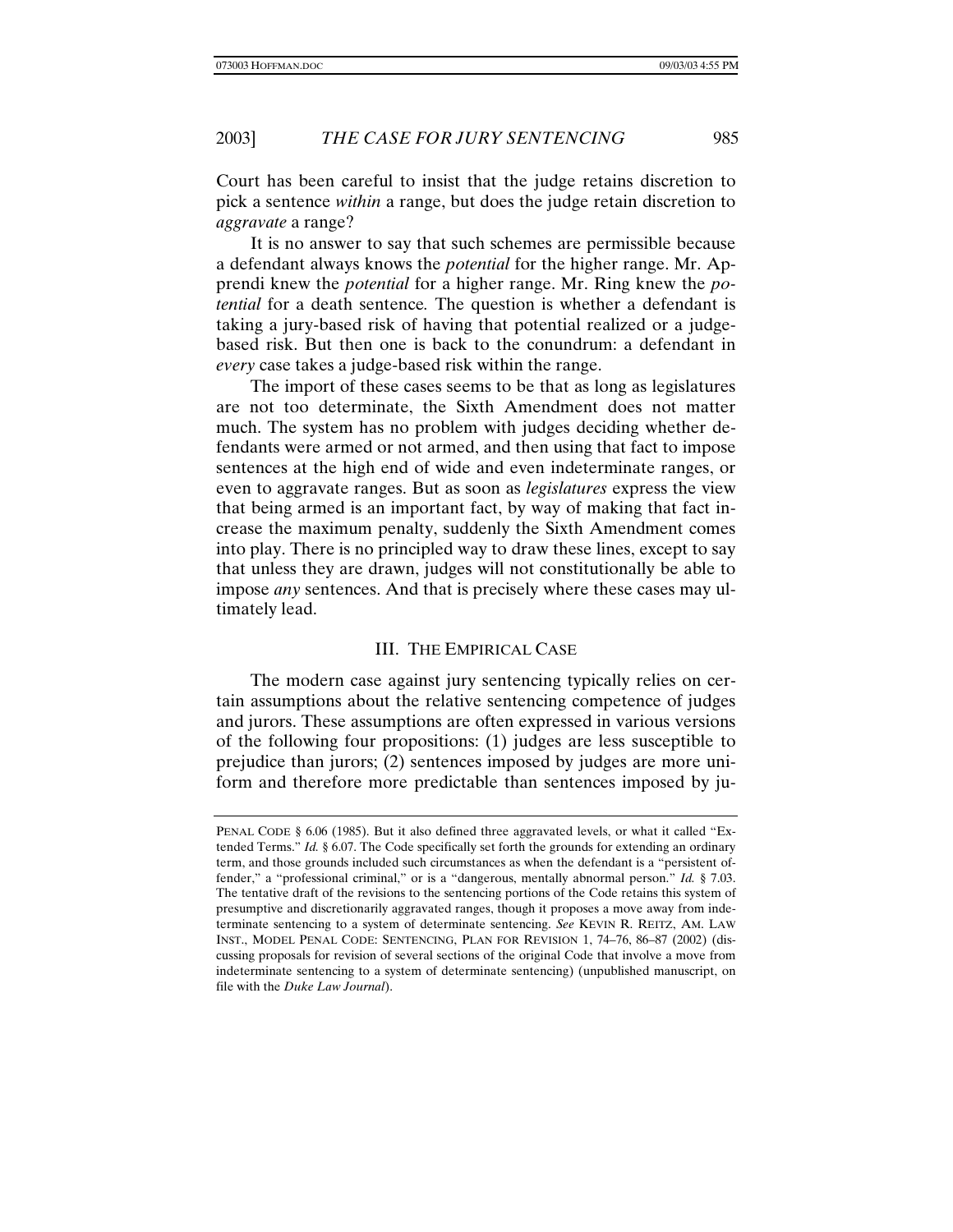ries; (3) judges are more lenient than juries; and (4) jury sentencing encourages compromise verdicts.<sup>131</sup> These aphorisms about how judges and juries exercise their sentencing power seem to be the product more of judicial myth than empirical examination.

# *A. Judges Are Less Susceptible to Prejudice*

Quite apart from the remarkable judicial hubris embedded in this bold assertion, social science research does not support it. Many mock sentencing experiments have been run to investigate this proposition, with maddeningly mixed results.132 The only direct study of judge/jury sentencing disparity based on race was one done in 1984 by Professors Brent Smith and Edward Stevens.133 One part of that study examined the length of sentences imposed in Alabama robbery convictions both before and after judges took over the sentencing function.<sup>134</sup> Professors Smith and Stevens found that, regardless of whether these robbers were being sentenced by judges or juries, there was no statistically significant race-based differences in the frequency of above-average sentences.<sup>135</sup>

Perhaps the most telling study about sentencing prejudice was the one published in 1980 by Professors Alfred Blumstein and Jacqueline Cohen.<sup>136</sup> They examined ordinary people's views of the appropriate length of sentences for crimes based on actual cases, and measured those views across different racial, gender, and educational strata. They found that although members of different strata had very different sentencing views (especially across racial strata), there was remarkable agreement *within* strata.<sup>137</sup> Thus, it appears to be consid-

134*. Id.* at 3–6.

<sup>131</sup>*. See, e.g.*, *Consideration of Punishment by Juries*, *supra* note 6, at 401–04 (making the compromise argument); *Jury Sentencing in Texas: Time for a Change?*, *supra* note 8, at 336 (making the prejudice and compromise arguments); Reese, *supra* note 8, at 980–82 (making the uniformity argument); *Statutory Structures for Sentencing Felons to Prison*, *supra* note 6, at 1156–57 (making the compromise argument).

<sup>132</sup>*. See* Lanni, *supra* note 7, at 1799 n.108 (collecting sources that document mock sentencing experiments).

<sup>133.</sup> Brent L. Smith & Edward H. Stevens, *Sentence Disparity and the Judge-Jury Sentencing Debate: An Analysis of Robbery Sentences in Six Southern States*, 9 CRIM. JUST. REV. 1 (1984).

<sup>135.</sup> When juries sentenced, they favored white defendants, but only by a statistically insignificant margin. When judges sentenced, they favored black defendants, though again only by a statistically insignificant margin. *Id.* at 6.

<sup>136.</sup> Alfred Blumstein & Jacqueline Cohen, *Sentencing of Convicted Offenders: An Analysis of the Public's Views*, 14 LAW & SOC'Y REV. 223 (1980).

<sup>137</sup>*. Id.* at 234–48.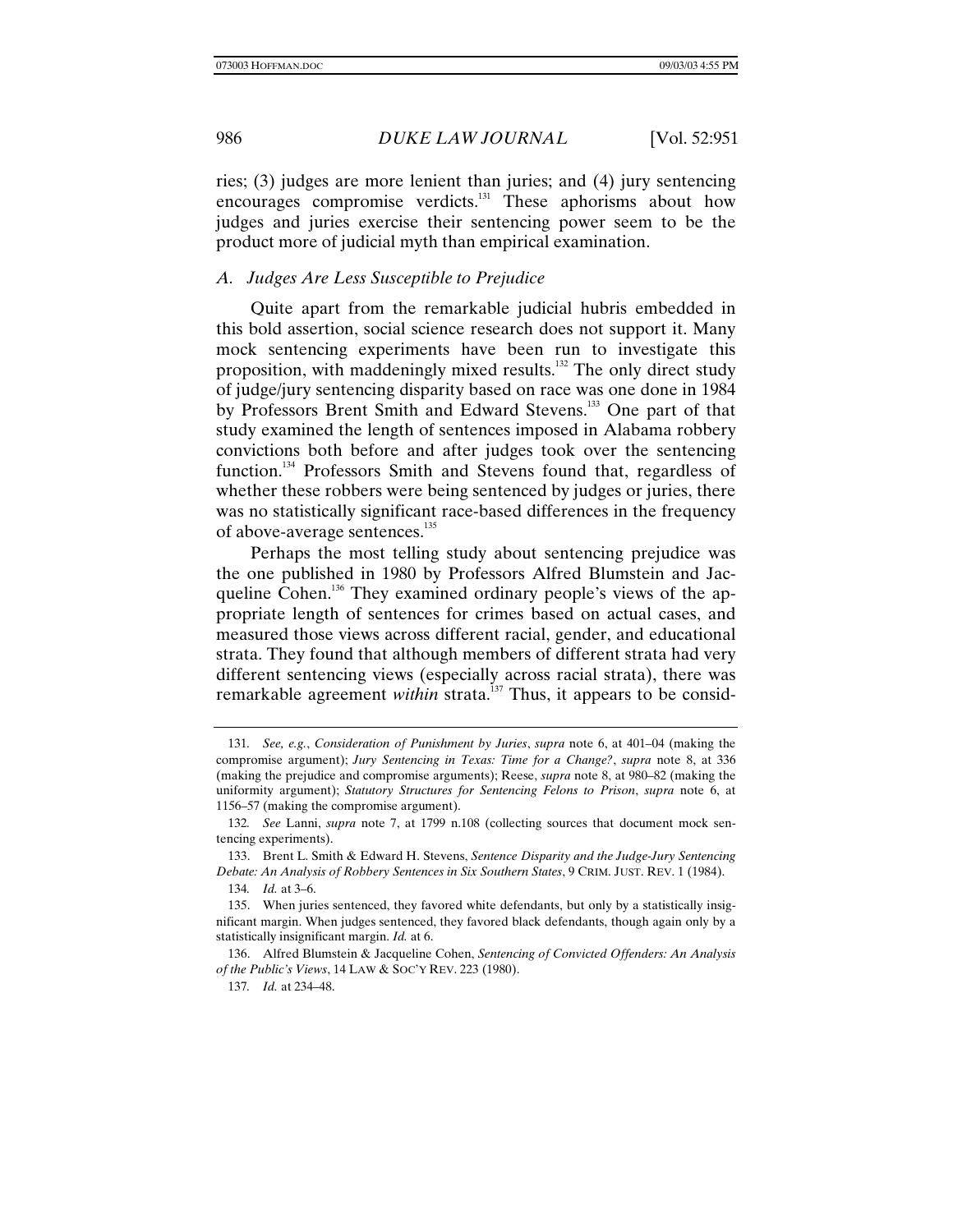erably more dangerous to leave the sentencing decision to a single person, whose membership in a particular group might skew his or her views considerably, than to leave it to many people, whose memberships in many groups will force them to accommodate their interstrata differences. $138$ 

# *B. Judges' Sentences Are More Uniform and Therefore More Predictable*

There have been three studies examining this proposition, with inconclusive results. While one study found that jury sentences are more variable than judge sentences, $139$  another found no statistical differences in variability, $\frac{1}{40}$  and a third seemed to split the difference, concluding that "while states utilizing judge sentencing gave more consistent sentences from 1957 to 1977, recent trends indicate that the disparity in judge sentencing has risen to a level that approximates the disparity in jury imposed sentences."<sup> $141$ </sup> To be fair, the variability inquiry should probably not be done by comparing *all* jury sentences to *all* judge sentences, because jurors come and go while judges stay. That is, even if there is the same variability amongst all judges as there is amongst all juries, there no doubt will be some measure of uniformity, and therefore predictability, in how any particular judge sentences particular kinds of crimes. Good prosecutors and criminal

<sup>138.</sup> The belief that judges are less susceptible to sentencing prejudices than jurors may stem from the belief, for which there is some equivocal evidence, that there are race-based differences in the frequency with which the death penalty is imposed. *See, e.g.*, DAVID C. BALDUS ET AL., EQUAL JUSTICE AND THE DEATH PENALTY: A LEGAL AND EMPIRICAL ANALYSIS 140–97 (1990) (setting forth statistics and analysis leading to the conclusion that the race of the defendant influences the decision to impose the death penalty). Since in most states jurors decide capital sentencing, *see supra* note 4, it may be tempting to attribute racial disparities in death sentences to the juries imposing them. But the data does not support that attribution. Instead, it appears that when there are racial differences in death cases, they manifest themselves early in the process—in the charging and other pretrial stages of the case—and not in the sentencing. *See, e.g.*, SAMUEL R. GROSS & ROBERT MAURO, DEATH AND DISCRIMINATION: RACIAL DISPARITIES IN CAPITAL SENTENCING 22 (1989) (explaining that the influence of race was stronger during earlier stages of litigation—such as the decision by the prosecutor to pursue the death penalty—than during later stages); U.S. GEN. ACCOUNTING OFFICE, REPORT TO SENATE AND HOUSE COMMITTEES ON THE JUDICIARY, DEATH PENALTY SENTENCING: RESEARCH INDICATES PATTERN OF RACIAL DISPARITIES 271 (1990) (same).

<sup>139.</sup> Robert A. Weninger, *Jury Sentencing in Noncapital Cases: A Case Study of El Paso County, Texas*, 45 WASH. U. J. URB. & CONTEMP. L. 3, 31–32 (1994).

<sup>140.</sup> WILLIAM A. ECKERT & LAURI E. EKSTRAND, THE IMPACT OF SENTENCING REFORM: A COMPARISON OF JUDGE AND JURY SENTENCING SYSTEMS 8–10 (n.d.).

<sup>141.</sup> Smith & Stevens, *supra* note 133, at 1.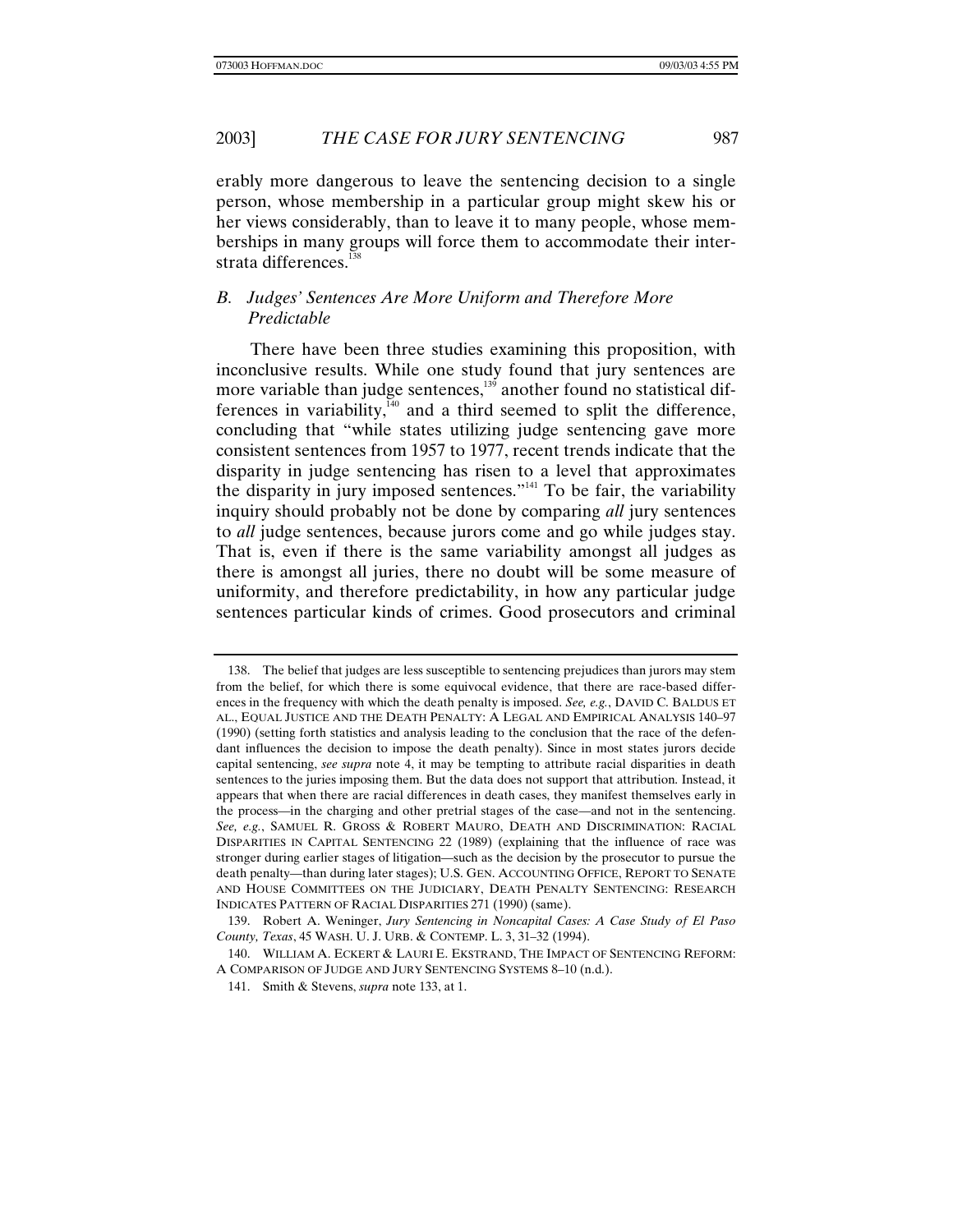defense lawyers learn their judges' sentencing tendencies and plea bargain accordingly. I am unaware of any studies confirming or quantifying this kind of individual judge uniformity, but any such uniformity would no doubt be lost by a move to jury sentencing.<sup>142</sup>

# *C. Judges Are More Lenient*

Practitioners seem to assume that juries would be harsher sentencers than judges. Surveyed prosecutors favor jury sentencing by wide margins, and surveyed defense lawyers favor judge sentencing by equally wide margins.<sup>143</sup> This belief that jurors are harsher than judges seems to be shared by criminal defendants. In the jury sentencing states that allow a defendant to demand a jury in the guilt phase, but waive it in the sentencing phase,  $144$  very few of those defendants elect to be sentenced by the jury that just convicted them.<sup>145</sup>

Surprisingly, this most intuitive of all judge-jury intuitions seems to be the least accurate. The Smith and Stevens study of Alabama's change from jury sentencing to judge sentencing showed that Alabama judges were substantially *harsher* than their jury counterparts, by almost every conceivable measure. For example, the mean robbery sentence imposed by Alabama juries during the time period immediately before the switch to judge sentencing was 22.5 years; the mean robbery sentence imposed by judges when they took over was 35.9 years.146 Juries imposed above-midpoint sentences only 25 percent of the time; judges 50 percent of the time.<sup>147</sup>

A similar study, covering several different kinds of crimes, was done of sentencing practices in Atlanta before and after Georgia

<sup>142.</sup> On the other hand, I suspect that the most common and detectable individual judge tendencies are those having to with the probation versus prison decision—a decision that should probably remain with the judge in any event—and not with whether a particular criminal should get ten years or twenty years. *See infra* Part V.C.

<sup>143.</sup> For example, a Virginia survey exploring criminal practitioners' views about a proposal to abandon jury sentencing and adopt judge sentencing found that 63 percent of Virginia's prosecutors who responded opposed the reform and that 65 percent of Virginia's criminal defense lawyers who responded favored the reform. REPORT OF THE SUBCOMMITTEE TO STUDY SENTENCING FOR VIRGINIA STATE CRIME COMMISSION 2 (1977).

<sup>144</sup>*. See infra* Part V.D.

<sup>145.</sup> In 1994, only 4.5 percent of Virginia felony criminal defendants who went to trial chose to be sentenced by their jury. BRIAN J. OSTROM & NEAL B. KAUDER, EXAMINING THE WORK OF STATE COURTS, 1994: A NATIONAL PERSPECTIVE FROM THE COURT STATISTICS PROJECT 65 (1996).

<sup>146.</sup> Smith & Stevens, *supra* note 133, at 4.

<sup>147</sup>*. Id.* at 3.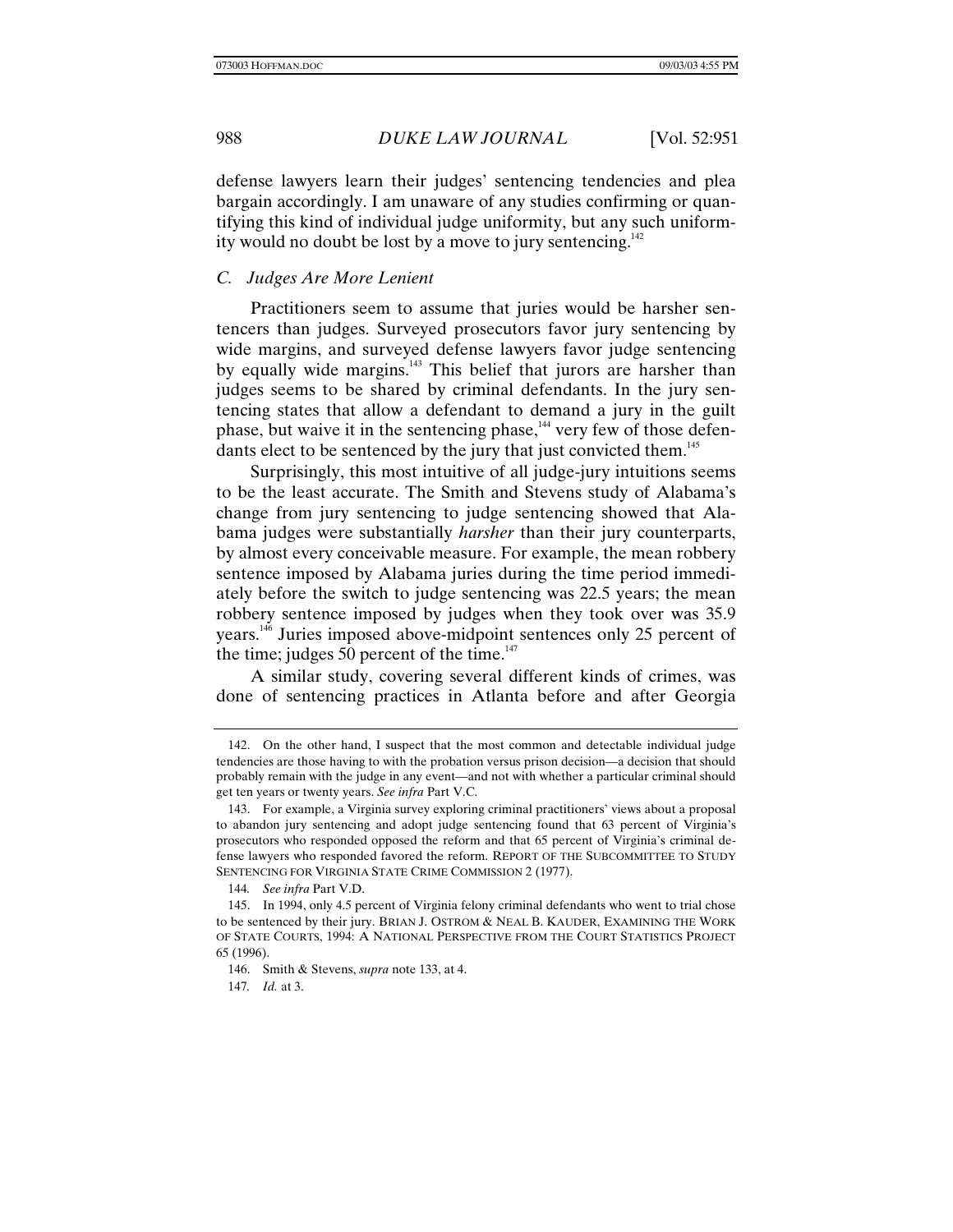abandoned jury sentencing in 1974. That study showed no statistically significant differences between the length of jury and judge sentences.148 Indeed, virtually without exception, all studies, and even less rigorous surveys and mock jury studies, show that average jury sentences are not any longer than average judge sentences.<sup>149</sup>

## *D. Jury Sentencing Encourages Compromise Verdicts*

A common criticism of jury sentencing schemes is that they result in so-called "compromise verdicts"—verdicts in which jurors deadlocked on guilt will break the deadlock by agreeing to a guilty verdict but with a light sentence. As discussed below, this is a criticism that is easily avoided simply by requiring bifurcated trials.<sup>150</sup>

In any event, the evidence supporting this contention is weak. There is no hard data, though there are several mock jury studies that seem to support it.<sup>151</sup> But those mock studies do not investigate the dynamics of *group* decisionmaking; they simply poll individuals, ask them what their verdict would be in close hypothetical cases, and report that when individuals believe they will have a voice in punishment they are much more likely to vote to convict.<sup>152</sup> But in real juries, yesterday's holdouts may be tomorrow's overwhelming majority. The mock studies say nothing about whether, and how, the prospect of having a role in punishment might effect the dynamics of deliberation.

In addition, these mock studies assume that the reason juries deadlock is that one or two jurors are not convinced of a defendant's

<sup>148.</sup> ECKERT & EKSTRAND, *supra* note 140, at 8–10.

<sup>149.</sup> Lanni, *supra* note 7, at 1789. It is true, as others have observed, that all single-state studies of judge/jury sentencing differences must be viewed with some caution, not only because judges might have a temporary incentive to prove they will not be as soft on crime as predicted, but also because harsher sentencing may well be a trend over time regardless of who imposes sentences. *See id.* at 1794–95 (describing methodological difficulties in generalizing based on single-state studies). There are also several other distorting complications inherent in any study of judge/jury sentencing differences, including some apparent differences between crimes and, perhaps most interesting, an indication that judges may impose a kind of "trial tariff" by sentencing defendants who elect to go to trial more harshly than defendants who plead guilty. *Id.* at 1795.

<sup>150</sup>*. See infra* Part V.B.

<sup>151</sup>*. See, e.g.*, Martin F. Kaplan & Sharon Krupa, *Severe Penalties Under the Control of Others Can Reduce Guilt Verdicts*, 10 LAW & PSYCH. REV. 1, 8 (1986) (reporting that college mock jurors were more likely to convict if they could control punishment).

<sup>152</sup>*. See id.* at 6–8 (describing the procedures followed and results gleaned from a college mock juror experiment).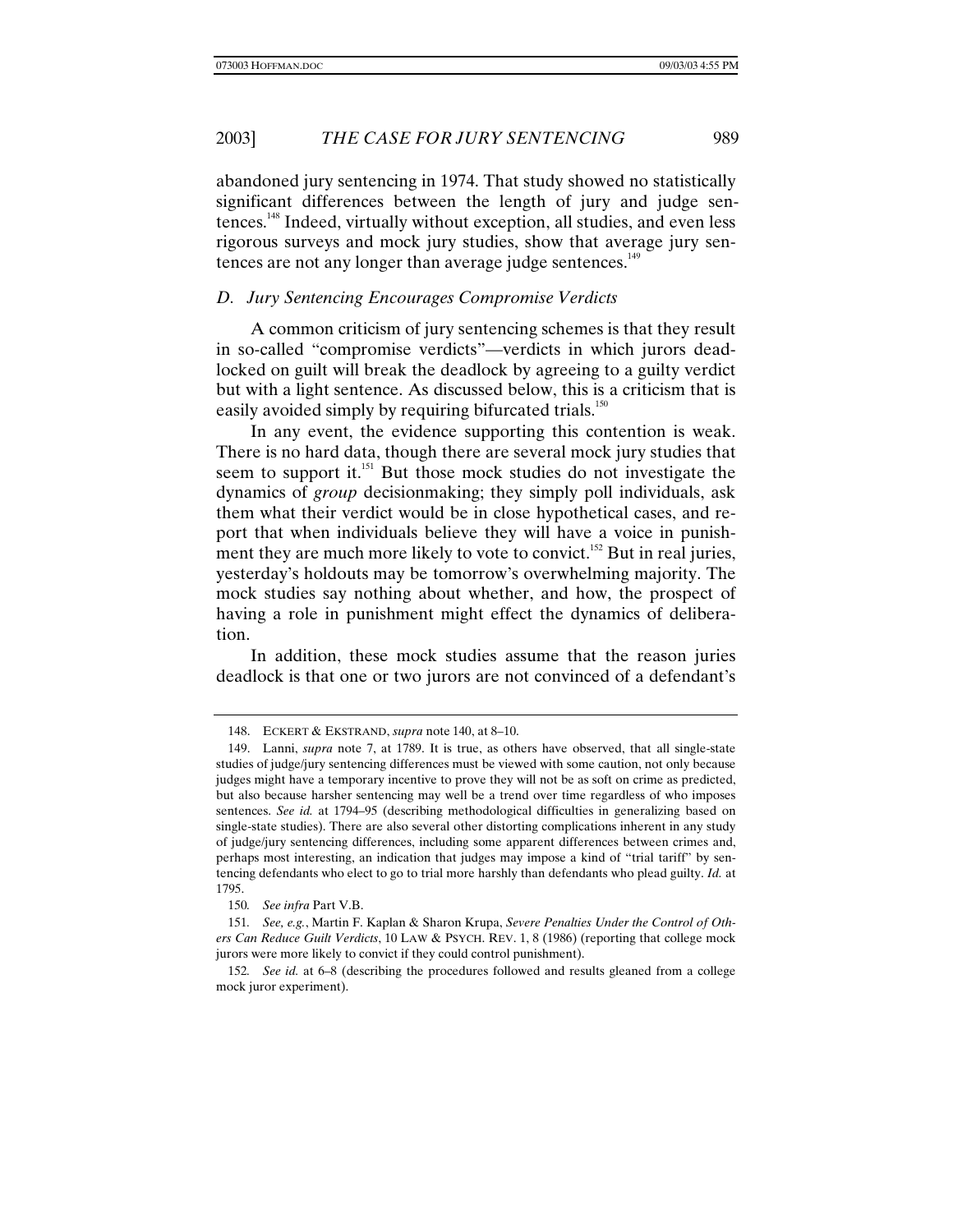guilt beyond a reasonable doubt, and are holding out for acquittal. But of course the deadlock might also be in the other direction: the holdout jurors may be holding out for conviction, in which case the possibility of participating in sentencing will have no impact on their willingness to vote to acquit because an acquitted defendant will not be sentenced.

Even if the holdouts are holding out for acquittal, the critics of compromise assume they are holding out because they are not satisfied that the case has been proved beyond a reasonable doubt. But an equally plausible scenario is that the holdouts are nullifying—that is, that they agree the case has been proved beyond a reasonable doubt but simply refuse to convict. Having such jurors honor their oaths, in exchange for having a say in sentencing, seems to me to be something the system should encourage, not discourage.

### *E. So What?*

Even if all four of these traditional empirical propositions were true, they do not justify judge sentencing any more than they justify repealing the Sixth or Seventh Amendments. Several of them prove too much, by failing to distinguish the guilt phase from the sentencing phase. For example, if judges really are less susceptible to prejudice than jurors, why in the world does the system trust jurors with the most important and prejudice-sensitive part of the trial—the guilt phase—but then cry crocodile tears about their supposed prejudice during sentencing? Similarly, why does the system care so much about the predictability of sentences, but apparently not one whit about the predictability of trial outcomes?

As for juror harshness and compromise verdicts, it is not clear to me why the critics assume these are bad things, or indeed how they can complain about both when an increase in one (compromise verdicts) presumably reduces the other (juror harshness). Why does the system assume that jurors are too harsh rather than that judges are too lenient?153 At the very least, an argument can be made that trial judges' intense day-to-day experiences with a part of life about which most jurors have no knowledge actually makes judges worse sentencers rather than better ones: our very experience deadens us to the se-

<sup>153.</sup> My own suspicion is that many judges are out of touch with the retribution revolution, that they have lingering rehabilitative bones in their bodies, and that their sentences may, as a result, be too lenient when measured against the just deserts standard.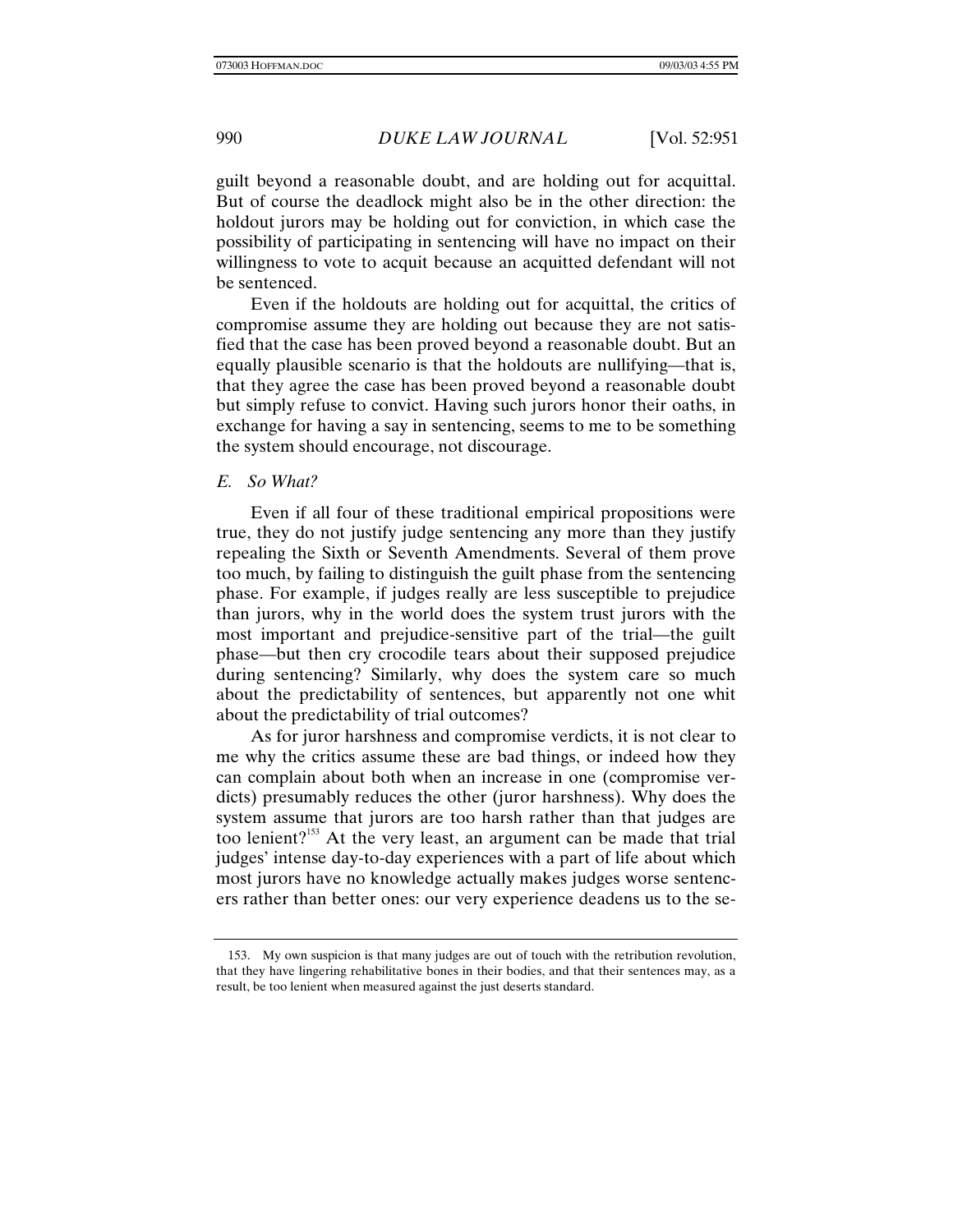riousness of crimes and the requirements of just desert. Ordinary citizens with little or no exposure to criminal excess may be the best people to gauge that excess.

The compromise verdict criticism is an interesting one. First, of course, the word "compromise" is rife with ambiguity. As discussed above, one juror's principled holdout is another juror's irrational nullification.<sup>154</sup> One jury's "compromise" is another jury's perfectly appropriate give-and-take deliberations. The real question is how much elbow room for jury give-and-take the system should tolerate. The system already tolerates a lot of jury elbow room—for example, when jurors decide between different degrees of culpability for given charges, when they decide several different charges, and when they decide on uncharged lesser offenses. So the question is not whether jurors should have room to compromise in criminal cases; the question is whether they should have as much room to compromise as they have in civil cases.

Most observers laud the civil compromise verdict. The system does not force civil jurors to ignore the profound relationship between liability and damages. Indeed, it recognizes that the best verdicts are the product of the jurors' ability to express that relationship. Thus, in tort cases juries regularly hear liability and damages together, and make judgments not only in binary form about *whether* a defendant was negligent, but also decide *how* negligent, both by allocating comparative negligence between the parties and by expressing a final quantification by way of assessing damages. Is not a similarly "compromised" criminal verdict—in which, for example, a jury could find that the defendant was guilty, but only so guilty that he or she should spend two years in prison instead of twenty—far preferable from every perspective than a hung jury, where neither the state nor the defendant achieves any resolution?

The axiom that compromise verdicts are bad in criminal cases seems to be grounded on a profound misunderstanding of what goes on in the vast bulk of the criminal cases that go to trial. The assumption is that a few jurors who are not satisfied about factual guilt may abandon their reasonable doubts in exchange for assurances about a minimum penalty. But in my experience, most criminal cases that go to trial are not about factual guilt; they are about moral guilt. That is, very few criminal cases really involve any colorable dispute about

<sup>154</sup>*. See supra* Part III.D.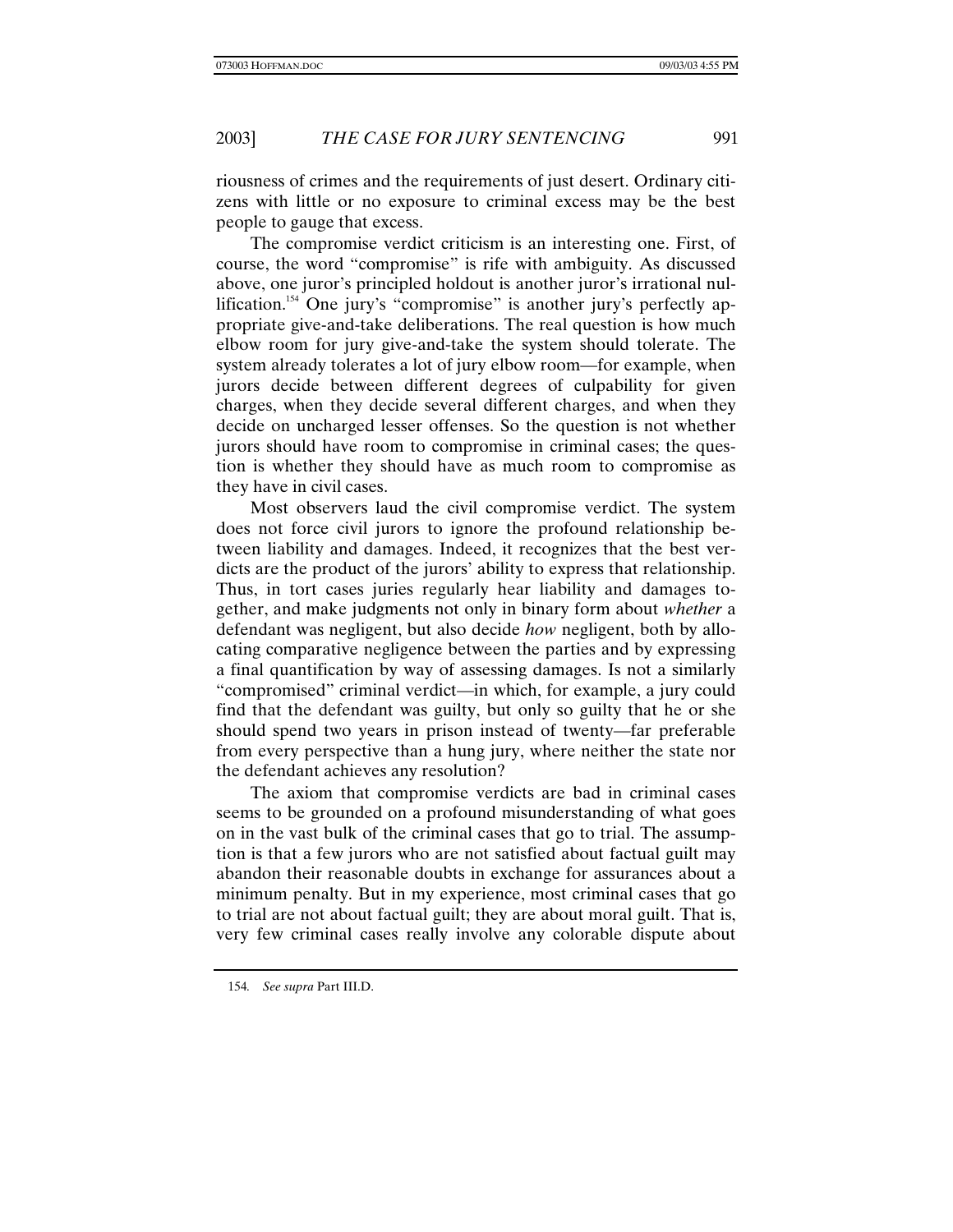whether the charged act was committed or even whether the defendant was the one who committed it.<sup>155</sup> Instead, most involve difficult questions about the level of a defendant's criminal culpability—the very same kinds of questions that are ultimately expressed, in a less binary form, at sentencing.

# IV. THE POLICY CASE

Even if jury sentencing is not required by the Sixth Amendment, there are powerful policy arguments to recommend it. Jury sentencing not only reflects a more consistent and defensible faith in jurors, it resonates with the reemergence of retribution as the primary justification for punishment. It furthers the time-honored policy of judicial restraint, and removes judges from a discretionary arena in which they have become increasingly unaccountable and dangerous. It solves, in one elegant stroke, the *Apprendi* dilemma, the unjustifiable differences in the approaches between civil and criminal cases, and capital and noncapital cases, and the Guidelines tension between uniformity and individuality. And with the right kinds of limitations and special procedures, it can do all of that without making criminal trials any more complicated or any less reliable.

# *A. Trusting Jurors, Mistrusting Judges*

I trust jurors not only to do the right thing, but to do it for the right reasons. I trust them to be competent, to take their role seriously, and to apply the law as instructed. My trust is not a theoretical hope; it is borne from my experiences on the bench. In the twohundred-plus jury trials over which I have presided, I can count on the fingers of one hand the cases in which I thought the jury was palpably wrong and/or hopelessly confused.<sup>156</sup>

But I know not all trial judges, and certainly not the academy or the popular press, share my enthusiasm for juries. $157$  Indeed, there was a movement that began in the 1980s, both in the commentaries and,

<sup>155.</sup> An important exception to that rule is sexual assault cases, especially child sexual assault cases.

<sup>156.</sup> And those cases were almost always drug cases in which it appears the juries simply nullified.

<sup>157.</sup> One of the best broadsides against the American criminal jury system is WILLIAM T. PIZZI, TRIALS WITHOUT TRUTH (1999). On the civil side, see generally Reid Hasty & W. Kip Viscusi, *What Juries Can't Do Well: The Jury's Performance as a Risk Manager*, 40 ARIZ. L. REV. 901 (1998).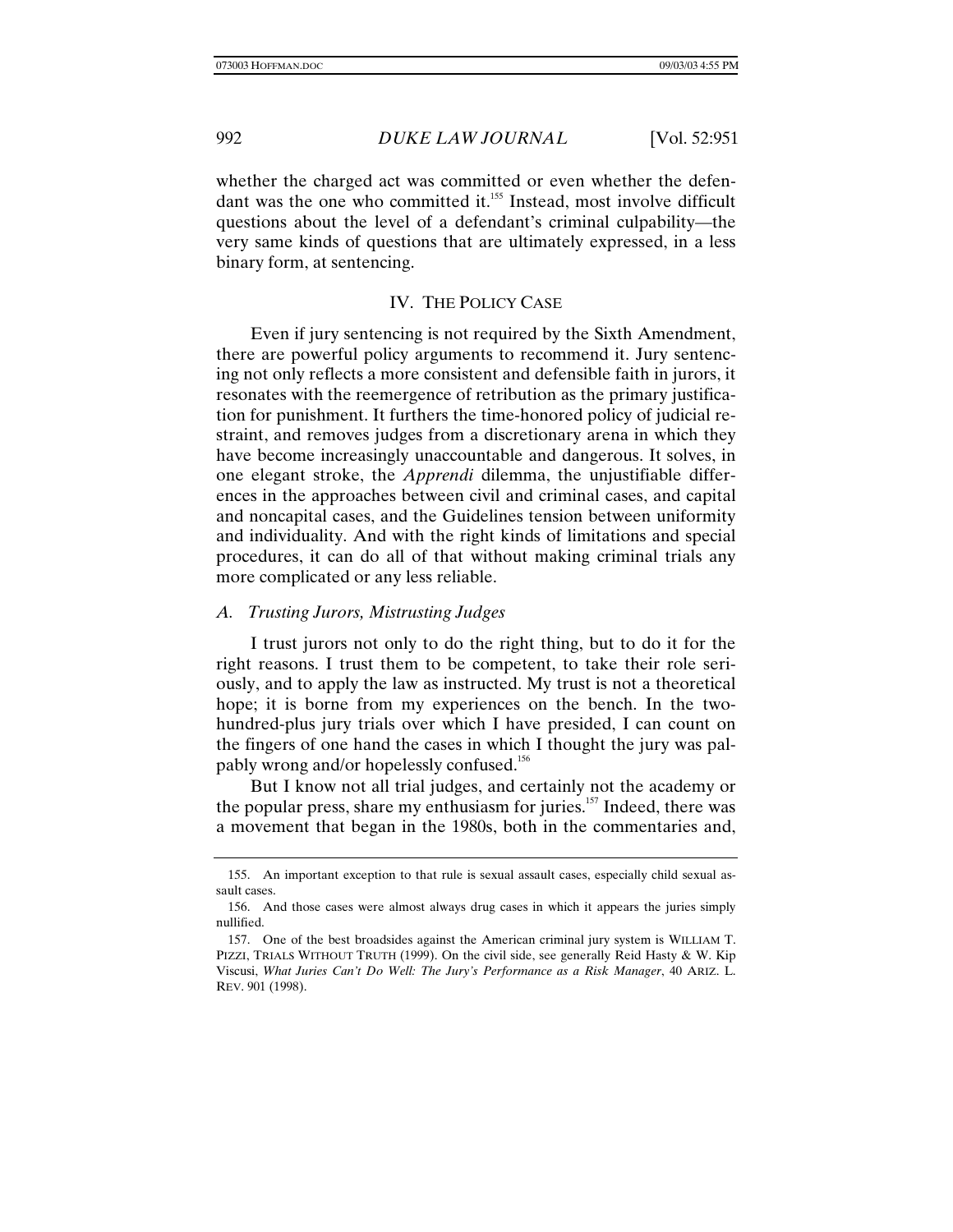to a lesser extent, in some federal courts, to recognize a so-called "complexity exception" to the Seventh Amendment. The idea was that some laws regulating certain complex commercial and technical aspects of modern life have simply become too difficult for ordinary jurors to understand, and that litigants in these kinds of cases have no right to have befuddled jurors be the decisionmakers.<sup>158</sup>

Regardless of one's general views about juror competence, the current orthodox system—in which jurors typically decide liability and damages in civil cases, guilt but not punishment in noncapital criminal cases, and both guilt and punishment in capital cases—is hopelessly irrational. If, taking up the complexity argument, jurors are not competent to decide a complex civil antitrust case, why exactly are they competent to decide an identically complex *criminal* antitrust case, but then not competent at all to decide if the guilty monopolist should spend two months or twenty-two months in the penitentiary? Why are they competent to make fine distinctions at the boundaries between intentional conduct and knowing conduct, but then not competent, by way of imposing a sentence, to express their findings about degrees of culpability within the vast expanses of those categories? Why are they competent to decide the daunting psychiatric issues raised in an insanity defense—trying to estimate where free will ends and psychotic compulsion begins—but then not competent to use those insights to fashion an appropriate punishment if they reject the insanity defense?

The death/nondeath sentencing orthodoxy is even more difficult to understand. Why are jurors not only competent, but in fact virtually indispensable, when it comes to balancing mitigating factors

<sup>158</sup>*. See, e.g.*, Patrick Devlin, *Jury Trial of Complex Cases: English Practice at the Time of the Seventh Amendment*, 80 COLUM. L. REV. 43, 107 (1980) (concluding that history supports the ability of judges to take complex cases away from the jury); Patrick Lynch, *The Case for Striking Jury Demands in Complex Antitrust Litigation*, 1 REV. LITIG. 3, 44–45 (1980) (advocating the same). The movement toward a complexity exception to the Seventh Amendment seems to have lost some momentum lately. Most recent writings have been critical of the idea. *See, e.g.*, Steven I. Friedland, *The Competency and Responsibility of Jurors in Deciding Cases*, 85 NW. U. L. REV. 190, 192 (1990) (concluding that a complexity exception would be overly paternalistic, and that a jury should instead be allowed to play a more active role in complex litigation); Graham C. Lilly, *The Decline of the American Jury*, 72 U. COLO. L. REV. 53, 80–83 (2001) (noting, as part of an overall observation that the role played by juries is diminishing, that some courts have embraced the idea of a complexity exception to the right to jury trials). *But see* Joseph A. Miron, Jr., Note, *The Constitutionality of a Complexity Exception to the Seventh Amendment*, 73 CHI.-KENT L. REV. 865, 896 (1998) (concluding that a complexity exception is constitutional).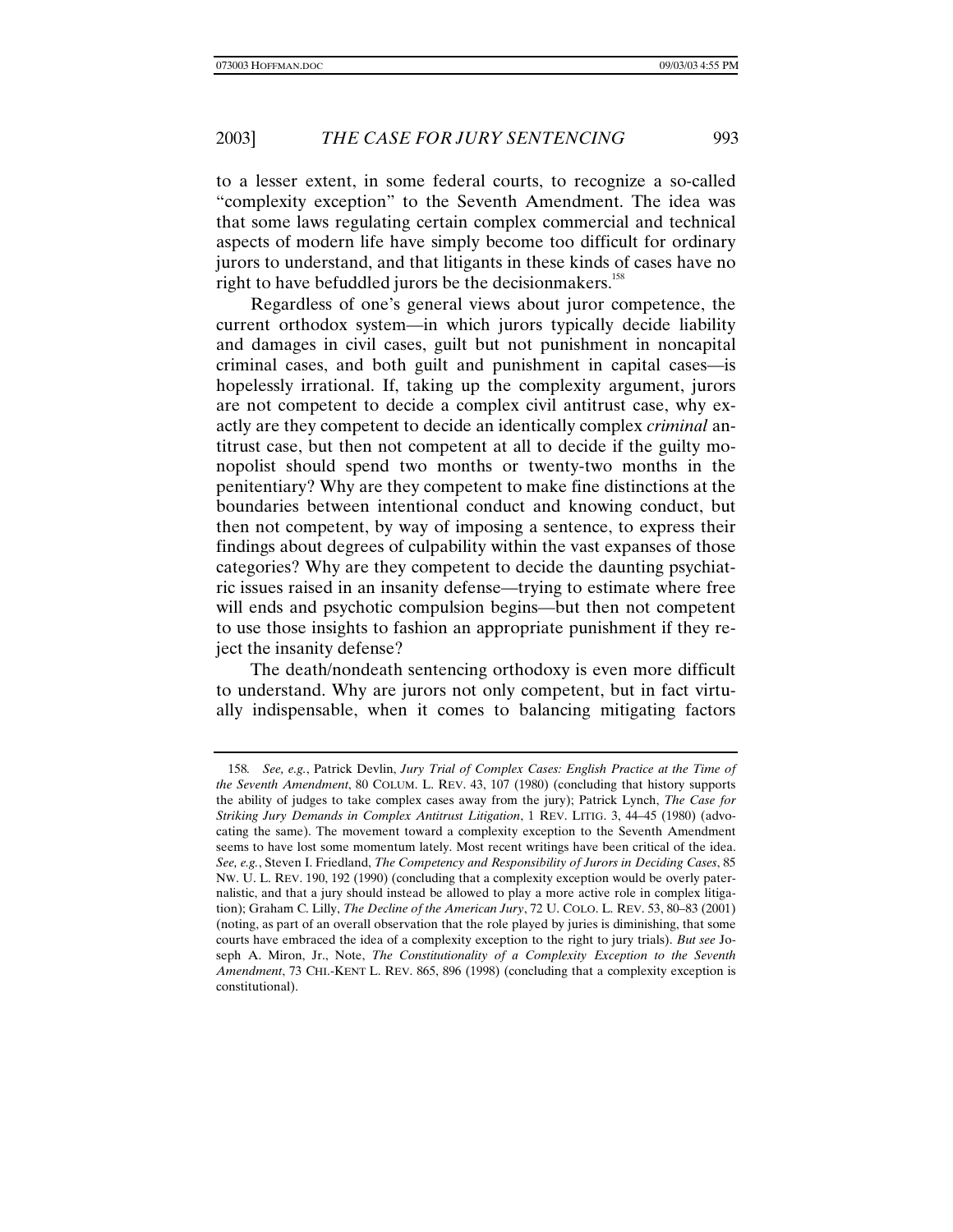against aggravating factors to decide whether a murderer should be executed, but not competent to do that very same thing to decide whether a rapist should be sentenced to so many years that he will die in prison?

It is no answer to say, as many academics do, that the jury does not work even when it is constitutionally compelled, and that its competence should not extend to all areas simply because the Constitution requires it in some. This debate about juror competence has constitutional limits precisely because the Founders decided that certain kinds of civil cases and all criminal cases are too important to leave to judges. It is not that the Founders believed jurors are more competent than judges, it is that they believed jurors are more trustworthy than judges. The English judges who sat at the pleasure of the king, and of whom the Founders were so wary, may have been perfectly competent but they were not trustworthy.<sup>159</sup> The Parliament, which had exclusive appellate jurisdiction, may have been perfectly competent to decide appeals but it was not trustworthy.

Today, one need not worry so much that judges are corruptible or stupid, as that a single person, whether judge or ordinary citizen or philosopher king, simply should not have the power to decide how long another person should spend in a penitentiary. There is nothing I do as a trial court judge that makes me more uncomfortable than when I impose criminal sentences. It is not just a matter of the emotional and policy tensions inherent in the act of sentencing.<sup>160</sup> It is an institutional discomfort—a nagging feeling that this is a moral act and not a legal one, and that one person should no more have the power

<sup>159.</sup> In *Federalist No. 47*, Madison discusses at some length the failings of the British judiciary because of its entanglements with the king and with Parliament. THE FEDERALIST NO. 47, at 300–04 (James Madison) (Clinton Rossiter ed., 1961).

<sup>160.</sup> The best description I ever heard of this tension was from a federal court of appeals judge, who has often sat at the trial level both pre- and post-Guidelines, and with whom I was on a panel last year about the Guidelines. He said that one of the reasons he welcomed at least the concept of the Guidelines is that it is difficult for a single human to resist the emotional pleas for mercy voiced by defendants and their families. On the one hand, judges hear those very powerful cries from real people, and on the other hand, we have abstract policies about retribution (unless, of course, the crime was violent and the victim testifies at sentencing). The real cries win over the abstract policies almost every time, and judges justify it to ourselves by saying, "Well, just this one time I am going to make an exception and give you probation (or the minimum sentence) (or grant a substantial downward departure)." Before you know it, every sentencing turns out to be "just this one time," and mercy becomes an unchecked and unprincipled surrender to emotion. For a powerful and exhaustive exposition of this notion, see generally Bowman II, *supra* note 9.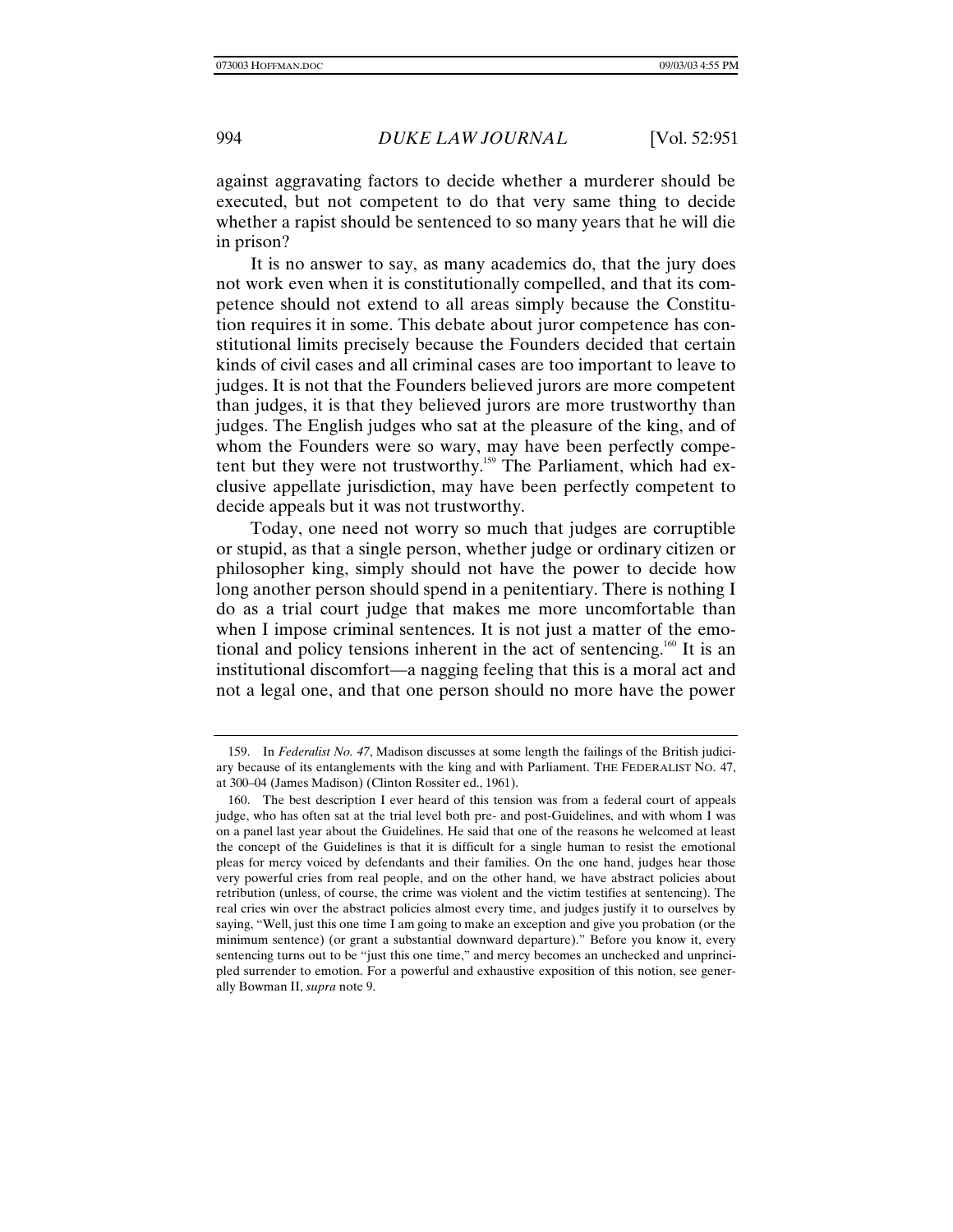to select an arbitrary sentence within a wide legislatively prescribed range than to declare certain acts to be crimes in the first instance. The demise of rehabilitation, and the reemergence of retribution, has made it clear that the act of sentencing is indeed a moral act.

# *B. The Reemergence of Retribution*

Since the dawn of civilization, the basis of punishment has been retribution—the notion that criminals must suffer just deserts.<sup>161</sup> Kant and Hegel constructed a formal philosophy of retribution, under which they argued that retribution was the only morally justified basis of punishment because it requires criminals to pay a price for regaining their moral standing.<sup>162</sup> Punishing for any other utilitarian goal deterrence or rehabilitation—dehumanizes criminals by reducing them to objects. As Hegel put it:

<sup>161.</sup> Retribution probably has its roots in what some anthropologists call "defilement"—the process by which primitive man externalized human suffering by attributing it to the gods. As the rules of gods became the rules of men, humans imitated defilement. Punishing each other not only became a way to enforce social norms, it was a way to comfort one another that no one would have to endure man-inflicted suffering as long as they obeyed those norms. *See, e.g.*, PAUL RICOEUR, THE SYMBOLISM OF EVIL 26–27 (1967) (arguing that the "experience of fault" allowed humans to leave defilement behind and "conceal[] something that cannot be left behind").

A few commentators contend that the roots of punishment may have been restorative rather than retributive, at least until the Norman Conquest. *E.g.*, John Braithewaite, *Restorative Justice: Assessing Optimistic and Pessimistic Accounts*, 25 CRIME & JUST. 1, 2 (1999). It seems to me this view is quite incorrect, and stems in large part from an imprecise, noncriminological use of the word "punishment." Our very nature as humans seems to compel the hope that all wrongdoers can change their ways, even though we suspect that some cannot. As a result, many human institutions, including families, villages, and churches, have often operated with certain kinds of rehabilitative assumptions. But these assumptions are much more akin to notions of contrition and repentance than to what one thinks of today as rehabilitation. They may have had everything to do with personal forgiveness, but they had nothing to do with criminological punishment—that is, what the state may and should do to a particular wrongdoer. Is this wrongdoer one of us, whose wrongs must be punished to restore his moral standing? Or is he diseased, and in need of some kind of treatment? In this sense, it is clear that civilization has always been retributive and not rehabilitative, at least until the 1920s and 1930s, when the confluence of Freud and the Progressives led the American system to a rehabilitative norm under which all people, criminal and noncriminal alike, were seen as the diseased products of their past, and therefore fundamentally not responsible for their actions.

<sup>162</sup>*. See* IMMANUEL KANT, THE METAPHYSICAL ELEMENTS OF JUSTICE 101 (John Ladd trans., Bobbs-Merrill Co. 1965) (1797) (suggesting that the "Law of retribution" is the only system that "can determine exactly the kind and degree of punishment" in public legal justice, because it relies on "the principle of equality, that is, the principle of not treating one side more favorably than the other").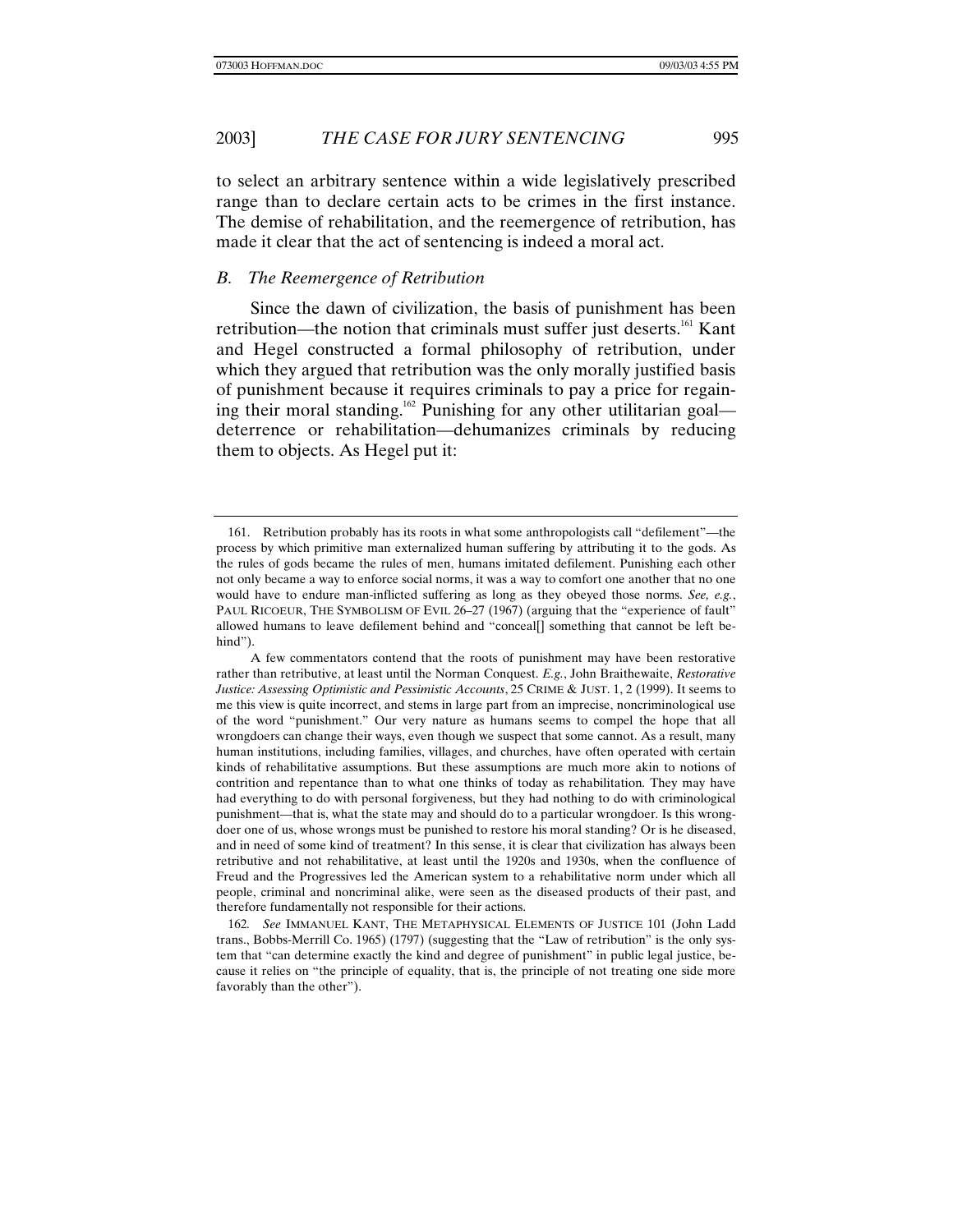[P]unishment is regarded as containing the criminal's right and hence by being punished he is honoured as a rational being. He does not receive this due of honor unless the concept and measure of his punishment are derived from his own act. Still less does he receive it if he is treated either as a harmful animal who has to be made harmless, or with a view to deterring and reforming him.<sup>163</sup>

Because the state has the right to exact only as much punishment as the crime deserves, retribution requires proportionality. Proportionate punishment as a limitation on the powers of governments became a very popular idea in Western Europe and in the American colonies.164 Although the Quakers expected prison sentences to produce repentance, there was nothing rehabilitative about them. People were sentenced to prisons in the colonies and the early republic to be punished for their wrongs, not to be exorcised of their evils.

The retributionist model did not come under any serious attack until Jeremy Bentham and other English utilitarians began to argue that the only legitimate purpose of punishment was to deter.<sup>165</sup> Bentham, and in America Oliver Wendell Holmes, Jr., viewed the prospective criminal as a rational bad man, who carefully weighed the benefits of his crime against the risks of detection and the costs of punishment.<sup>166</sup> The purpose of punishment in the deterrence model was simply to make the costs of crime so high that they outweighed the benefits. For the utilitarians, morality had nothing to do with punishment. Bentham argued that if the state could be assured that a criminal had changed, and would never commit another crime, it would be immoral to impose any punishment at all. $167$ 

<sup>163.</sup> GEORG WILHELM FRIEDRICH HEGEL, PHILOSOPHY OF RIGHT 71 (T.M. Knox trans., Oxford Univ. Press 1942) (1821).

<sup>164.</sup> Cesare Beccaria is generally credited with the first rigorous exposition of proportionality as a theorem of retribution. CESARE BECCARIA, *On Crimes and Punishments*, *in* ON CRIMES AND PUNISHMENTS AND OTHER WRITINGS 1, 19–21 (Richard Bellamy ed., Richard Davies et al. trans., Cambridge Univ. Press 1995) (1764).

<sup>165</sup>*. See* Jeremy Bentham, *The Rationale of Punishment*, *in* 1 THE WORKS OF JEREMY BENTHAM 396 (C.J. Bowring ed., Russell & Russell 1962) (1838–1843) ("General prevention is effected by the denunciation of punishment, and by its application, which, according to the common expression, *serves for an example*.").

<sup>166</sup>*. See* Oliver Wendell Holmes, *The Path of Law*, 10 HARV. L. REV. 459, 459 (1897) ("[The] bad man . . . cares only for the material consequences which . . . knowledge [of the law] enables him to predict . . . .").

<sup>167</sup>*. See* Bentham, *supra* note 165, at 396 ("If we consider an offence which has been committed as an isolated fact, the like of which would never recur, punishment would be useless. It would be only adding one evil to another."). In a similar utilitarian vein, but with a new eco-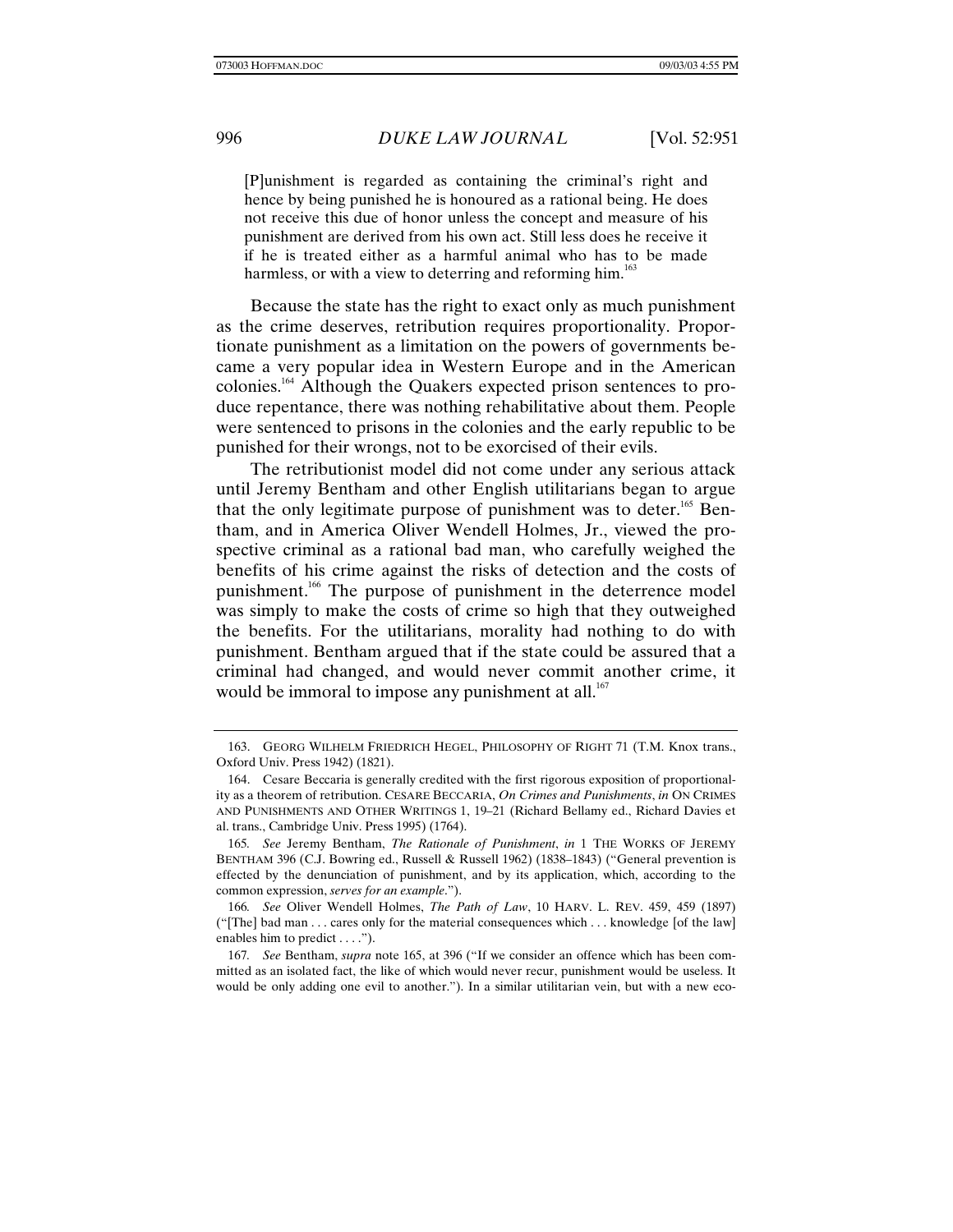If, instead of sitting back and hoping that criminals change their ways, the system can somehow actually cause them to change, then the deterrence will not just have a theoretical and attenuated impact on criminals-to-be, it will have a real and permanent impact on the cured criminals themselves. Thus rehabilitation was born. By the end of World War I, this perspective was becoming dominant in American penology, and it remained dominant until after World War II. It is probably no coincidence that the rise and fall of rehabilitation happened at roughly the same time as the rise and fall of the welfare state, and with the rise and fall of psychoanalysis. The state had a moral obligation to cure all the social ills that were believed to lead to crime, and to treat criminals whose as-yet unreformed social circumstances led them to crime.<sup>168</sup>

With a rapidity rarely seen in complex social institutions, the rehabilitative ideal came crumbling down just forty years after its ascension.<sup>169</sup> Its demise came from two sources. First, because rehabilitation is uncoupled to any notions of proportionality (criminals must be "treated" for as long as it takes to "cure" them), critics began to see rehabilitation as a serious threat to individual liberty.<sup>170</sup> But the real

169. Frank Allen delivered the preeminent obituary of rehabilitation in his 1979 Storrs Lecture at Yale. *See generally* ALLEN, *supra* note 55 ("Although judgments may vary about precisely how far support for rehabilitative theories of penal treatment have eroded . . . the central facts appears inescapable: the rehabilitative ideal has declined in the United States; the decline has been substantial, and it has been precipitous.").

nomic twist, Judge Posner has argued that, aside from the problem of judgment-proof criminals, all criminal sanctions could be replaced with a system of fines. Richard A. Posner, *An Economic Theory of the Criminal Law*, 85 COLUM. L. REV. 1193, 1203–05 (1985) (suggesting that many criminal sanctions could efficiently be replaced with a system of fines).

<sup>168</sup>*. See* R.A. Duff & David Garland, *Introduction: Thinking About Punishment*, *in* A READER ON PUNISHMENT 1, 3 (R.A Duff & David Garland ed., 1994) ("Penal theories drawing on [communitarian theories of the state] may thus support a more interventionist and welfarist form of penal system, and uphold a set of communitarian values and objectives (such as the rehabilitation and reintegration of offenders)."). *See generally* JAMES L. NOLAN, JR., THE THERAPEUTIC STATE: JUSTIFYING GOVERNMENT AT CENTURY'S END (1998) (positing a fundamental, and often dangerous, sociological shift toward a therapeutic ideal).

<sup>170</sup>*. See, e.g.*, AM. FRIENDS SERV. COMM., STRUGGLE FOR JUSTICE: A REPORT ON CRIME AND PUNISHMENT 146 (1971) ("The goal of imposing manipulative routines for the purposes of effecting basic changes in 'personalities' offends us. In fact, the whole deterministic view of man that underpins these strategies contradicts the values of free choice, individual autonomy, and self-determination that we embrace."); MORRIS, *supra* note 52, at 17–20 (criticizing the assumption behind the rehabilitative model that "psychological change can be coerced"). Nowhere was the recoil against rehabilitation more evident than in the criticisms of the juvenile court movement, a special kind of precursor to general rehabilitation. *See, e.g.*, ANTHONY M. PLATT, THE CHILD SAVERS: THE INVENTION OF DELINQUENCY 67 (2d ed. 1977) (arguing that the "new penology" of the nineteenth century, which emphasized reformation, "reified the dependant status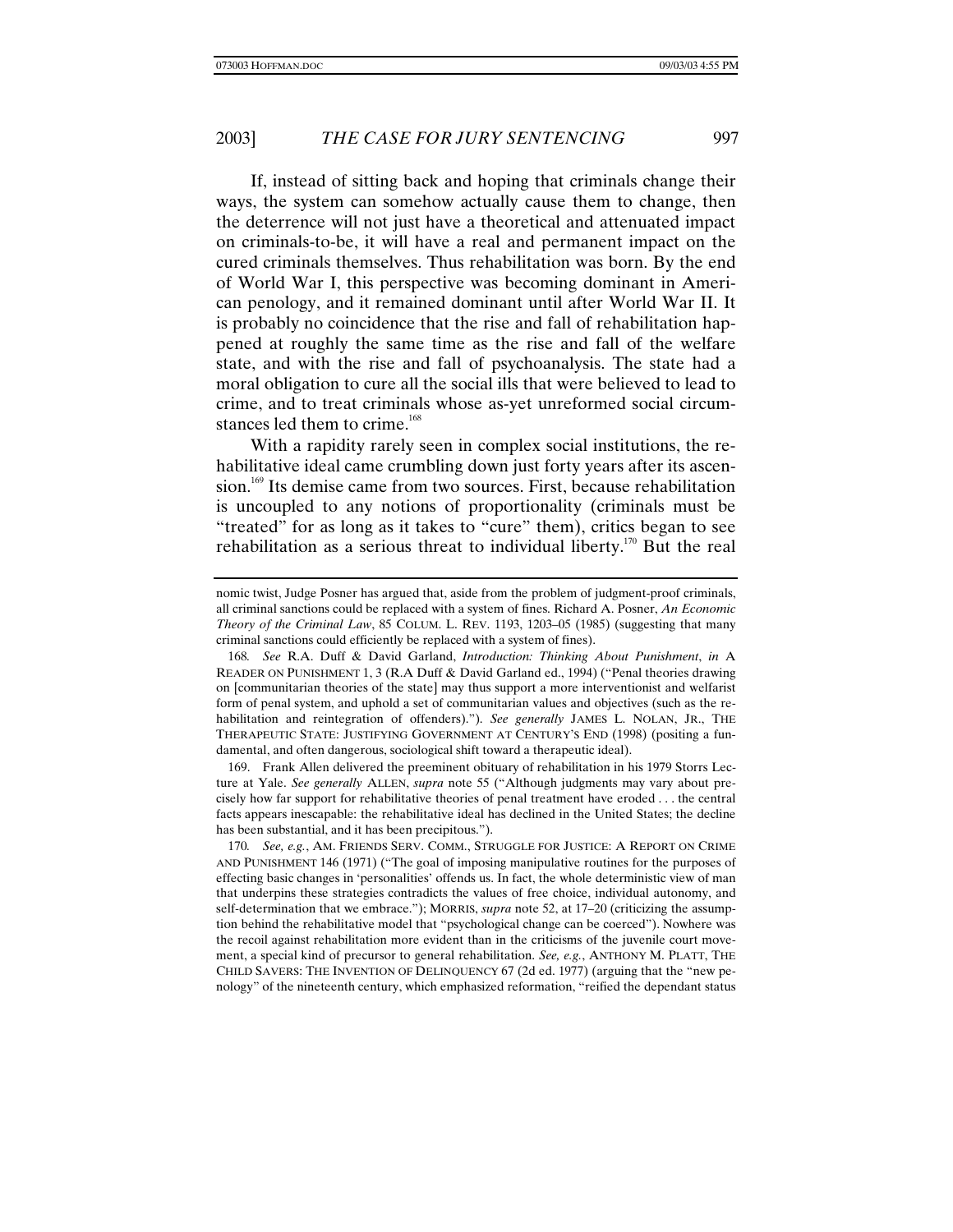death knell for rehabilitation was empirical: it just did not work. Crime was mysteriously immune to the entire progressive regimen. Four decades worth of data rather dramatically showed that all the idealistic efforts of this movement had virtually no effect on the propensity of people to commit crimes.<sup>171</sup>

The sudden abandonment of rehabilitation gave way to an amalgam of retribution and incapacitation, dubbed by some as "neoretributionism."172 These ideas were a modest return to just deserts, with a bit of pragmatism thrown in: while criminals are paying for their crimes and having their moral standing replenished, they are also not out among the public committing more crimes.<sup>173</sup> These ideas eventually led to the almost nationwide abandonment of indeterminate sentencing schemes in state courts, and eventually to the Federal Sentencing Guidelines.

A return to jury sentencing will complete this great philosophical and criminological arc. If the system punishes people not to deter them or to cure them, but simply to have them pay for what they did, then the act of sentencing is indeed a moral act and not a legal one. Judges are no better at making punishments fit crimes than priests or bricklayers. Indeed, when various members of the Court have on occasion written about how death is different, and suggested, though the Court has never held, that the Eighth Amendment requires that the

of children by disenfranchising them of legal rights"); Janet E. Ainsworth, *Re-Imagining Childhood and Reconstructing the Legal Order: The Case for Abolishing the Juvenile Court*, 69 N.C. L. REV. 1083, 1105 (1991) (advocating the abolition of separate juvenile courts because juveniles are no longer thought to be "morally incapable of committing a crime," and because current juvenile sentences, like adult sentences "are designed to hold the youth accountable for the offense committed; any rehabilitative services or programs . . . are incidental to the punishment meted out").

<sup>171</sup>*.* Ainsworth, *supra* note 170, at 1104 ("Despite several decades of experience with rehabilitative penology in the adult and juvenile justice systems, however, criminal recidivism stubbornly refused to wither away."); *see also* MICHAEL H. TONRY, U.S. DEP'T OF JUSTICE, SENTENCING REFORM IMPACTS 6–9 (1987) ("Several prominent reviews of [research on the effects of treatment program] concluded that research could not demonstrate that correctional programs 'worked.'"); Robert Martinson, *What Works: Questions and Answers About Prison Reform*, 35 PUB. INT. 22, 25 (1974) (same).

<sup>172</sup>*. E.g.*, Todd R. Clear, *Correctional Policy, Neo-Retributionism and the Determinate Sentence*, 4 JUST. SYS. J. 26, 26 (1978).

<sup>173</sup>*. See, e.g.*, FRANKEL, *supra* note 9, at 98 (suggesting "definite sentence[s], known and justified on the day of sentencing"); RICHARD G. SINGER, JUST DESERTS: SENTENCING BASED ON EQUALITY AND DESERT 192 (1979) (approving attempts by state legislatures to make sentences "more equal, more consistent, and more fully based on the crime rather than the criminal"); VON HIRSH, *supra* note 9, at 54 ("Punishments . . . are deserved; but, given the overriding concern with the infliction of pain, the notion of deterrence has to be relied upon as well.").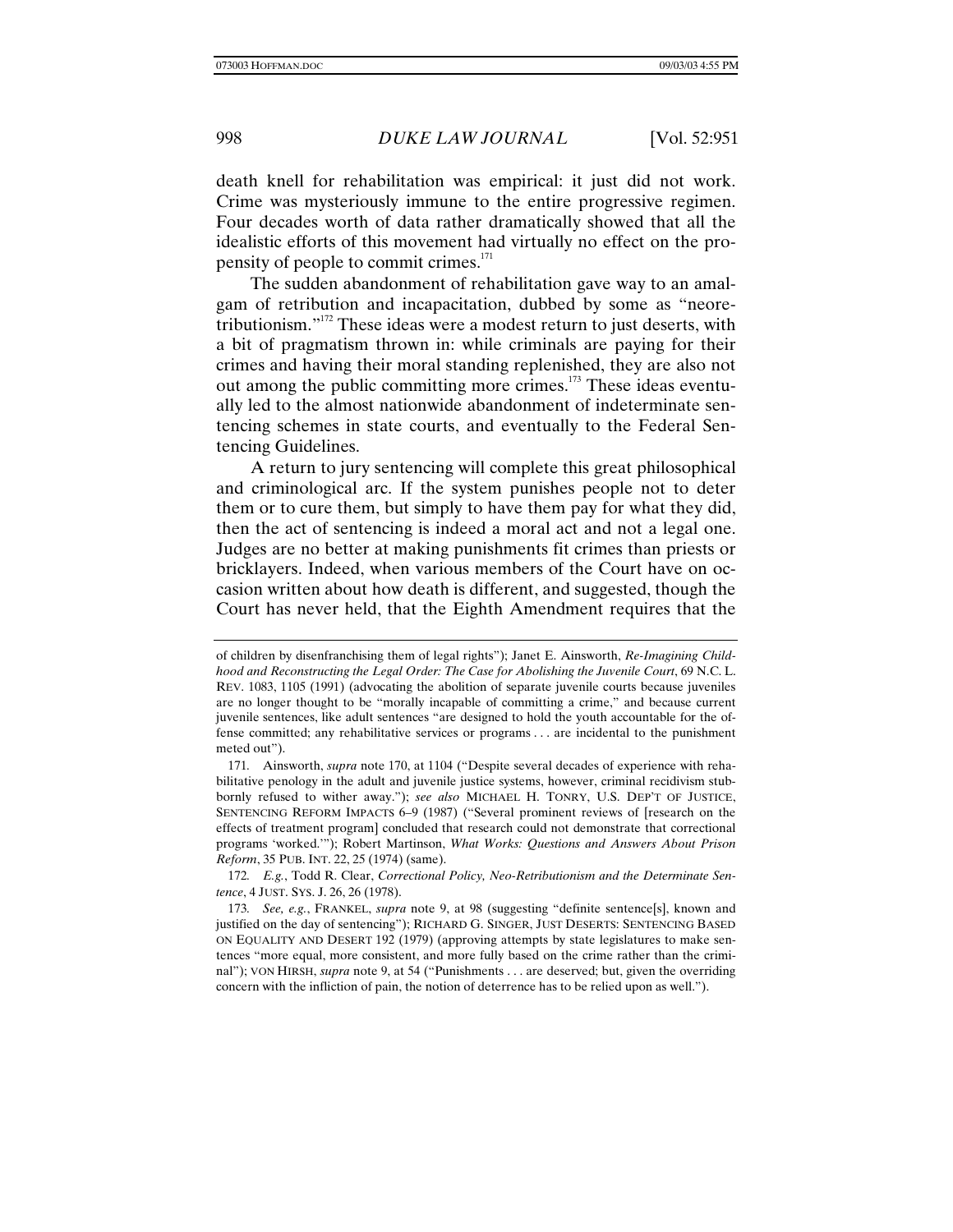death penalty can only be imposed by ordinary citizens with a broader imprimatur of community moral judgment than possessed by single judges, $174$  they are expressing precisely why jurors should sen-

tence in *all* cases. It is not because death is different, it is because all sentencing is fundamentally the same: matching punishments to crimes.

# *C. Judicial Restraint*

. . . .

Turning the sentencing function over to jurors will deprive judges of a significant portion of their traditional powers. Far from being a cost, that result may just be what the separation-of-powers doctor ordered.

What was so pernicious about unrestrained rehabilitation was that it had no internal proportionality limitations. Once judges pretend to act as defendants' surrogate parents, doctors, and psychiatrists, then their good intentions know no institutional boundaries.<sup>175</sup> If it takes ten years of state-mandated treatment to cure a shoplifter, then ten years it is. It was precisely this limitless therapeutic discretion—intentionally designed to blur the boundaries between the judicial branch's adjudicatory role, the executive branch's charging and corrections roles, and the legislative branch's lawmaking role—that made judges so dangerous during the heydays of the rehabilitative ideal.

<sup>174</sup>*.* For example, see Justice Breyer's concurrence in *Ring*:

In respect of retribution, jurors possess an important comparative advantage over judges. . . . [T]hey "reflect more accurately the composition and experiences of the community as a whole." Hence they are more likely to "express the conscience of the community on the ultimate question of life or death." . . .

<sup>. . .</sup> I conclude that the Eighth Amendment requires individual jurors to make, and to take responsibility for, a decision to sentence a person to death.

Ring v. Arizona, 122 S. Ct. 2428, 2447–48 (2002) (Breyer, J., concurring) (quoting Witherspoon v. Illinois, 391 U.S. 510, 519 (1968); Gregg v. Georgia, 428 U.S. 153, 184 (1976)).

<sup>175.</sup> Professor Frank Allen probably best described the profound dangers to a free society represented by unrestrained judicial do-gooders: "Some paradox of our nature[] leads us, when once we have made our fellow men the object[] of our enlightened interest, to go on to make them the objects of our pity, then . . . our wisdom, ultimately . . . our coercion." ALLEN, *supra* note 55, at 86–87 (alteration in original) (quoting LIONEL TRILLING, THE LIBERAL IMAGINATION 215 (1953)).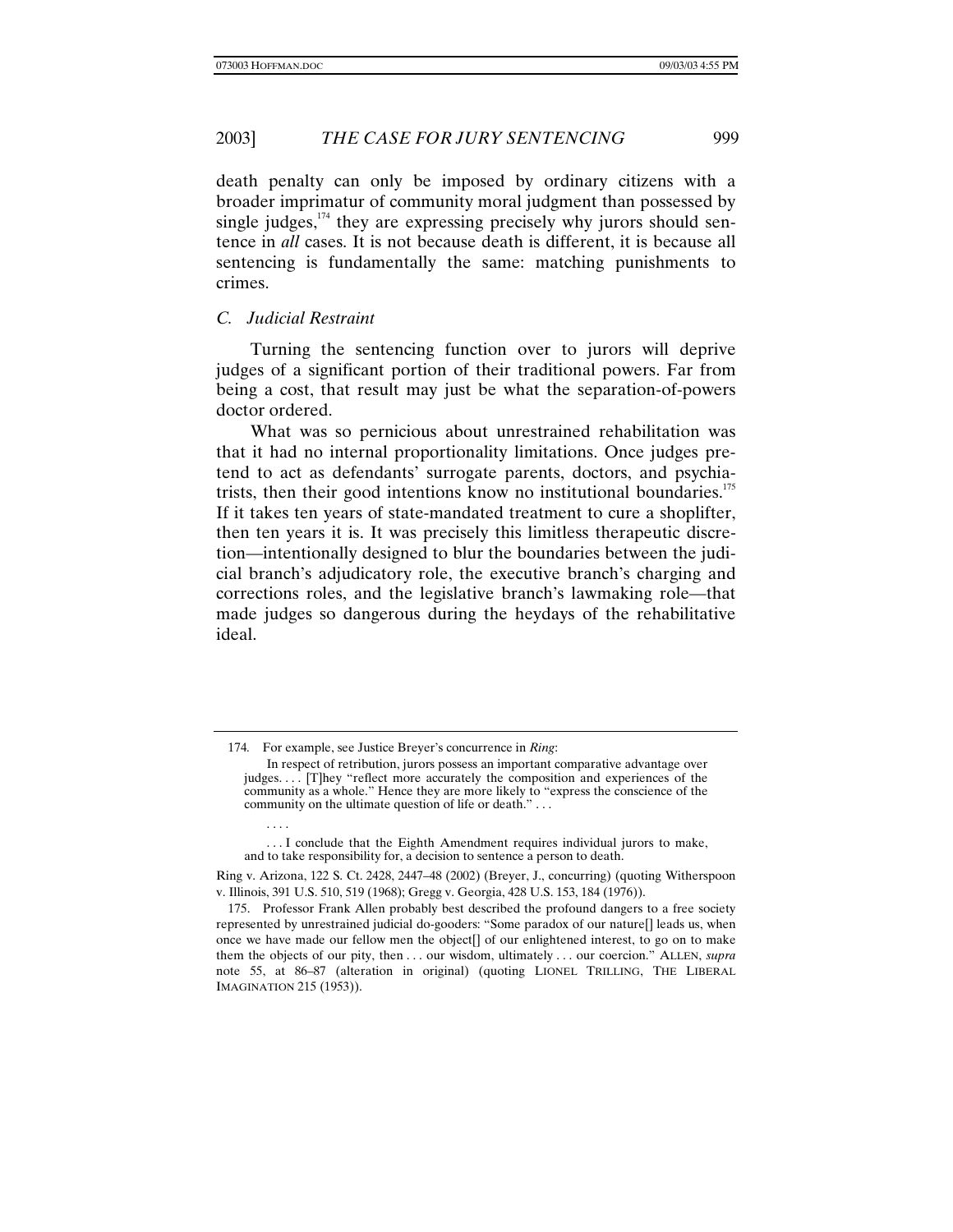### *D. Solving the* Apprendi *Dilemma*

Of course, the very reason *Apprendi* leads to the threshold of jury sentencing is because of the impossible distinctions it forces the system to make between the jury's role in deciding "elements" and the judge's role in deciding "sentencing factors."176 As long as the system maintains the judge/jury division of labor in criminal cases, it will always be forced to maintain some arbitrary distinctions between elements and sentencing factors, otherwise legislatures could gut the Sixth Amendment by redefining any element as a sentencing factor.<sup>177</sup> But once judges are removed from sentencing, it doesn't matter which facts are "elements" and which facts are "sentencing factors"; all the facts will be decided by the jury.

### *E. Solving the Civil/Criminal and Capital/NonCapital Paradoxes*

Permitting juries to sentence in noncapital cases will also eliminate the artificial distinctions between civil and criminal cases, and between capital and noncapital cases. Jurors will be able to complete their trial task in all cases, just as they do now in civil cases and most capital cases. With the limitations discussed below,  $178$  jurors will be free in all cases to make appropriate connections between breaking the social contract and paying the price for doing so.

### *F. Solving the Guidelines Problem*

The debate about the Federal Sentencing Guidelines was, and continues to be, largely a debate about the two conflicting foundations of fairness in sentencing: a system needs enough flexibility to take into account material differences between individual criminals, but not so much flexibility that materially similar criminals are treated disparately.<sup>179</sup> At the extremes, there are two structural choices: let

<sup>176</sup>*. See supra* Part II.F.

<sup>177</sup>*. See supra* note 127 (giving an example of such a scheme).

<sup>178</sup>*. See infra* Part V.

<sup>179.</sup> At the very heart of justice lies the Aristotelian idea that like cases should be treated alike: "Justice is the political good. It involves equality, or the distribution of equal amounts to equal persons." THE POLITICS OF ARISTOTLE 129 (Ernest Barker trans. & ed., 1946). For a profound critique of the assumption that justice is done simply by treating like cases alike, see John E. Coons, *Consistency*, 75 CAL. L. REV. 59, 113 (1987) ("Perhaps we should wonder whether this impulse to hammer it all flat  $\dots$  is really more than an aesthetic quirk that has come to dominate our emotions. There is something obsessive about a jurisprudence that would make all things fit; it lacks sufficient patience with vulgar but real disorder.").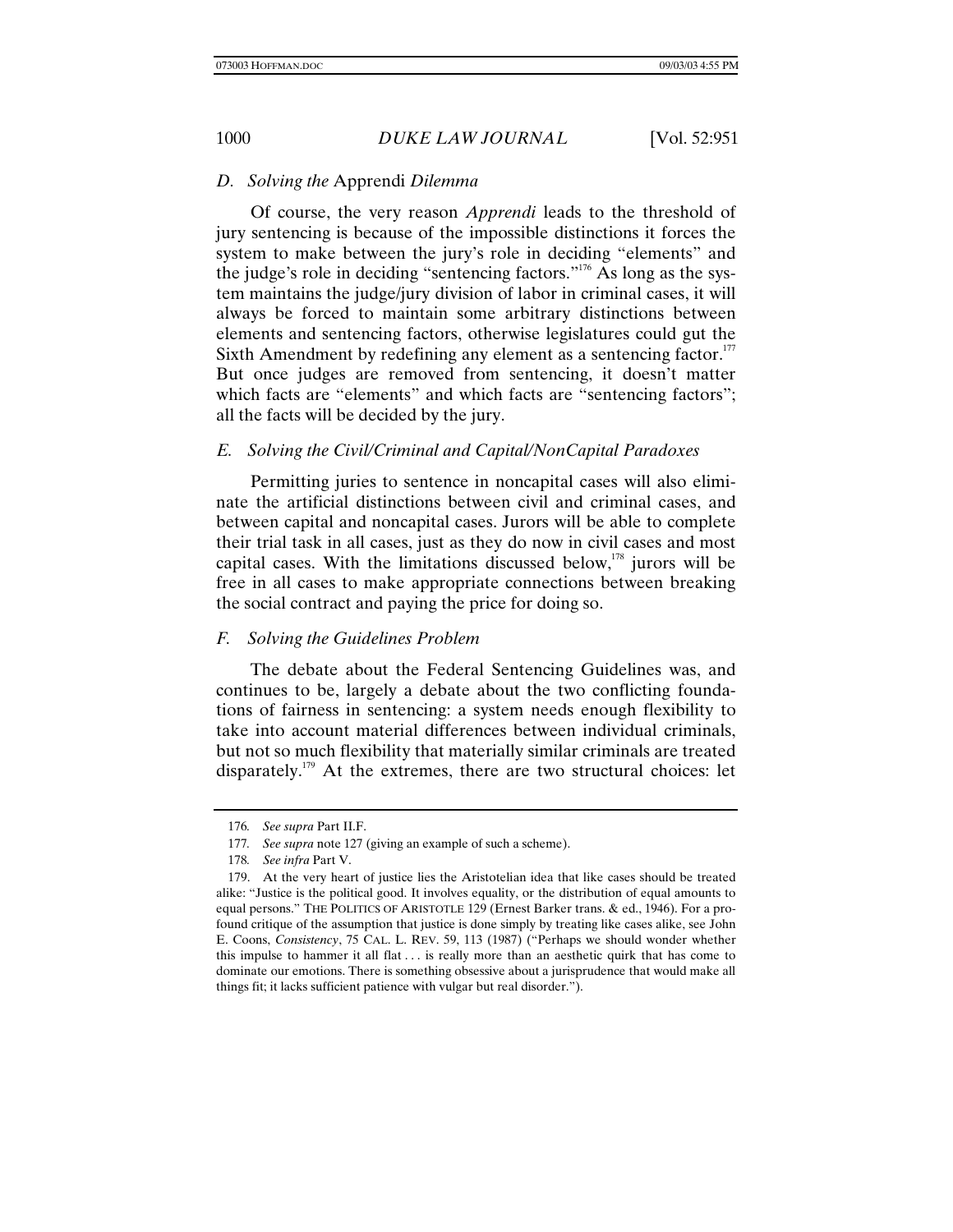legislatures set very narrow sentence ranges for particular crimes, or even discrete points, thereby maximizing uniformity (or what modern commentators sometimes call "coordination") at the cost of losing individuality; or have individual judges (or juries) impose sentences in wide and/or indeterminate ranges, thereby maximizing individuality at the cost of uniformity. Where one should draw this difficult line between uniformity and individuality depends in large part on one's views about the purpose of punishment.

If criminals are punished to be rehabilitated, then individuality must be paramount. All carjackers should no more get ten years in the penitentiary than all diabetics should get the same dose of insulin. If punishment is about treatment, then individuals are punished, not their crimes. Moreover, if we punish to treat, then indeterminate sentencing is a good way to insure that diseased criminals are not released from the penitentiary before they are cured, or kept there after they are cured.

But if criminals are punished to exact a moral price for immoral behavior, then uniformity must be paramount. The system is matching just deserts with crimes, and the nature of the crime is substantially more important than the individual circumstances of its perpetrator. The individual's circumstances remain important—because retribution requires proportionate punishment—but they are not as important as the crime itself. Determinate sentences are also paramount under a retributive paradigm. Because criminals are being punished instead of treated, parole boards do not need to announce when the morally diseased have been cured.

The engine for the Guidelines was very much the return to retribution, marking a significant movement away from unbounded sentencing flexibility and toward more uniformity between similarly situated criminals; that is, away from indeterminate sentences and toward determinate ones. The Guidelines may have seriously overshot the mark by making sentencing ranges too narrow and by bureaucratizing departures. But the idea of narrowing sentence ranges from the almost limitless indeterminate ranges that were in place in the federal system before the Guidelines was a laudable one, and indeed even a necessary one, after the rejection of the rehabilitative ideal and the return to retribution.

The real rub with the Guidelines was institutional, not criminological. Federal judges simply did not approve of having their longstanding and almost limitless sentencing discretion taken away by bu-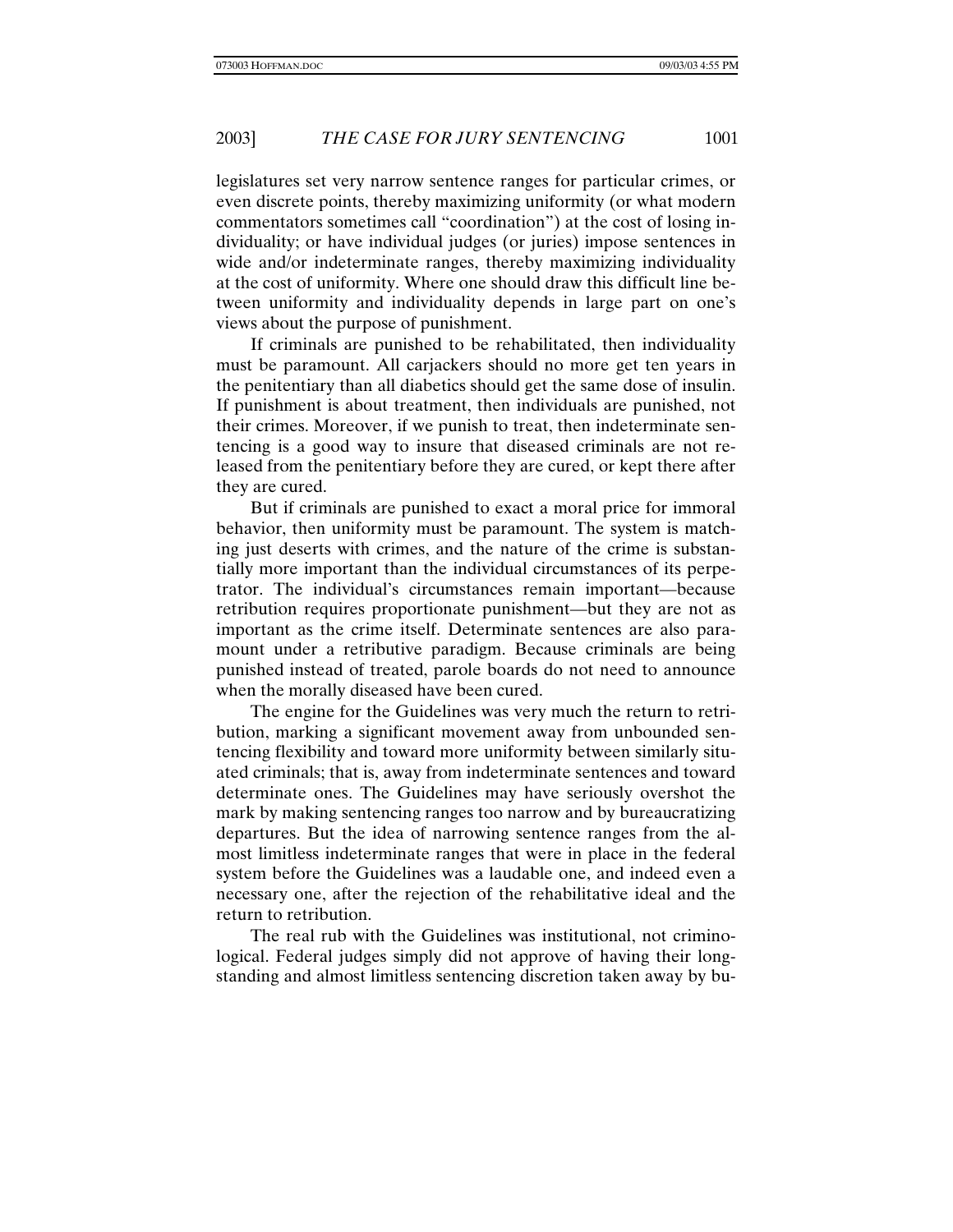reaucrats.180 But having it taken away by jurors should be another thing entirely. Judges and jurors have a partnership considerably more venerable than judges and sentencing commissioners. It is also a partnership grounded in the Constitution, not in the vagaries of political reform. Most importantly, because almost all criminal cases are plea bargained, jury sentencing is a considerably less drastic invasion of the judicial sentencing power than are sentencing commissions. In most jury sentencing systems, judges will continue to sentence defendants in the vast bulk of cases that are plea bargained; sentencing commissions tie judges' hands whether or not defendants plead guilty or are convicted after trial.<sup>181</sup>

Having legislatures set sentencing ranges, and then letting jurors decide particular sentences within those ranges, is a sensible accommodation of the tension between uniformity and individuality. The question of how bad certain crimes are in general, and the ballpark levels of retribution those crimes must command, is certainly a legislative question properly answered by having elected legislatures set ranges of punishment. The much finer question of how much proportionate retribution, within that range, is required of a particular criminal in a particular situation can most accurately be answered by the twelve people who heard all the facts.

### V. LIMITATIONS

Reformers do not write on a blank slate when it comes to jury sentencing. There is a wealth of unbroken experience that has accumulated since colonial times about what works and what does not work when jurors are asked to impose sentences. Many of the best design features have been adopted specifically to respond to increasing criticisms of jury sentencing; many others have become necessary simply because the trial mechanism has become substantially more complex. In either case, most of these evolved design features act as important limitations on unbounded jury sentencing discretion, and no call for a move toward more jury sentencing would be complete without a discussion of them.<sup>182</sup>

<sup>180</sup>*. See generally* STITH & CABRANES, *supra* note 9 (criticizing the Guidelines).

<sup>181</sup>*. See supra* note 12.

<sup>182.</sup> My good friend, Professor Bill Pizzi, comes at the problem of the American system's breathtaking ambivalence about the role of the jury from the opposite direction. As a comparativist, he suggests that Americans should consider the trial practices in European and other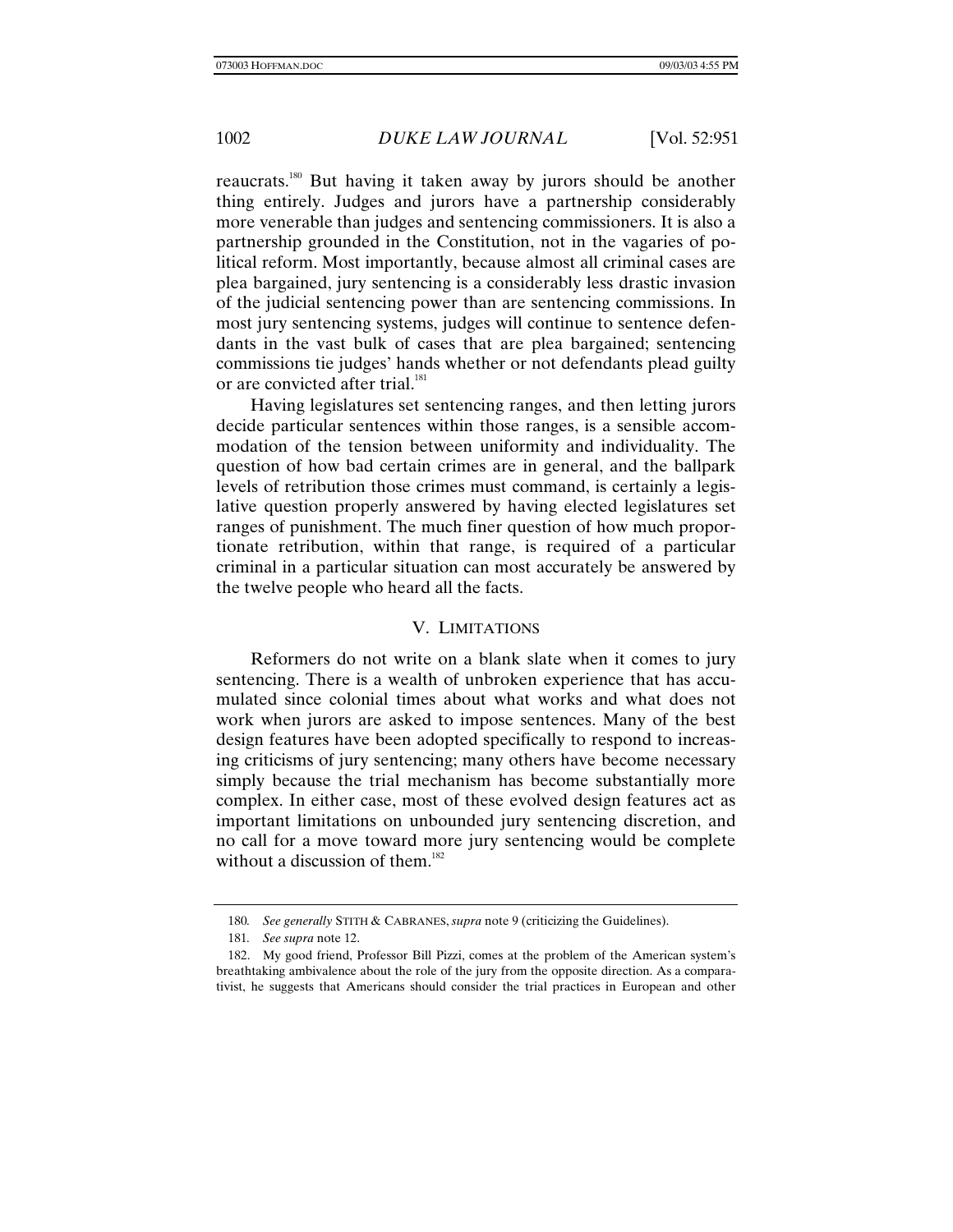### *A. Imposing Legislative Ranges*

Even the most dedicated supporters of jury sentencing should not be comfortable with jurors having unlimited discretion in the fashion of federal judges before the Guidelines. Just as no single person should decide whether a criminal should spend one day or one hundred years in prison, neither should twelve citizens (or a handful of parole officials). Indeterminate sentencing, whether by judge or jury, dangerously usurps the legislature's obligation not only to define crimes, but to distinguish in some rough fashion their relative seriousness.<sup>183</sup>

As discussed above, legislative ranges accomplish the important public policy of quantifying the just deserts for particular crimes; jury decisions within those ranges accomplish the complimentary policy of making sure justice is done in individual cases.<sup>184</sup> Moreover, imposing such limits addresses two of the principle criticisms of jury sentencing: jury sentences are too variable and juries are too harsh.<sup>185</sup>

Indeed, all five of the existing jury sentencing states are determinate sentencing states, and sentencing juries in those states thus operate only within legislatively defined ranges, though some of the ranges in some of the states are surprisingly wide.<sup>186</sup>

countries in which the decision on guilt is shared between the trial judge and the jurors. PIZZI, *supra* note 157, at 227. Though Professor Pizzi does not address the sentencing phase, and although I am highly skeptical of the idea of mixed panels during the guilt phase (quite apart from the command of the Sixth Amendment), there may be merit in considering mixed panels for sentencing. In a fundamental way, Professor Pizzi and I are both aiming at the same result: some form of bounded jury input. Jury sentencing, with a limited role for the judge, seems preferable, both constitutionally and pragmatically, to judge sentencing with a limited role for the jury.

<sup>183.</sup> Madison expressed this general point, though of course not in a sentencing context, in his first paper on the separation of powers: "The accumulation of all powers, legislative, executive, and judiciary, in the same hands, whether of one, a few, or many, and whether hereditary, self-appointed, or elective, may justly be pronounced the very definition of tyranny." THE FEDERALIST NO. 47 (Madison), *supra* note 159, at 301.

<sup>184</sup>*. See supra* Part IV.F.

<sup>185</sup>*. See supra* Part III.B, C.

<sup>186.</sup> Arkansas recognizes five general classes of noncapital felonies, carrying ranges of ten years to forty years, six to thirty, five to twenty, three to ten, and zero to six. ARK. CODE ANN. § 5-4-401 (Michie 1997). Missouri recognizes four classes, carrying ranges of ten to thirty, five to fifteen, zero to seven, and zero to five. MO. ANN. STAT. § 558.011 (West 1999). Oklahoma does not group felonies into classifications, but does impose particular ranges for specific crimes. *See, e.g.*, OKLA. STAT. ANN. tit. 21, § 647 (West Supp. 2003) (maximum of five years for aggravated assault); *Id.* § 1705 (West Supp. 2003) (maximum of five years for grand larceny); *Id.* § 701.9 (West 2002) (death, or life without parole, for first degree murder); *Id.* § 715 (West 2002) (maximum of four years for first degree manslaughter). Texas recognizes four classes, carrying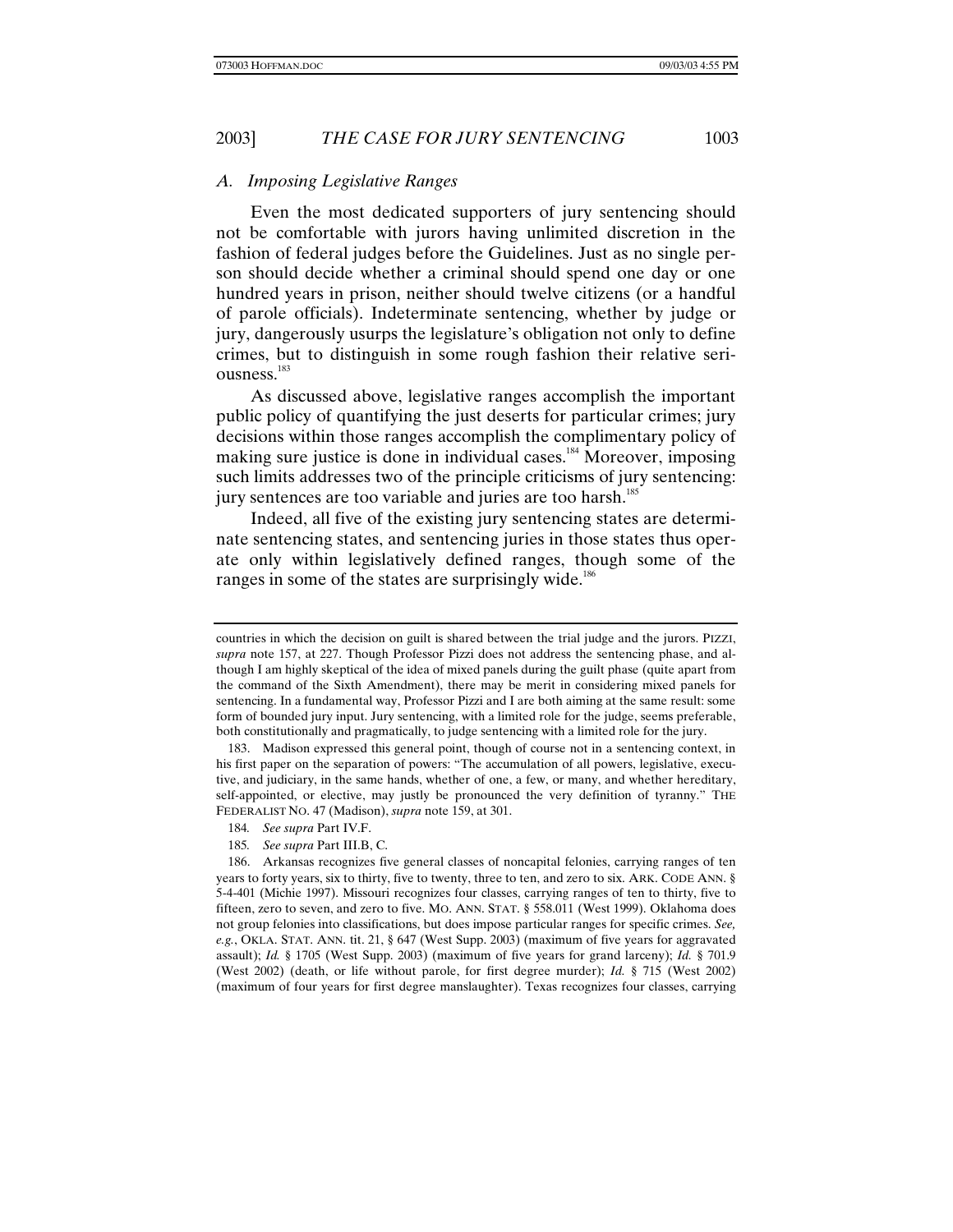### *B. Bifurcating Guilt from Punishment*

Bifurcating the guilt phase from the sentencing phase is an easy way to defuse the compromise verdict criticism, as well as some of the practical evidentiary problems that can arise when guilt and punishment are tried simultaneously. Although formal bifurcation may not always be necessary in all kinds of criminal cases, $187$  the fact is that there is typically a myriad of information submitted at sentencing hearings that would at best slow down the guilt phase and at worse hopelessly prejudice it.

For example, when a defendant has prior felonies and elects not to testify, bifurcation will almost always be necessary to make sure that the jury is not prejudiced by the felonies in the guilt phase, but can consider them in the sentencing phase. Indeed, the very fact that a defendant has a constitutional right not to testify, but in most states has a right of allocution at sentencing, may compel bifurcation.

Because most Americans have experienced jury sentencing only in capital cases, we have come to think of jury sentencing hearings as painfully Byzantine proceedings that can last even longer than the guilt phase. But noncapital jury sentencing hearings need not be minitrials, any more than they are in judge sentencing systems. I suspect that in the vast majority of tried cases, the jury's sentencing "phase" can proceed immediately after the jury's verdict, and that counsel, the defendant and the victim will proceed very much in the same manner as they proceed now in judge sentencing hearings—in my jurisdiction, simply by making arguments, having the defendant and victim make statements from the podium and rarely calling any other witnesses. Although I am not so naïve to think that counsel will not spend a little more time at sentencing playing up to juries than they now spend

ranges of five to ninety-nine, two to twenty, two to ten, and six months to two years. TEX. PENAL CODE ANN. §§ 12.32–12.35 (Vernon 1994). Virginia recognizes six classes, carrying ranges of life, twenty to life, five to ten, two to ten, one to ten, and one to five. VA. CODE ANN. § 18.2-10 (Michie Supp. 2002).

<sup>187.</sup> There is no federal constitutional impediment to nonbifurcated, or so-called "unitary," proceedings, in which the jury simultaneously decides guilt and, if appropriate, punishment. McGautha v. California, 402 U.S. 183, 221 (1971) (upholding California's then version of a unitary system for capital cases). Of course, even in the traditional trial—where juries decide guilt or innocence and judges sentence—there is already a kind of informal bifurcation embedded in the simple structural fact that the penalty phase must always follow the guilt phase, since the judge's sentencing role is not triggered until the jury returns a verdict of guilt. Thus, even where no additional evidence is presented at sentencing, the judge typically hears the arguments of counsel, and allows the defendant the right of allocution, at a separate sentencing hearing.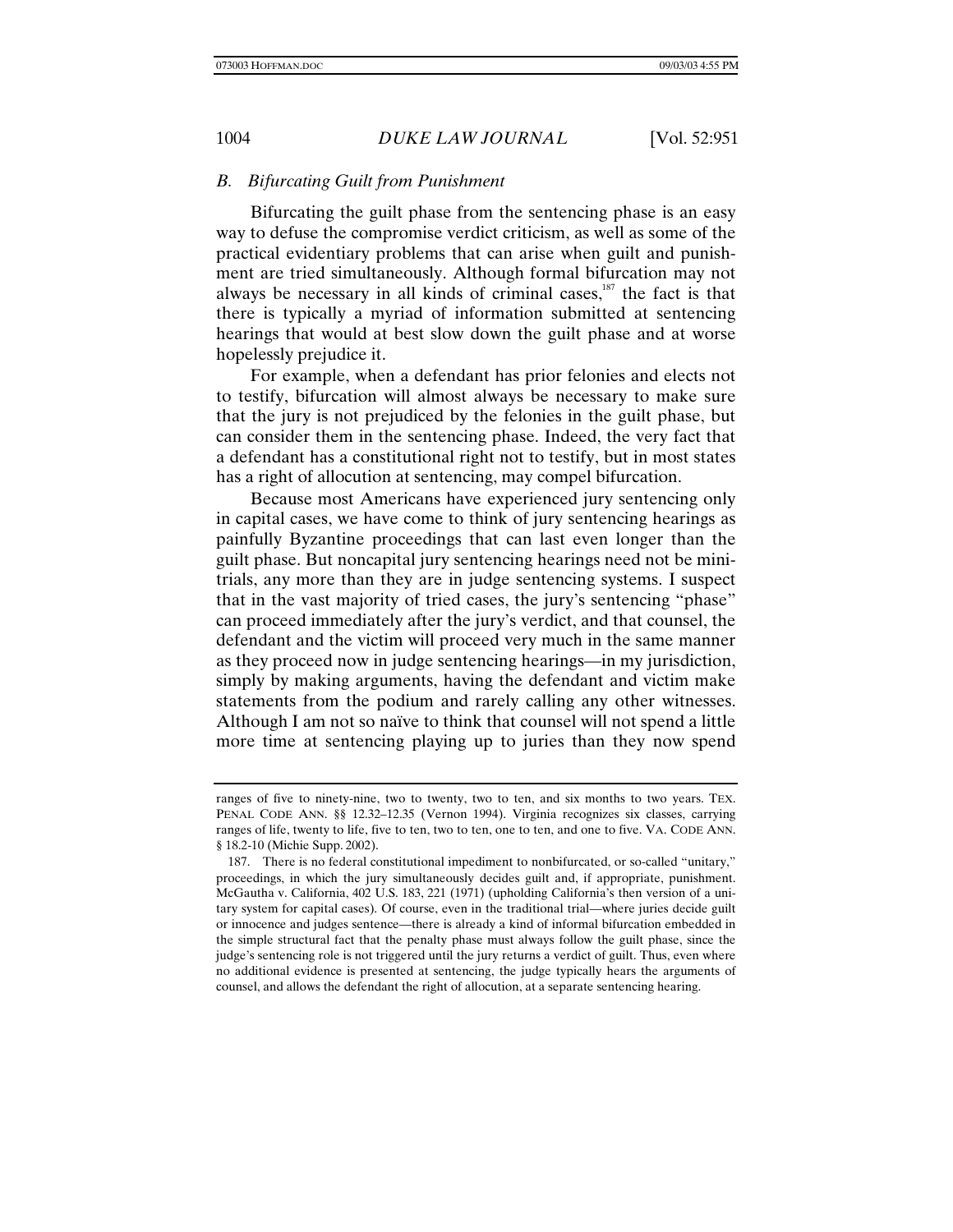playing up to judges, any small increase in the length of sentencing hearings will more than be offset by eliminating the traditional probation-department delays between verdict and sentencing.<sup>188</sup>

Three of the five jury sentencing states mandate a bifurcated sentencing hearing immediately after the jury returns a verdict of guilt.<sup>189</sup> Only one—Missouri—expressly requires the jury to impose its sentence in a unitary proceeding at the same time it returns its verdict. $190$ Oklahoma mandates a bifurcated sentencing hearing if one of the sentencing aggravators is a prior conviction, otherwise is silent on bifurcation.<sup>191</sup>

## *C. Keeping the Probation Decision with Judges*

To the extent that probationary sentences have a rehabilitative component, it would certainly not be unreasonable to have judges retain the decision about whether a probation-eligible defendant should be given probation. Perhaps the experience judges acquire over the years—seeing both the fruits and failures of their willingness to take a chance on a defendant—makes them better at the probation decision. Moreover, that decision is often not a simple yes or no. A myriad of special conditions can be attached to a particular probationary sentence (e.g., go to jail for a short time, get a GED, go to this or that drug treatment program, submit to random urinalyses, wear an ankle bracelet), and a judge, through sheer experience, is undoubtedly in a better position than most jurors to craft appropriate (and available) probation conditions. The same is true of the various cousins to pro-

<sup>188.</sup> In most judge-sentencing states, and certainly in the federal courts both before and after the Guidelines, probation departments typically issue pre-sentence investigation reports with a sentence recommendation. These reports take several weeks to prepare (in Colorado, from six to eight weeks in a nonsex case, ten weeks in a sex case), and are seldom begun until after a verdict of guilt. As a result, the sentencing hearing must necessarily take place several weeks or even months after the verdict or guilty plea. Substantial delays between verdict and sentencing would be unworkable in a jury-sentencing system. In one of the three jury-sentencing states that leave the probation decision to the trial judge—Missouri—the pre-sentence reports are done before trial. MO. ANN. STAT. § 557.026 (West 1999). In the others—Oklahoma and Virginia the statutes seem to contemplate only posttrial reports. OKLA. STAT. ANN. tit. 22, § 982 (West Supp. 2003); VA. CODE ANN. § 19.2-299 (Michie Supp. 2002).

<sup>189.</sup> ARK. CODE ANN. § 5-4-103 (Michie 1997); TEX. CODE CRIM. PROC. ANN. art. 37.07, § 2(a) (Vernon 2002); VA. CODE ANN. § 19.2-295.1 (Michie Supp. 2002).

<sup>190.</sup> MO. ANN. STAT. § 557.036 (West 1999).

<sup>191.</sup> VERNON'S OKLAHOMA FORMS 2D: UNIFORM JURY INSTRUCTIONS, CRIMINAL 490 (2001).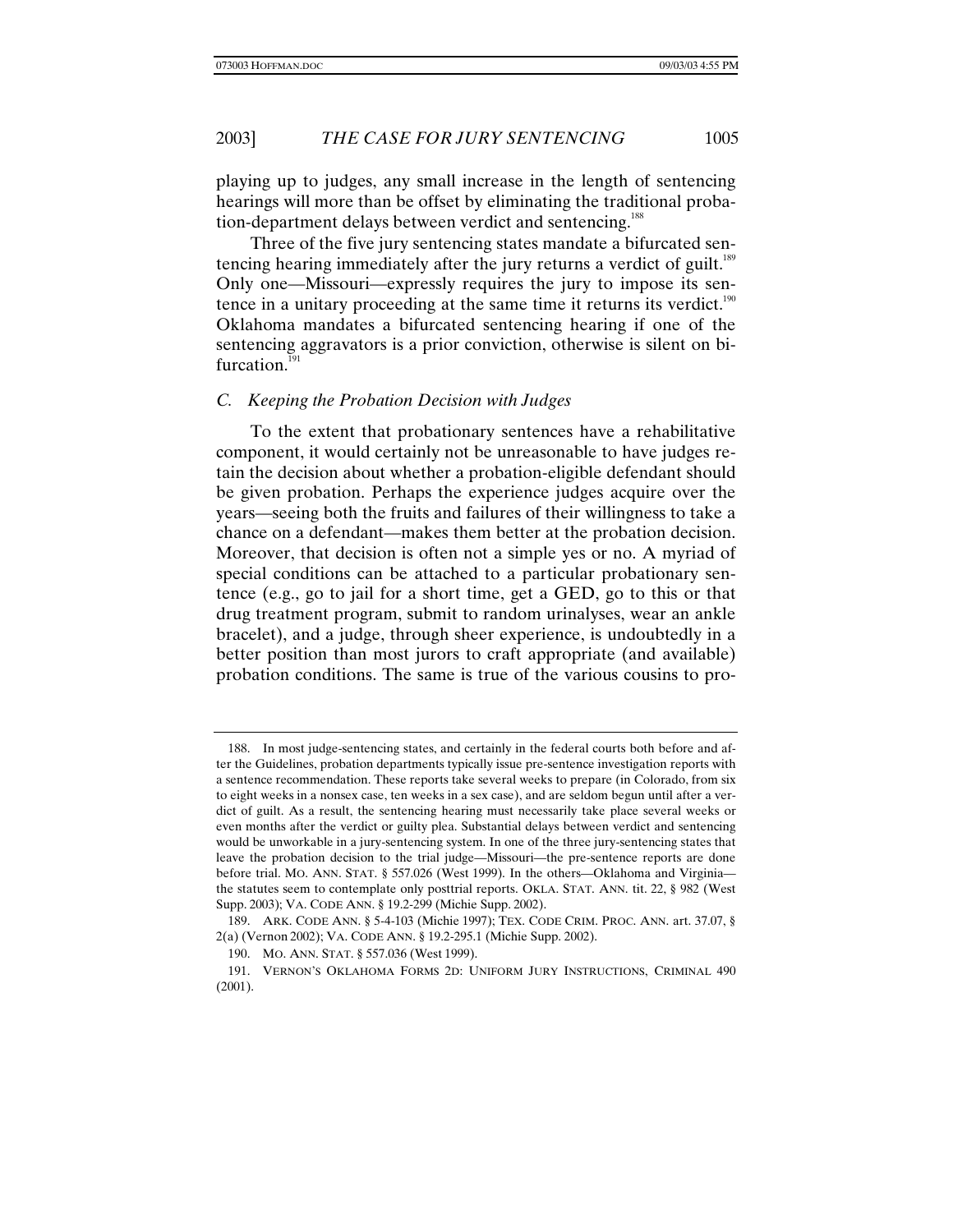bation—deferred judgments, community corrections, and other innumerable state varieties of sentences short of prison.

The five current jury sentencing states handle the matter of probation in several different ways. At one extreme, probationary decisions in Texas are left to juries, and their decision on probation, like their decision on prison sentences, is binding on the judge.<sup>192</sup> At the other extreme, in Missouri, Oklahoma, and Virginia, the probationary decision is for the trial judge only, who effectuates it after the prison sentence imposed by the jury. $193$  Arkansas has a mixed approach, under which the trial judge may, but is not obligated, to instruct the jury on alternatives to prison, but the jury's decision in such cases is advisory only. $194$ 

### *D. Partial Waiver*

Once defendants demand a jury for the guilt phase, may they waive it for the sentencing phase? The five existing jury sentencing states handle this problem of partial waiver in several interesting ways.

In Arkansas, a defendant may waive jury sentencing before the guilt phase only with the consent of the prosecution, and may do so after being found guilty only with the consent of both the prosecution and the court.<sup>195</sup> In Missouri, where there is no bifurcation, jury sentencing in a jury trial is presumed, but the defendant may waive jury sentencing by filing a written notice, before voir dire begins, demanding that the judge impose any punishment.<sup>196</sup> In Texas, a defendant may waive jury sentencing before the guilt phase begins, but needs the consent of the prosecution after being found guilty.<sup>197</sup> In Oklahoma and Virginia, the defendant needs the consent of both the court and prosecution to waive jury sentencing, regardless of when the waiver is requested. $198$ 

<sup>192.</sup> TEX. CODE CRIM. PROC. ANN. art. 42.12, § 3(a) (Vernon 1965**).** The jury imposing probation does not impose a *length* of probation; that is for the judge's discretion. *Id.* § 6.

<sup>193.</sup> MO. ANN. STAT. § 559.036 (West 1999); OKLA. STAT. ANN. tit. 22, § 926.1 (West Supp. 2003); VA. CODE ANN. § 19.2-303 (Michie 2000).

<sup>194.</sup> ARK. CODE. ANN. § 16-97-101(4) (Michie Supp. 2001).

<sup>195.</sup> ARK. CODE ANN. §§ 5-4-103(b)(4), 16-97-101(5) (Michie 1997 & Supp. 2001).

<sup>196.</sup> MO. ANN. STAT. § 557.036 (West 1999).

<sup>197.</sup> TEX. CODE CRIM. PROC. ANN. art. 37.07, § 2(b) (Vernon 2002).

<sup>198.</sup> VA. CODE ANN. § 19.2-257 (Michie 2000); Case v. State, 555 P.2d 619, 625 (Okla. Crim. App. 1976) (interpreting OKLA. STAT. ANN. tit. 22, § 926 (West 1986) to mean "that any waiver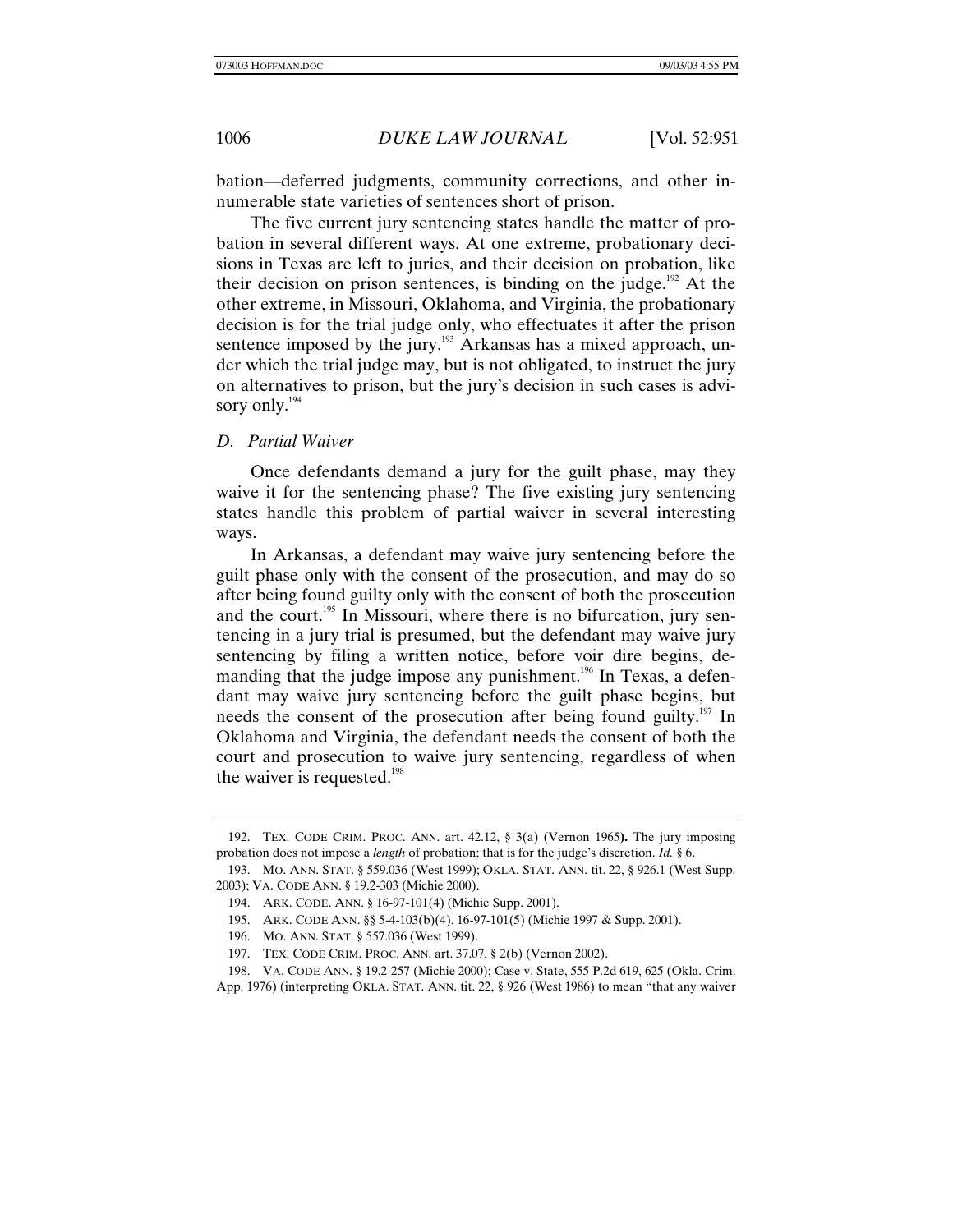I am skeptical of permitting partial waivers. In the first place, given the apparently irrational but deeply held belief by defense lawyers and defendants that jurors are harsher sentencers than judges, $199$  I am afraid that partial waivers would effectively eliminate jury sentencing entirely. I am not even sure partial waivers should be allowed with the consent of the prosecution and the court, any more than defendants should be able to elect, with or without the consent of the prosecution and the court, to have the jury decide one element of an offense but the judge to decide all the others. The very purpose of moving to jury sentencing is to recognize as a policy matter the inextricable connections between guilt and punishment.<sup>200</sup>

### *E. Deadlock and Nonunanimity*

As a preliminary matter, I suspect deadlocks in the sentencing phase are quite rare. Although I am unaware of any statistics on this point, my own experience in civil cases suggests that jurors who have managed to agree on the yes or no question of whether a defendant has been proved responsible are very unlikely to be unable to reach a unanimous verdict on punishment.

Nevertheless, four of the five current jury-sentencing states allow the judge to discharge the jury and take over the sentencing role once a jury becomes deadlocked on sentencing.<sup>201</sup> Texas is the only jurysentencing state that defines the criminal verdict as being composed

by the defendant of the right to have the jury assess punishment upon determination of guilt must be joined by the prosecuting attorney and the judge of the trial court.").

<sup>199</sup>*. See supra* Part III.C.

<sup>200.</sup> There is a kind of converse partial waiver question that might also be asked: may defendants waive a jury for the guilt phase (by either pleading guilty or agreeing to a bench trial), but then demand a jury for sentencing? Only two of the current jury-sentencing states—Texas and Arkansas—expressly allow for jury sentencing once a defendant waives a jury for the guilt phase. In Texas, a defendant may insist on jury sentencing even after a guilty plea or a bench trial, provided the sentence is not fixed by law. TEX. CODE CRIM. PROC. ANN. art. 26.14 (Vernon 2002). In Arkansas, a Defendant may similarly demand jury sentencing after waiving a jury on guilt, but may do so only with the consent of the prosecution and the court. ARK. CODE ANN. § 16-97-101(6) (Michie Supp. 2001).

<sup>201.</sup> ARK. CODE ANN. § 5-4-103(b)(3) (Michie 1997); *Id.* § 16-90-107(a) (Michie 1987); MO. ANN. STAT. § 557.036 (West 1994); OKLA. STAT. ANN. tit. 22, § 927.1 (West Supp. 2003). In Virginia, the judge can take over the task of sentencing from a deadlocked jury only if the defendant and the prosecution consent; otherwise a mistrial is declared. VA. CODE ANN. § 19.2- 295.1 (Michie Supp. 2002).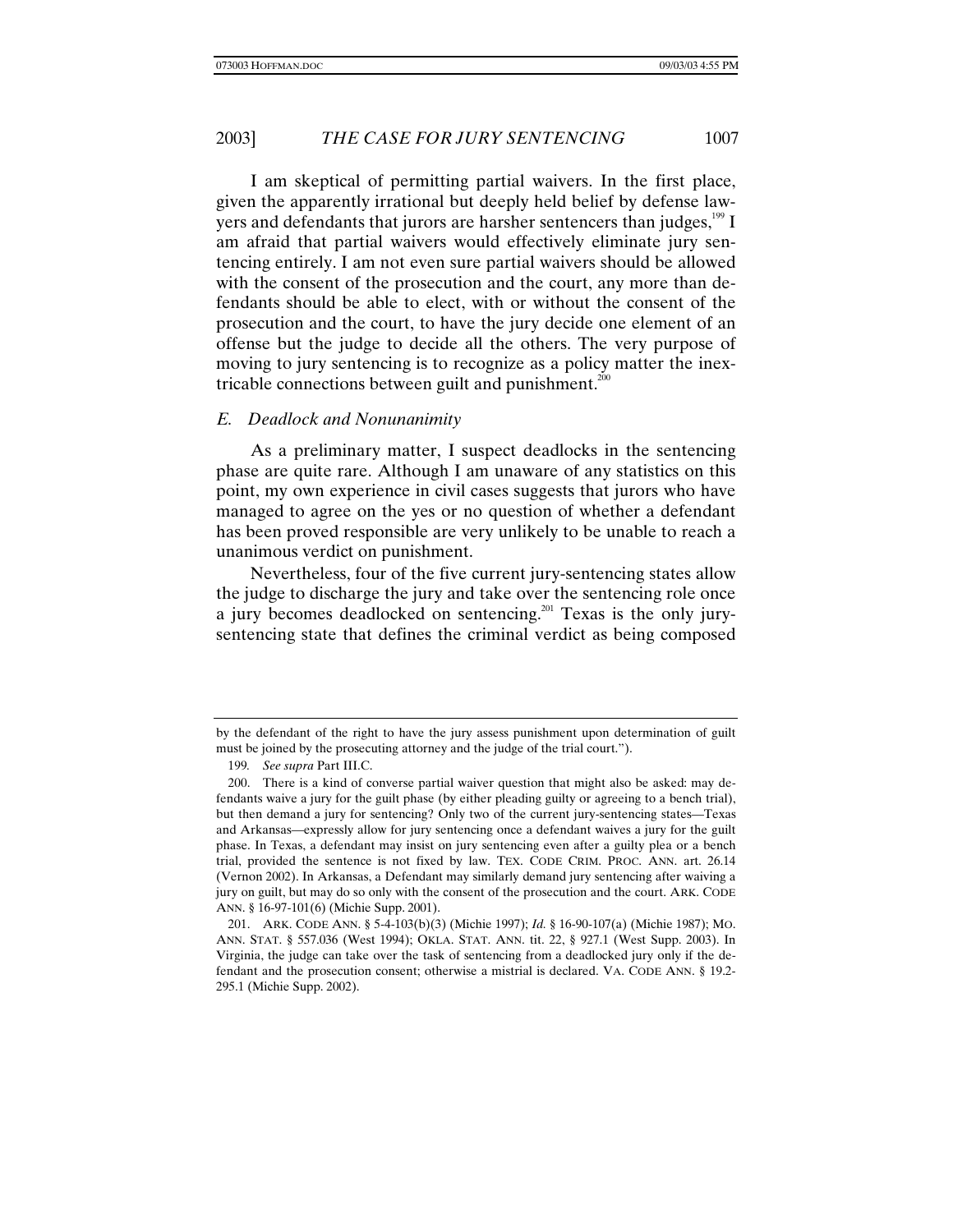of the verdict on guilt *and* the sentence and which therefore compels a mistrial if a jury is deadlocked on punishment.<sup>202</sup>

Another solution to the hung-on-punishment problem is to reduce the number of votes required to agree on a sentence. Thus, in jurisdictions that now require unanimity on guilt, allow nonunanimity on punishment. In jurisdictions that already allow nonunanimous verdicts on guilt, reduce the number of votes needed for the punishment phase. None of the four current jury-sentencing states that bifurcate guilt from sentencing, or allow such bifurcation, have lowered the unanimity requirement for the sentencing phase.

Although my own view is that unanimity is important to the deliberative process that underlies jury reliability, nonunanimity in the punishment phase may be an appropriate reflection of the fact that there are no particularly "right" answers when the question is: "how long should Bart be imprisoned?" On the other hand, an argument can be made that unanimity is less important in the guilt phase precisely because the guilt phase is almost always a binary process. When everyone must agree on "guilty" or "not guilty," there is not much room for give and take, and perhaps it is a sensible policy to disregard, at some appropriate point in time, the one or two holdouts. But in the sentencing phase, just like in the damages phase of a civil case, the very presence of the unanimity requirement will force the jurors to compromise the easily compromisable nonbinary question of how long a defendant should be sent to prison within a given legislative range.

### *F. Review*

Once the jury imposes its sentence, another safeguard against excess is to permit the judge to review that sentence in some fashion. In Arkansas, Missouri, Oklahoma, and Virginia, the jury's sentence is in effect a declaration of a maximum sentence. The trial judge is free to depart downward from that maximum—in Oklahoma and Virginia by suspending all or part of the jury's sentence<sup>203</sup>—but has no power to

<sup>202.</sup> TEX. CODE CRIM. PROC. ANN. art. 37.07, § 3(c) (Vernon 2002).

<sup>203.</sup> In fact, in Virginia, these postjury sentencing hearings are called "suspension hearings." *See, e.g.*, Vines v. Muncy, 553 F.2d 342, 345 (4th Cir. 1977) ("At the suspension hearing . . . [t]he trial court  $\dots$  refused to suspend the sentence as fixed by the jury  $\dots$ .").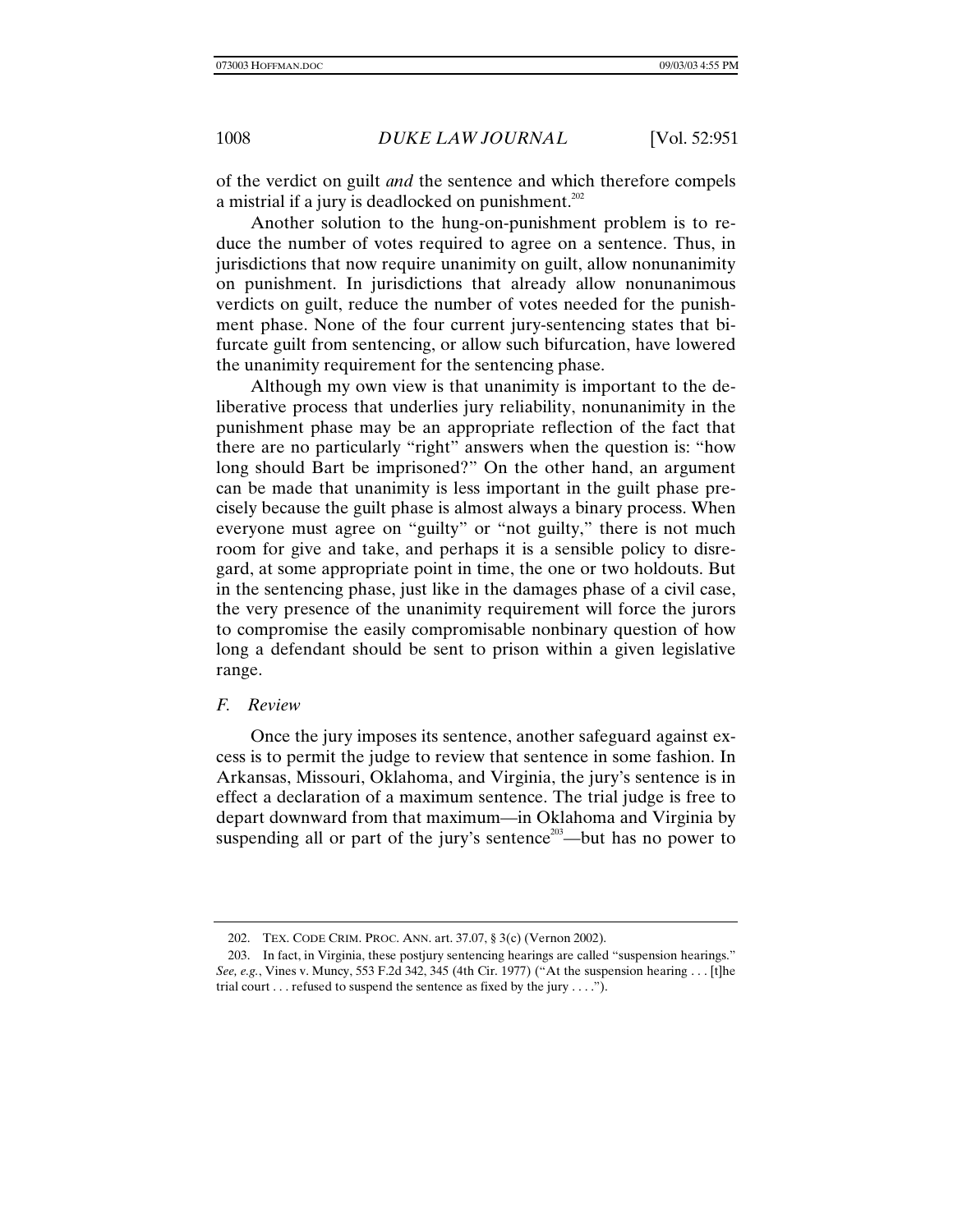impose a harsher sentence.<sup>204</sup> In Texas, the judge has no power to override the jury's sentence.<sup>205</sup>

In a perfect world, a judge in a jury-sentencing state should probably have no more power to displace a jury's sentence than a jury in a judge-sentencing state should have power to displace a judge's sentence. But in recognition of the traditional skepticism about a jury's sentencing competence, it might be sensible to subject those sentencing decisions to some form of limited judicial review. The open-ended systems in Arkansas, Missouri, Oklahoma, and Virginia seem to me to go too far. If all that juries are doing is imposing maximum sentences, and not being forced to face up to the task of imposing a determinate sentence for a particular crime, then they are acting more like mini-legislatures than factfinders and punishers. A more truncated kind of review—perhaps by imposing an abuse of discretion standard and/or a limit on the degree to which a judge may depart from the jury sentence—would more properly reflect the relative suspicion Americans should have of judges and juries.

# **CONCLUSION**

The criminal justice system is constitutionally required, and culturally committed, to trust the judgment of jurors when it comes to criminal guilt or innocence. Despite the often simple nature of their verdicts, the trust reposed in jurors encompasses a remarkable range of complexity. They are asked not only to decide whether Bad Bart pulled the trigger but also what was going on inside his head at the moment of the crime. That they are not also asked to finish the job of trial, and participate in the task of quantifying Bart's guilt, is more an accident of history than of deliberate policy.

Reunifying the jury's guilt and punishment roles in criminal trials, just as their liability and damages roles have always been unified in civil trials, is not simply a matter of an abstract compulsion to force some symmetry between the Sixth and Seventh Amendments. It goes to the heart of the fundamental challenge of sentencing: balancing the

<sup>204.</sup> ARK. CODE ANN. § 16-90-107(e) (Michie 1987); MO. ANN. STAT. § 557.036 (West 1999); OKLA. STAT. ANN. tit. 22, § 991a (West Supp. 2003); VA. CODE ANN. § 19.2-303 (Michie 2000).

<sup>205</sup>*. See* Beasley v. State, 718 S.W.2d 304, 305 (Tex. App. 1985) ("[O]nce a jury verdict assessing punishment has been received by the court and entered of record, the trial court is not entitled to change the verdict of the jury." (citing Smith v. State, 479 S.W.2d 680, 681 (Tex. Crim. App. 1972))).